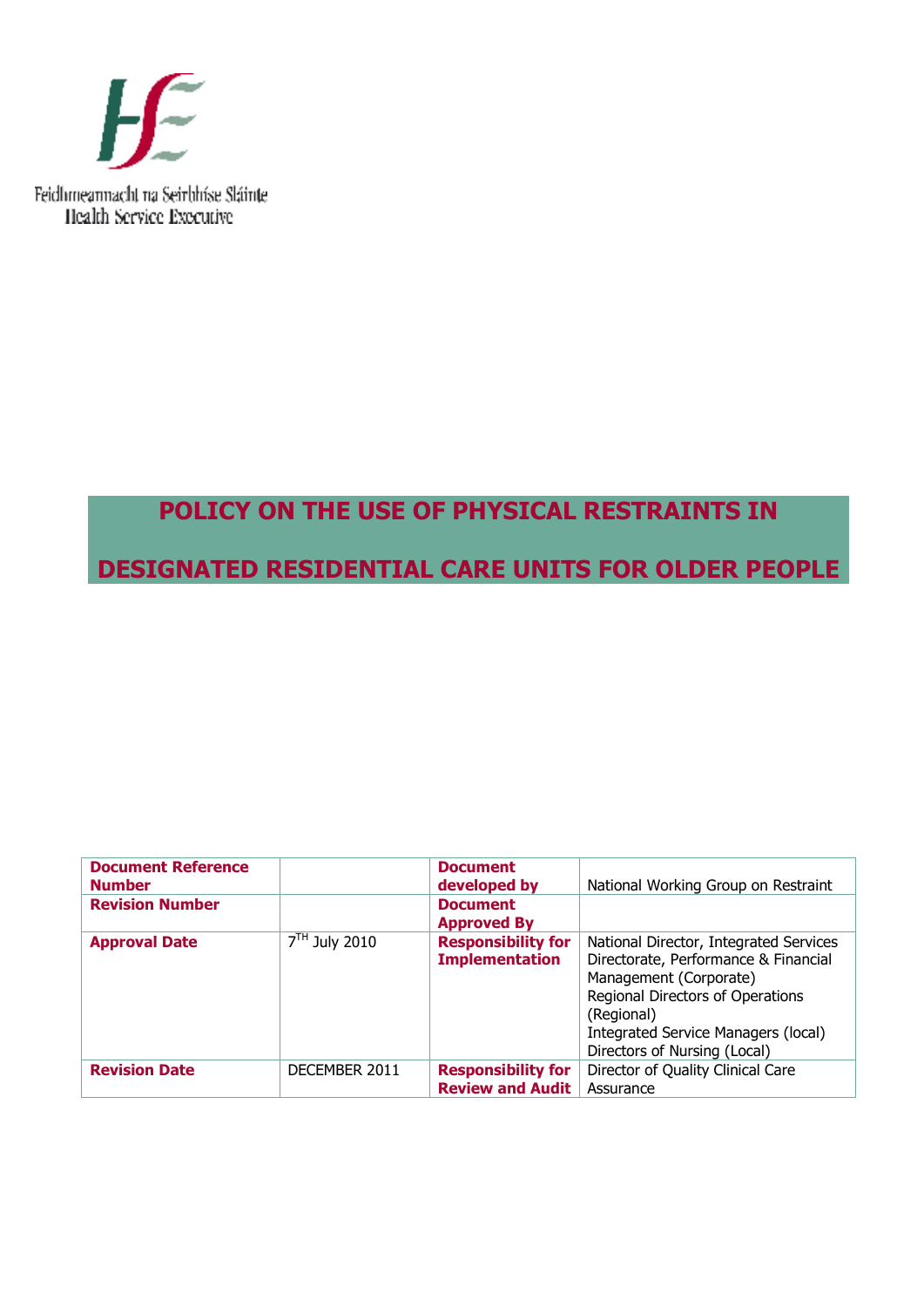| <b>CONTENTS</b>                                                                                                                            |  |
|--------------------------------------------------------------------------------------------------------------------------------------------|--|
| 1.0                                                                                                                                        |  |
| <b>PART 1</b>                                                                                                                              |  |
| 2.0<br>2.1<br>2.2<br>2.3<br>2.4<br>2.5<br>2.6<br>2.7<br>2.8<br>2.9<br>2.10<br>2.11<br>2.12<br>2.13<br>2.14<br>2.15<br>2.16<br>2.17<br>2.18 |  |
|                                                                                                                                            |  |

# **PART 2**

| 3.0 |  |
|-----|--|
| 3.1 |  |
| 3.2 |  |
| 3.3 |  |
| 3.4 |  |
| 3.5 |  |
| 3.6 |  |
| 3.7 |  |
| 3.8 |  |

# **PART 3**

|     | Guidelines to support staff decision making |  |
|-----|---------------------------------------------|--|
| 4.0 |                                             |  |
| 4.1 |                                             |  |
| 4.2 |                                             |  |
| 5.0 |                                             |  |
| 5.1 |                                             |  |
| 5.2 |                                             |  |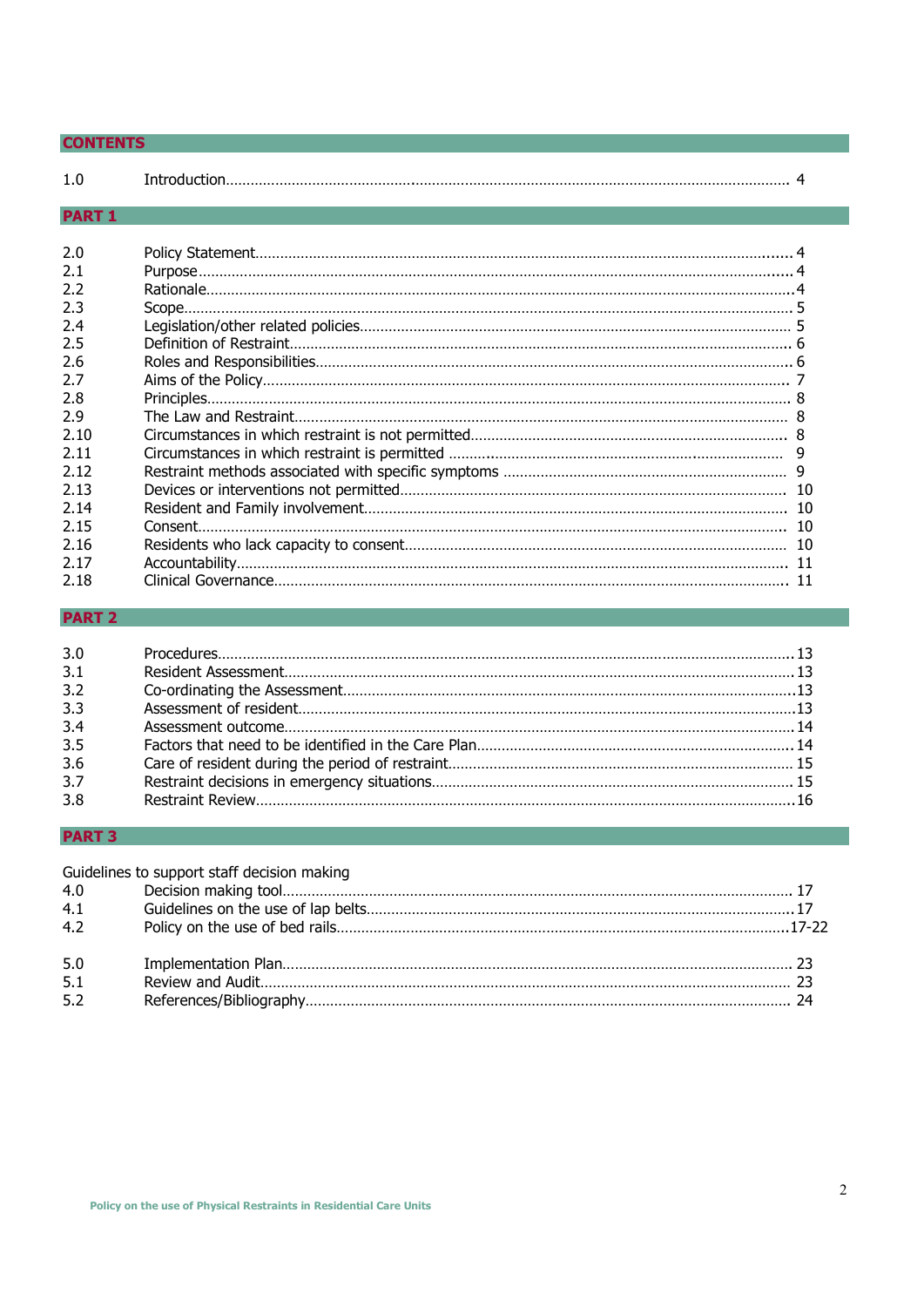# **APPENDICES**

| Appendix 8 - Table 3 Summary of FDA Hospital Bed Dimensional Limit Recommendations 36 |  |
|---------------------------------------------------------------------------------------|--|
|                                                                                       |  |
|                                                                                       |  |
|                                                                                       |  |
|                                                                                       |  |
|                                                                                       |  |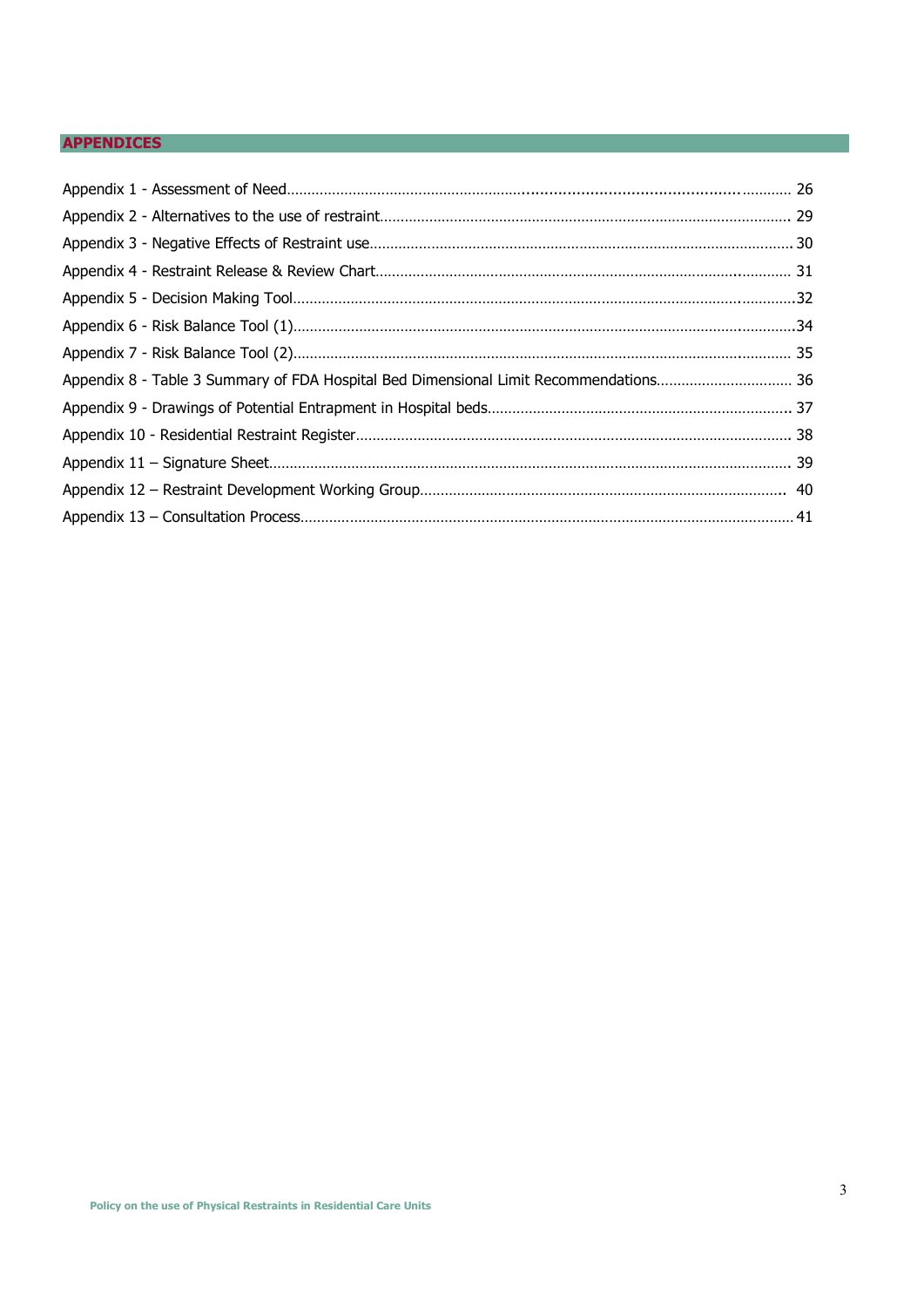#### **ACKNOWLEDGEMENT**

The HSE Working Group on the use of Physical Restraints would like to thank the following for their contribution to the development of this policy Shaun O'Keefe Consultant Geriatrician Merlin Park Hospital Galway Siobhan O'Halloran Director of Nursing and Midwifery Services.

#### **1.0 Introduction**

The HSE AND Nursing Homes Ireland are committed to a policy of restraint free environments in residential services for older people. This policy aims to support a person centred approach to care and compliance with the HIQA national quality standards for residential care settings for older people. It proposes a whole systems approach which acknowledges the rights of older people to take risks, in the context of their cognitive and physical ability, in order to maintain their independence and autonomy.

The document has been compiled by an interdisciplinary working group (**Appendix 13**) on a partnership basis between the HSE and Nursing Homes Ireland as a guide to the very limited circumstances where the use of physical restraints are permitted.

The policy is set out in three parts, the policy, procedures and guidelines on restraint use. It is intended for use in all residential care settings where older people live and which are inspected by HIQA.

#### **PART 1**

#### **2.0 Policy Statement**

It is the policy of the HSE to ensure that restraints are not used in the care of older people in residential care and community hospital settings.

However, it is acknowledged, that in a small number of very exceptional cases and as a last resort, time limited restraint may be considered as part of the residents care plan.

### **2.1 Purpose**

The purpose of this policy is to outline those exceptional, limited circumstances in which restraint may be permitted as part of the residents care plan. It also outlines the circumstances and methods of restraint that are not permitted. The policy is accompanied by evidence based procedures to be taken, prior to, during, and after the period of restraint and guidelines to support staff to seek alternatives to restraint.

#### **2.2 Rationale**

The context within which Residential care for older people is delivered is changing rapidly. The Health Information and Quality Authority (HIQA) Standards, and the development of person centred care practices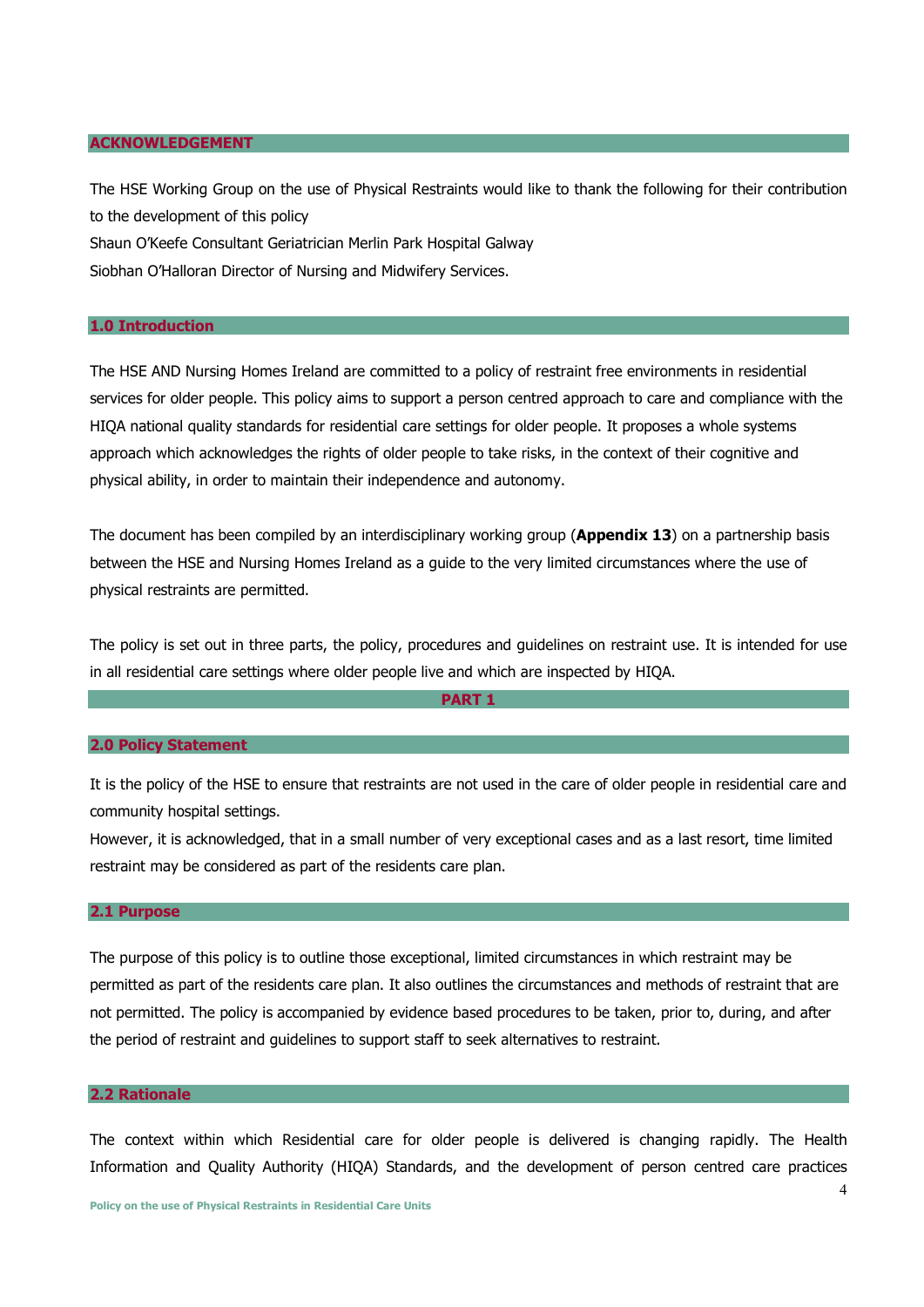together with a number of highly publicized adverse incidents have resulted in a greater focus on the rights of older people who live in residential care.

The evidence from research suggests that restraint reduction does not increase the number of falls and may reduce their severity (O'Keeffe 2004, Braun et 2000) The HSE and the Nursing Homes Ireland are committed to a policy of restraint free environments while recognizing the need for procedures to support staff in the small number of cases where restraint is required for a short period of time. It proposes a whole systems approach which acknowledges the rights of older people to take risks, in the context of their cognitive and physical ability, in order to maintain their independence and autonomy. Therefore adverse incident reporting must be seen in this context and support staff to find the right balance between duty of care and respect for an older persons right to freedom of movement.

#### **2.3 Scope**

- For the purpose of this document, **an older person is defined as "any person aged 65 years and over" in residential care setting for community hospital. This applies to all older people admitted for continuing care/short stay, assessment and rehabilitation, respite and palliative care.**
- This policy applies to all staff working in public, voluntary and private residential care settings. It is guided by the National Quality Standards for Residential Care developed by Health Information and Quality Authority (HIQA) and the HSE policy 'Responding to Allegations of Elder Abuse Policy (2007).
- This policy is set within the context of the HSE's Quality and Risk Management Standard 2007.
- For the purpose of this policy, the term interdisciplinary team members refers to staff working within the unit i.e. nursing staff, care staff and those who may provide services to residents on a sessional basis i.e. consultant geriatricians, general practitioners, therapists.

#### **2.4 Legislation/Other related policies**

- Health Act 2007 (Care and Welfare of Residents in Designated Centre's for Older People) Regulations 2009
- Trust in Care. Policy for Health Service Employers on upholding the Dignity and Welfare of Patients/Clients and the Procedures for Managing Allegations of Abuse against Staff Members.
- HSE 'Responding to Allegations of Elder Abuse '

The document is set out in three parts outlining the policy, procedures and guidelines on restraint use in accordance with the HSE's Quality and Risk Management Standard – Doc ref: OQR009 20080201 v2.

This policy supersedes all other policies on physical restraint usage that may exist prior to publication of this policy. The policy does not address the issue of environmental restraint or the use of psychotropic medications.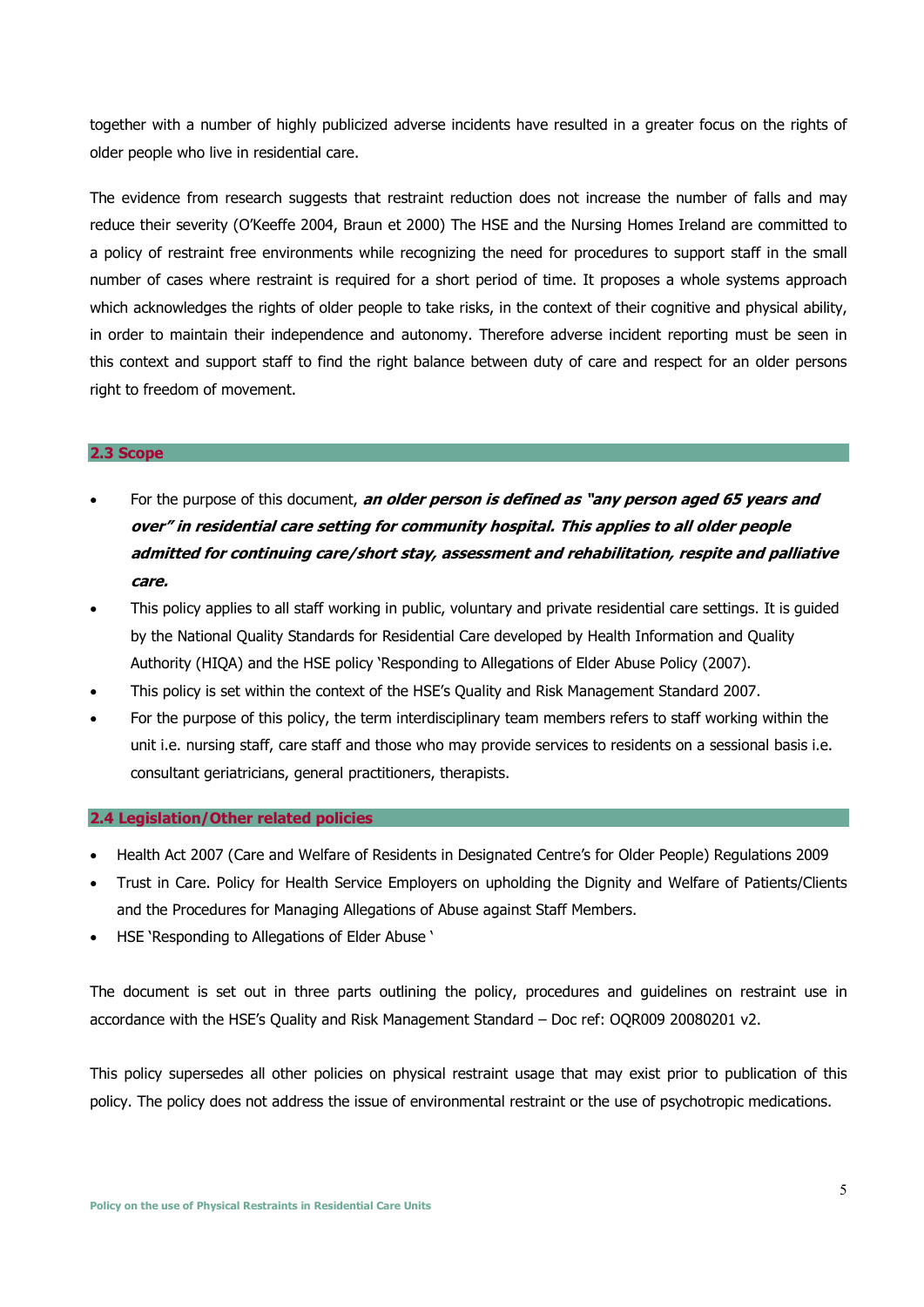#### **2.5 Glossary of Terms and Definitions**

#### **Definition of Restraint**

**"**Any physical, chemical or environmental intervention used specifically to restrict the freedom of movement – or behaviour perceived by others to be antisocial – of a resident designated as receiving care in an aged care facility.

It does not refer to equipment requested by the individual for their safety, mobility or comfort. Neither does it refer to drugs used – with informed consent – to treat specific, appropriately diagnosed conditions where drug use is clinically indicated to be the most appropriate treatment. (Nay and Koch 2006).adapted

**Enabler:** A device applied to a resident for the purpose of positioning or enhancing resident function. Devices are not considered a restraint if they have been requested by the patient / resident and enable the resident to function at a higher level within their environment (Payne et al, 2006, Shannex Health Care Management Incorporated, 2005).

# **\*On occasion a device may restrict movement but enable function e.g. Lap tray for self feeding. However, it is the intent behind using the device that determines whether it is a restraint or an enabler**.

- If a device does not restrict freedom of movement and assists the resident to function at a higher level, it is an enabler not a restraint.
- If a device restricts freedom of movement but allows a resident to function at a higher level it is an enabler and a restraint, **therefore it must be used only for the periods of its intended purpose for example, a lap tray must be removed after mealtimes.**
- If a device restricts freedom of movement and does not assist the resident to function at a higher level it is a restraint and should only be used in accordance with this policy.

H.I.Q.A. also offer the following definition of **physical restraint**:

"Any manual method or physical or mechanical device, material or equipment attached or adjacent to the resident's body that the individual cannot easily remove that restricts freedom of movement or normal access to one's body"

#### **2.6 Roles and responsibilities**

All staff working in residential care settings and community hospitals have the responsibility to comply with this policy.

#### **Those who have responsibility of ensuring compliance with the policy:**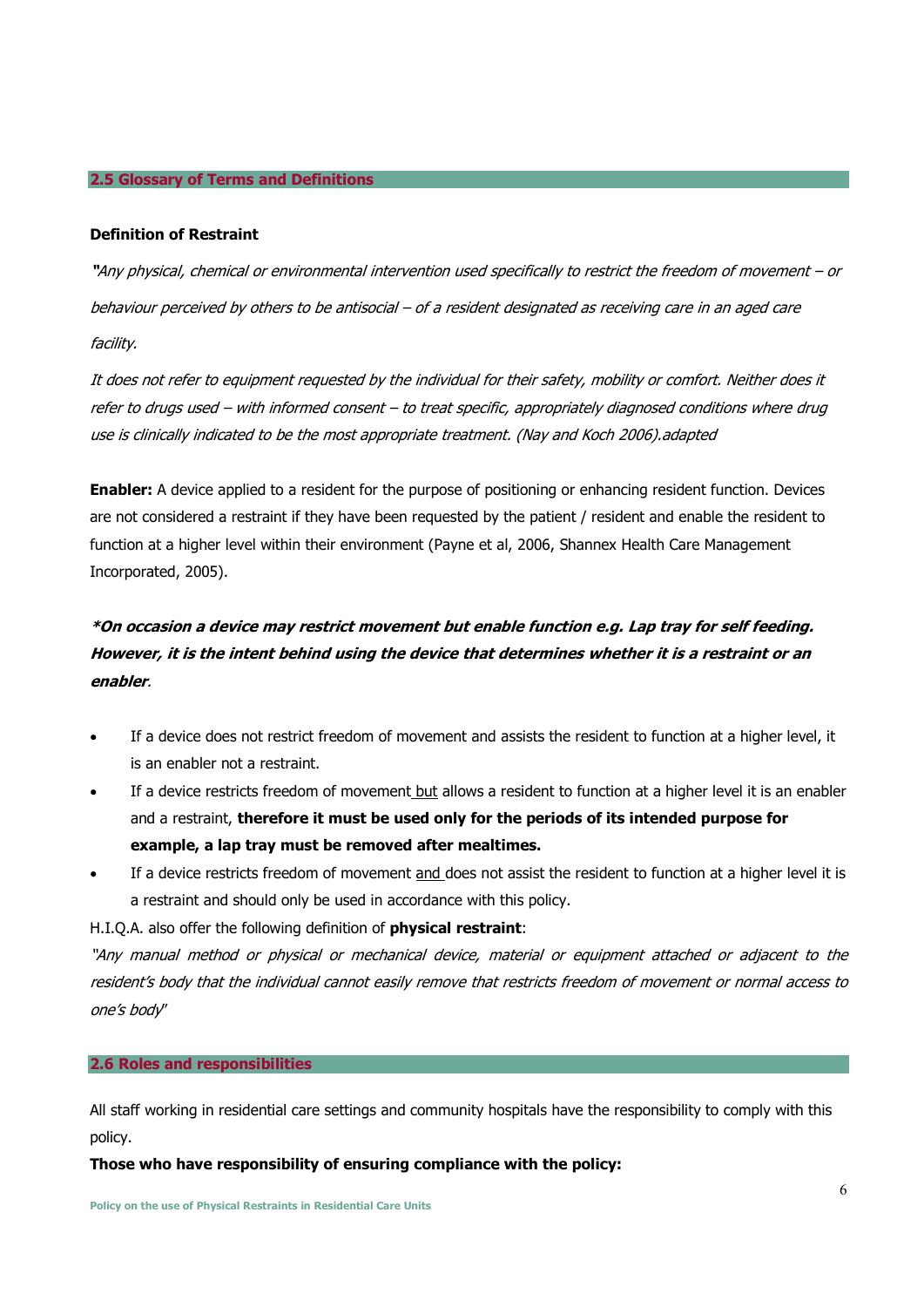### **National Director, Integrated Services Directorate, Performance & Financial Management**

- Ensure that both corporate and local level are aware of their responsibility
- Ensure that management and compliance with this policy is effective in each area within their remit

#### **Regional Directors of Operations**

- Responsible for oversight and support of local managers
- Ensure that all relevant managers are aware of their responsibility
- Ensure that management and compliance with this policy is effective in each area within their remit.
- Ensure that training is carried out in accordance with the implementation plan
- Ensure that audit is carried out in line with audit guidelines.

#### **Integrated Services Managers/Local Health Manager**

- Ensure that all relevant managers are aware of their responsibility
- Ensure that management and compliance with this policy is effective in each area within their remit.
- Ensure that training is carried out in accordance with the implementation plan
- Ensure that audit is carried out in line with audit guidelines.

#### **Those with responsibility of complying with the policy:**

#### **Directors of Nursing**

- Ensure that all relevant staff are aware of their responsibility
- Ensure that management and compliance with this policy is effective in each area within their remit.
- Ensure that training is carried out in accordance with the implementation plan
- Undertake Audit of compliance in line with agreed protocol.
- Ensure any statutory requirements for reporting has been carried out

#### **All relevant staff**

Each Health Professional/HSE employee is accountable for their practice. This means being answerable for decisions he/she makes and being prepared to make explicit the rationale for those decisions and justify them in the context of legislation, case law, professional standards and guidelines, evidence based practice, professional and ethical conduct (HSE PPPG guidelines) and as outlined in criteria 3.2 of the Quality and Risk Standard.

#### **2.7 Aims of the Policy**

The aims of the policy are:

- To promote a restraint free environment
- To ensure that restraint will only be used as a last resort in exceptional circumstances following a comprehensive interdisciplinary assessment.
- To inform and guide all staff on the on the use of Physical Restraint in Residential Care Units.
- To involve the resident, their family and carer in the decision making process with the persons rights safety and dignity at the forefront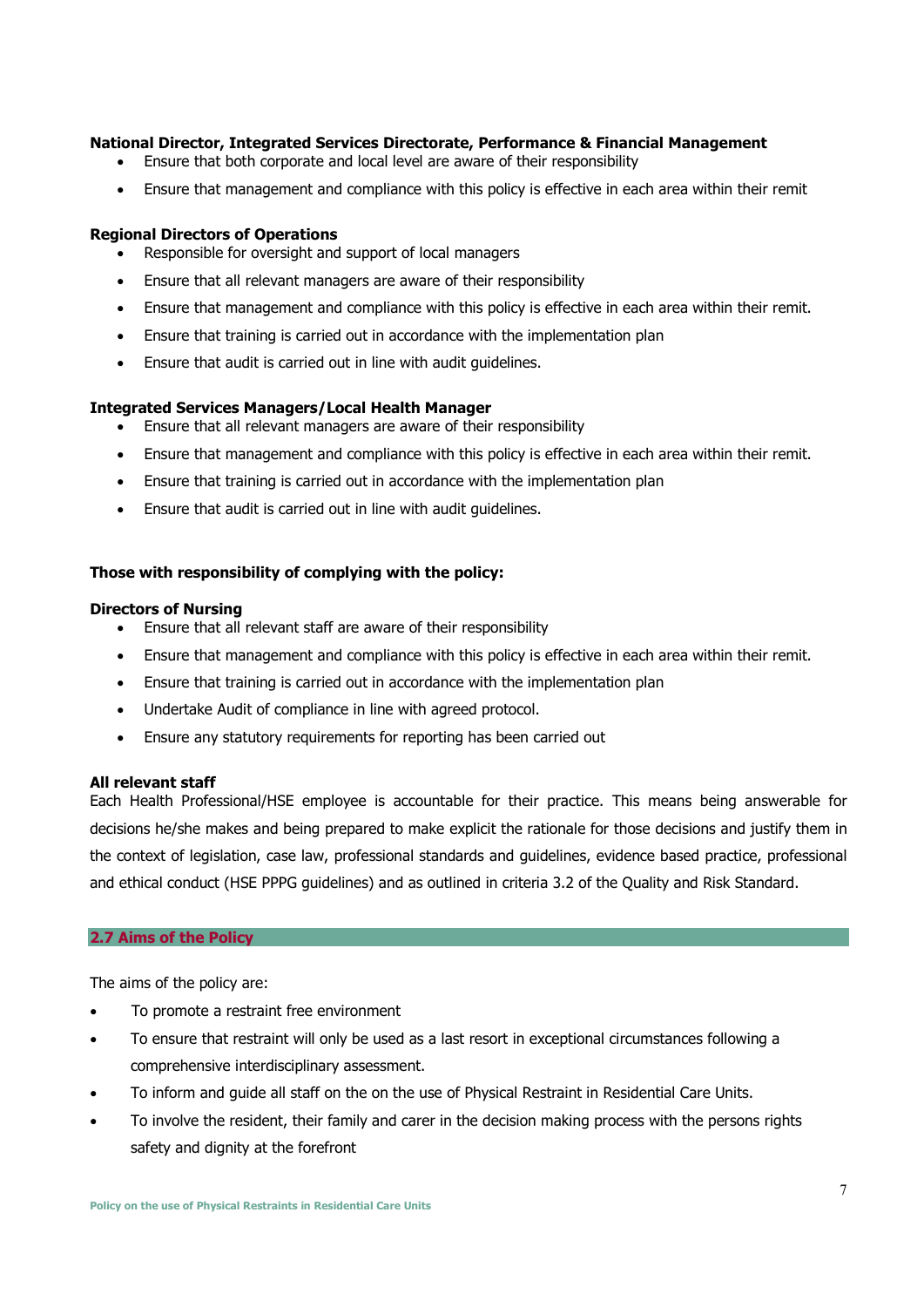• To ensure that organisations at both corporate and local level are aware of their responsibility to ensure that restraint is not utilised as a means of controlling a resident's behaviour, emotions, psychological or social activities

#### **2.8 Principles**

The organisations involved are committed to a philosophy of a restraint free environment by adopting a rights based approach. These rights are enshrined in the Irish Constitution, EU Law, the European Commission on Human rights and International conventions and covenants, and clearly outline that older people within residential services have the right to:

- Equality and non-discrimination.
- Right to vindication of the person.
- Right to personal liberty.
- Family rights.
- Right to individual privacy.
- Rights to bodily integrity.
- Right to spiritual and physical integrity.
- Right not to be tortured or ill-treated.
- Rights to effective remedy.
- Social and economic rights including the right to health and social security services.

#### **2.9 The Law and Restraint**

The application of restraint to a resident is unlawful, except in very limited circumstances which are permitted by law. Any person using restraint has to be able to justify it in the context of legislation and case law.

#### **2.1 The use of Restraint is not permitted (HIQA SS21.17)**

- For wandering behaviour
- For risk of falls unless the risk of falling is immediate as in severe imbalance
- For the removal of a medical device unless the residents require emergency care and physical restraint is used for a brief period to permit medical treatment to proceed.
- Routine or 'as needed orders for restraints are not permitted
- Restraint should never be used to cover any deficiency of service, lack of professional skill, or defects in the environment.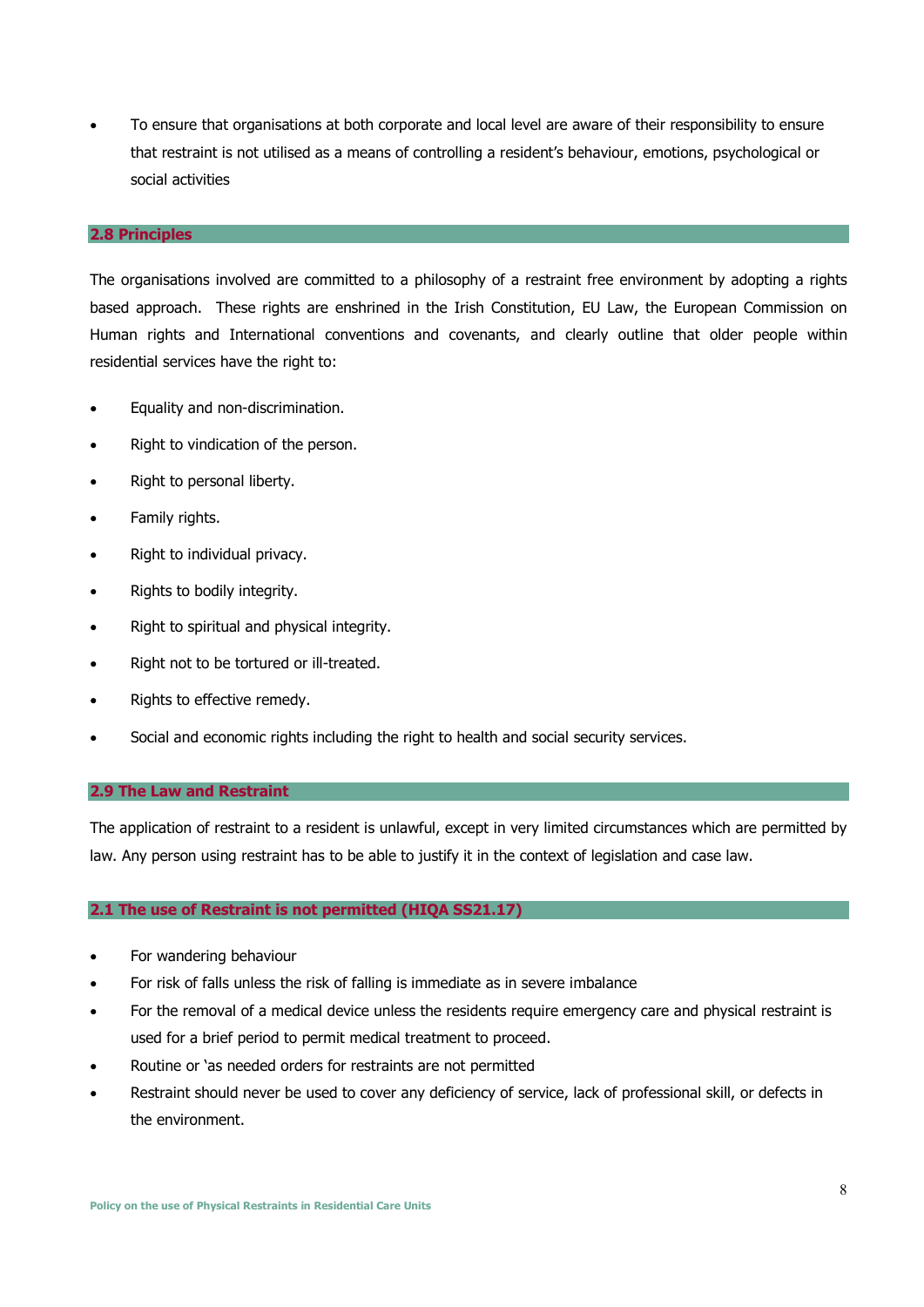Except in rare, time-limited emergencies, or for brief provision of essential care, no physical restraint is used that causes the resident distress, discomfort, anger, agitation, pleas for release, calls for help or constant attempts to untie or release him/ herself. . (HIQA 21.21)

### **2.11 Circumstances in which restraint is permitted in a time limited way in a residential care setting**

- For behaviour when there is an immediate and significant risk to the resident's safety or the safety of others and the behaviour may result in a significant injury to that resident or others (for example where a resident who repeatedly harms themselves, unprovoked or uncontrollable physically violent/injurious behavior toward self or others).
- For the brief provision of essential personal care when there is an immediate and significant risk to the resident's well being.
- When a resident requires emergency medical care such as the presence of a life-sustaining medical device (e.g., endotracheal tube) that if disrupted would create immediate jeopardy to the resident's health specifically in a resident who is at high risk for unintentionally disrupting that device (e.g., a delirious resident).
- For risk of falls when the risk of falling is immediate as in severe imbalance (E.g. stroke with severe neglect, gross cerebellar ataxia) or where a person may have suffered a hip fracture or another type of lower extremity fracture in which weight-bearing is restricted.
- A comprehensive, interdisciplinary assessment has been carried out unless when a resident's unanticipated behaviour places him/her or others in imminent danger. In this case short–term, proportionate and nondangerous physical restraint measures may be taken by staff without prior formal assessment (HIQA 21.9). However an assessment must be conducted within a 12 hour time frame.
- There is clear evidence that an extensive range of measures have been tried, for a reasonable period of time and they have proved unsuccessful in maintaining the safety of the person from causing significant harm to themselves or others

**2.12 The following methods of restraint can only be used when a decision to restrain a person has been made and only ever for a specific medical symptom** 

- Lap Belts
- Hand mitts
- Bed rails (see policy on use of bed rails)
- Chairs. Any chair that has the effect of restraining a person must be individually fitted by an appropriately trained health care professional for his or her requirements. It should allow the resident to engage in eating and drinking and, in other activities such as reading, or manipulating objects with their hands for diversion. Similarly, a chair should not inhibit a resident from being in contact with other people.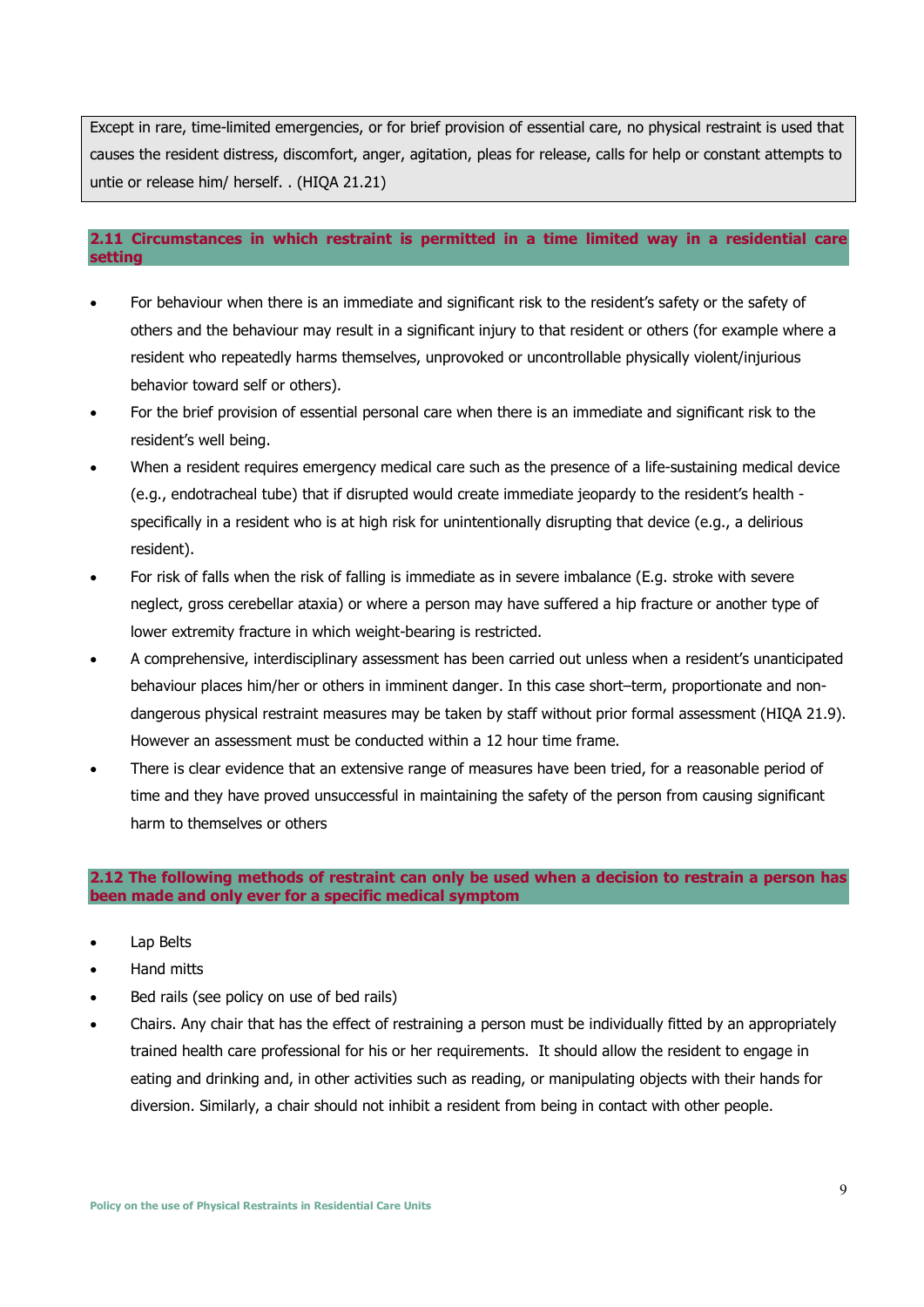All restraints must be applied in a manner, according to manufacturer's recommendations, to decrease the chance of pressure damage and abrasion to the skin and underlying tissues. The proper size and type of equipment must be used.

#### **2.13 The use of all other types of devices or interventions is not permitted and their use is contrary to promoting resident's dignity. These include:**

- Pelvic, groin, vest and ankle restraints and four-point (restraint of all 4 limbs).
- Use of bed tables or other furniture to restrict movement
- Use of controlling language or inappropriate holding of the resident
- Removal of spectacles or other aids (mobility aids)
- Use of clothing to restrict movement
- Use of bean bags or similar items to restrict movement

#### **2.14 Resident and Family involvement**

Residents or their representatives/advocate should always be involved in any discussion of restraint, no matter how incapacitated they are. Almost all residents will have some ability to express, verbally or otherwise (e.g. by gesture or by signing) their views about how they wish to be treated, or may have expressed them in the past. To the extent to which it is possible and reasonable, the resident's informed, free and full consent to any restraining action should be obtained and documented in their care plan. Any relatives, advocates, or guardians should be involved in the discussions. In all cases an explanation should be given in a manner the person can understand.

#### **2.15 Consent**

The consent of the resident should be gained before any restraint measure is used and during the period of restraint. In order for a resident to be fully informed, the facility must explain, in the context of the individual resident's condition and circumstances, the potential risks and benefits of all options under consideration, including using a restraint, not using a restraint, and alternatives to restraint use. Whenever restraint use is considered, the facility must explain to the resident how the use of restraints would treat the resident's symptoms and assist the resident in attaining or maintaining his/her highest practicable level of physical or psychological wellbeing. In addition, the facility must explain the potential negative outcomes of restraint use.

#### **2.16 Residents who lack capacity to consent**

Competent residents must not be restrained without their informed consent. The single exception is that a competent resident may be restrained as an emergency measure if his or her unanticipated violent or aggressive behaviour places him/herself or others in imminent danger.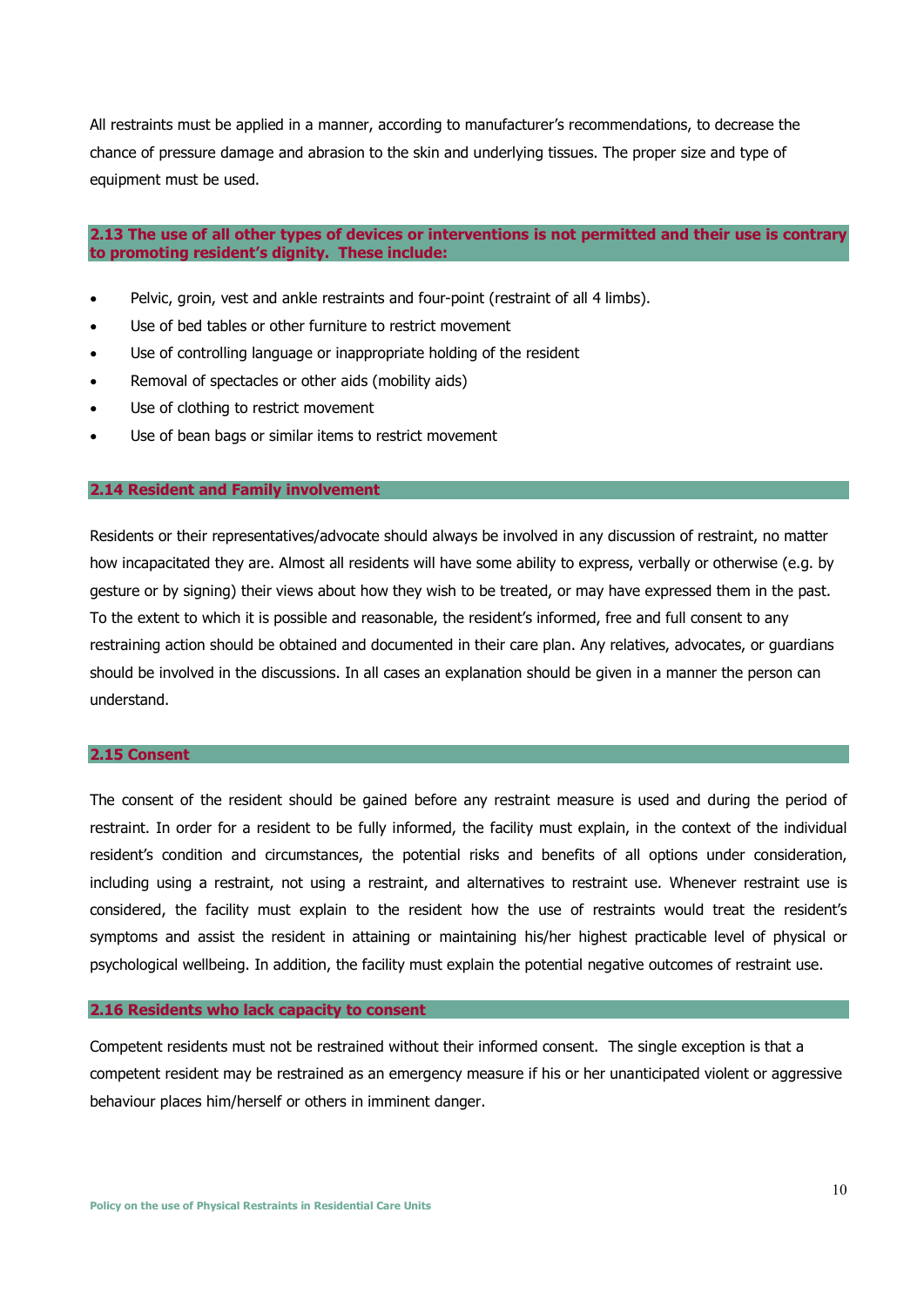The Irish Supreme Court definitively states that in law one does not lose the right to autonomy and dignity with the loss of mental capacity, and that the constitutional right of bodily integrity and privacy as well as respect for the person applies in equal measures regardless of their ability to communicate their consent to or refusal of treatment (Madden, 2002). Where a person is incapable of making decisions for themselves others may make choices on their behalf. These choices must be based on the best interest of the person (Madden, 2002). If clarity is required regarding an individual's capacity to give consent nurses should seek expert advice from other members of the multi-disciplinary team.

With regard to residents who lack capacity to consent to restraints and who do not express a clear and consistent preference:

- Family members and others cannot insist on or give permission to use restraints
- The resident's physician cannot insist on or give permission to use restraints for the sake of discipline or staff convenience or when a restraint is not necessary to treat the resident's medical symptom.
- Decisions for those lacking capacity are made with the person's best interests in mind. Best interests include quality of life and are not simply a matter of 'safety' or of 'duration of life' or medical concerns

Even for those residents who are judged to lack capacity to consent to the use of restraints, restraints should not be used if the resident expresses a clear and consistent preference not to be restrained.

The single exception is the physical restraint of the resident as an emergency measure when his/her unanticipated behaviour places him/ her in imminent danger of serious physical harm. In such circumstances the use of the physical restraint does not exceed beyond an immediate episode.

In the case of a resident who is incapable of making a decision, the appointed legal representative may exercise this right based on the same information that would have been provided to the resident. However, the legal representative cannot give permission to use restraints for the sake of discipline or staff convenience or when a restraint is not necessary to treat the resident's condition.

While family members cannot give consent for the use of restraint, they should be involved in the decision making process.

### **2.17 Accountability**

### **Clinical Accountability**

The decision to restrain is a clinical decision and the decision maker is accountable for that decision.

#### **2.18 Clinical Governance**

- The residential care unit must maintain a written record indicating all staff have read and understand the policy. The record must be reviewed and updated monthly to ensure that all existing and new staff are familiar with this policy.
- The record must be available to the inspection authority and/or other designated body upon request.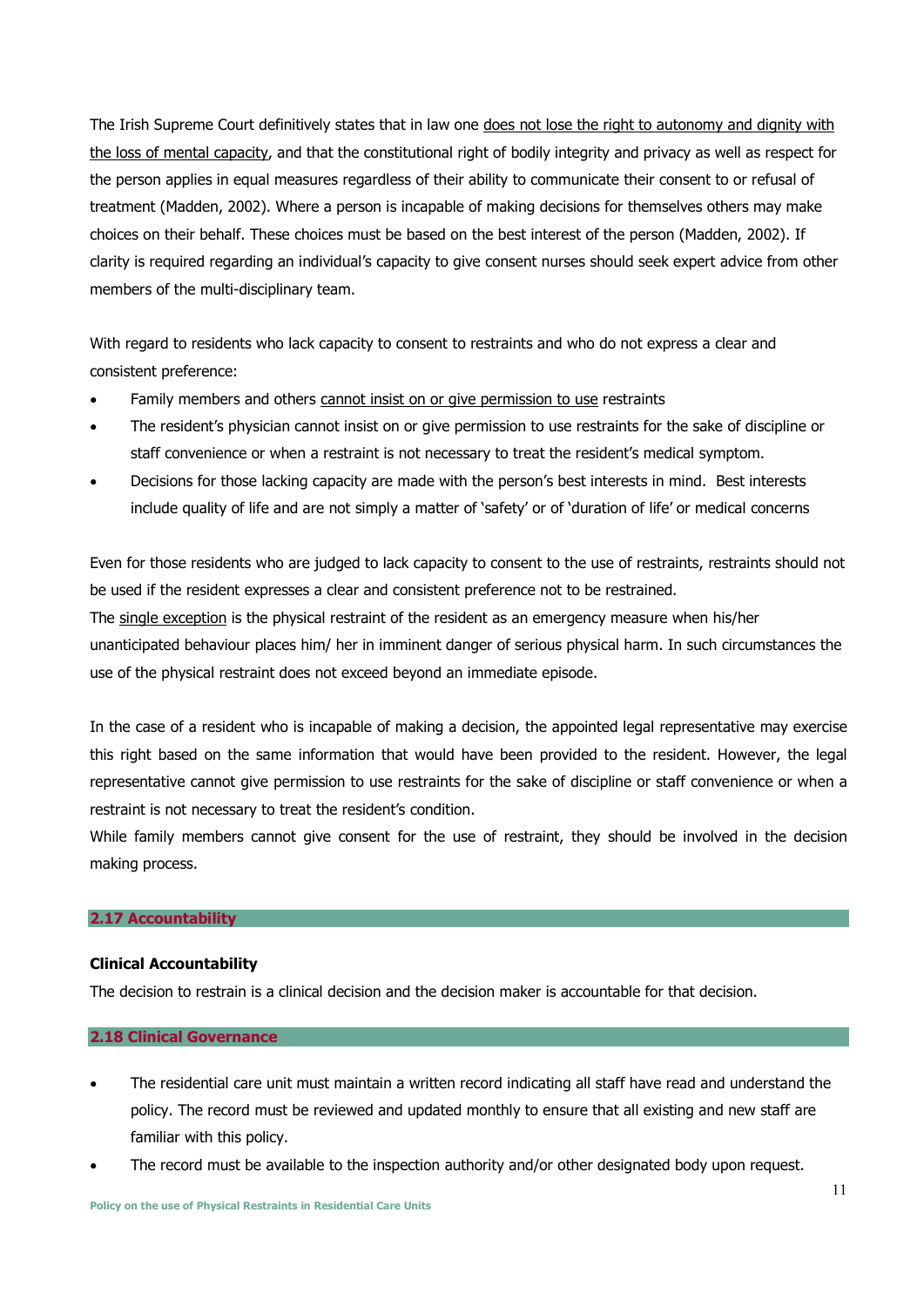- Each episode of restraint must be reviewed by the multi-disciplinary team involved in the resident's care and treatment and documented in the resident's clinical file as soon as is practicable. Knowledge gained from the review process must be used to both inform the resident's care and inform future educational needs of staff.
- A residential unit must undertake an audit and/or evaluation which should include patterns of restraint use and relevant incidents and accidents. Such audit should inform local policy, practice and staff education needs.
- Information gathered regarding the use of restraint must be held in the centre and used to compile a report in line with HIQA requirements (30.2) or other statistics on the use of restraint within the residential care setting. This report must be available to the inspection authority or/and any other designated body and may be used to inform the national policy on restraint.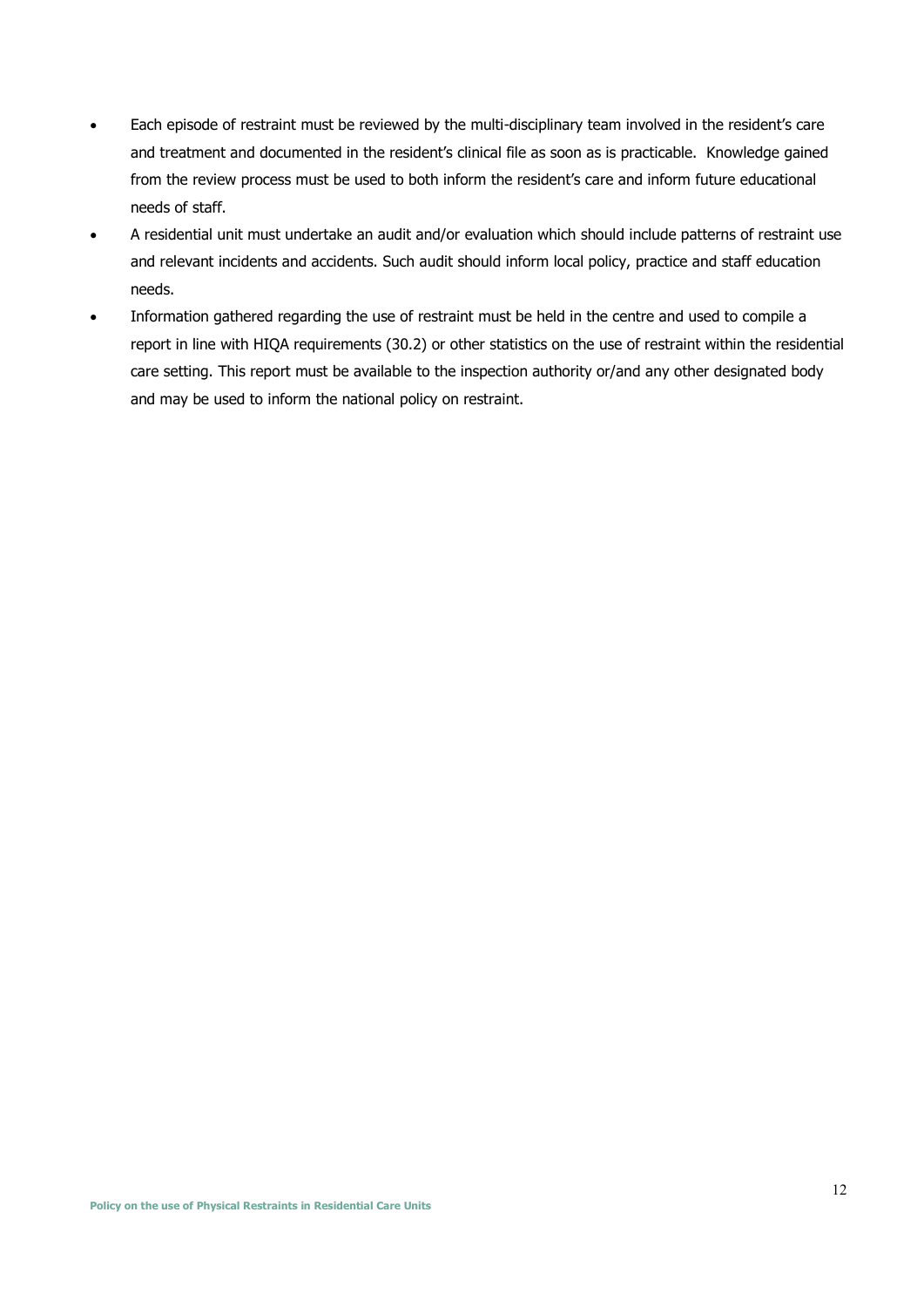#### **PART 2**

#### **3.0 Procedures**

- 1. The resident assessment
- 2. The care Plan
- 3. The care of the resident during the period of restraint
- 4. Restraint procedure in an emergency situation
- 5. Review procedures

#### **3.1 Resident Assessment**

When there is a change in the resident's condition and restraint is being considered a systematic and collaborative assessment should be initiated that includes the resident, their family/representative and members of the multi-disciplinary team. This may include:

- Nurses, medical practitioners, allied healthcare professionals, healthcare assistants and other staff working in the facility.
- Including the person with a cognitive impairment in the process is essential as they still may have the ability to participate in care decisions and communicate their needs.

#### **3.2 Co-ordinating the Assessment**

It is important that the assessment is coordinated by a person with the required competencies such as a registered nurse. This comprehensive assessment provides the information that underpins the resident's care needs and should take place over a continuous period sufficient to identify their individual needs. No intervention should be considered unless in an emergency situation, without a thorough and relevant assessment being performed. **(Appendix 1)**

#### **3.3 What the Assessment should consider**

- The person's own wishes and preferences
- The person's physical health
- The person's mental, social and psychological health
- The physical and social environment in which the person resides
- Any previous behaviours and how they were responded to in the past
- The presenting behaviours of concern and the risks associated with this behaviour continuing
- Any contributing factors which include how staff respond to behaviours of concern
- The severity and potential consequences of the resident's behaviour for both the resident and others.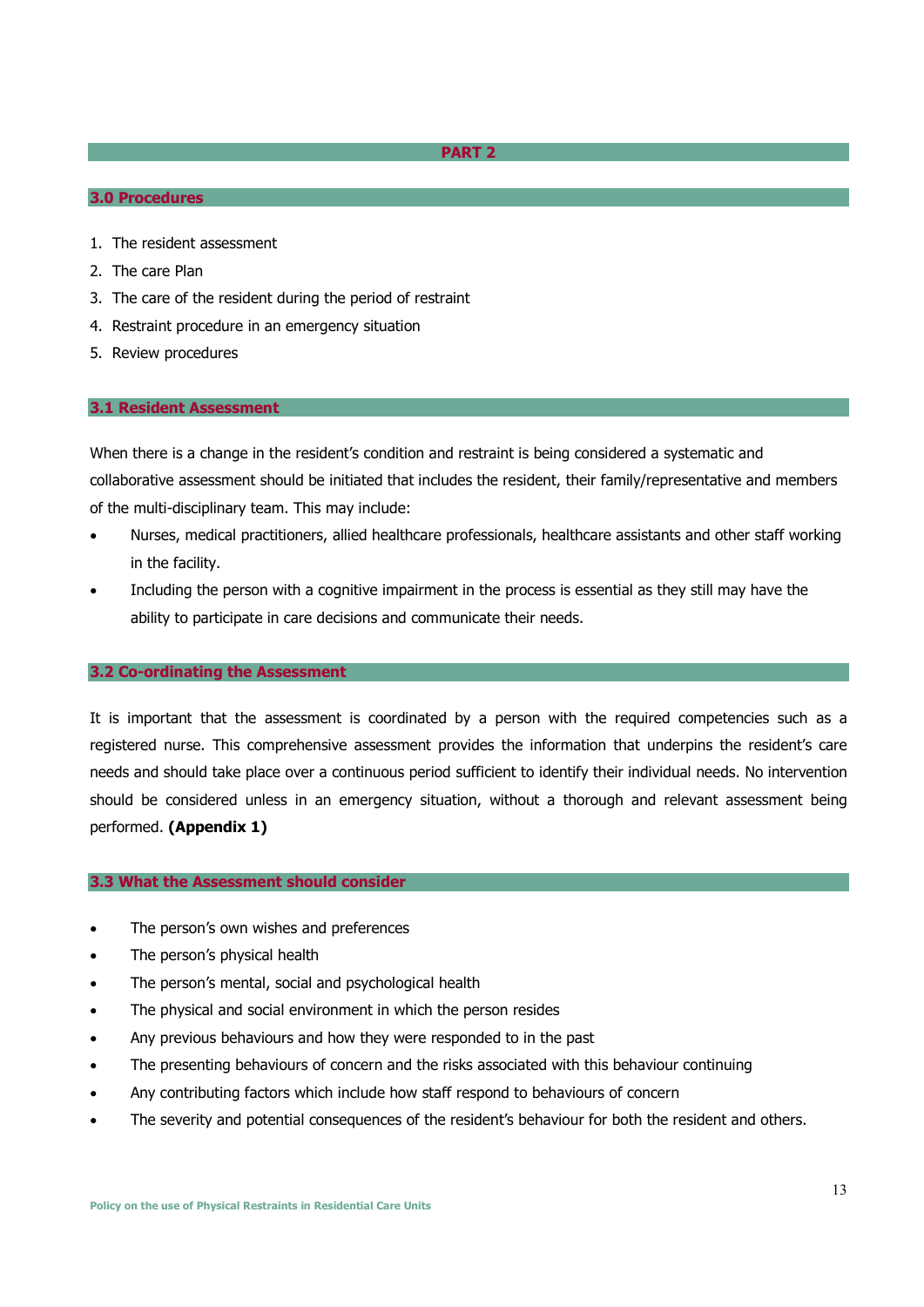#### **3.4 Assessment Outcome**

This assessment may reveal the trigger or cause of the behaviour of concern. All behaviours that cause concern should be fully documented and the information used to build up a picture of the behaviour and the context in which it occurs. The action taken as a result of the assessment must be based on the best available evidence. Once the information is collected, the health care team should review and analyse the information to identify any patterns and plan a course of action suitable to meet the individual needs of the resident concerned. All alternatives to the use of restraint should be considered and used as a first resort. Such alternatives may include:

- Correction of any underlying medical condition (use of antibiotics, improved, pain control, etc.)
- Promotion of activities that meet the individuals needs.
- Modifications to the environment (lighting, heating, décor).
- Improved access to outdoors for exercise or other activities. **(See Appendix 2)** for a more comprehensive listing).
- Direct supervision of the resident.

Restraint can increase the level of risk, or add new risks (e.g. aggravate further the behaviour that is of concern, expose a resident to hazards created by other residents' behaviour which they cannot avoid, or confine him or her in such a way that attempts to escape are potentially harmful) (Mental Welfare Commission for Scotland 2006).

When considering the use of restraint it is necessary to consider whether its use causes greater distress than the unmet need. Where the resident is judged to lack the capacity to consent, physical restraint is not used if he/she expresses a clear and consistent preference not to be restrained (HIQA 21.20). Multi-disciplinary discussion should attempt to predict and understand how the resident is likely to feel if their movements are limited. Any reduction in social contact caused by restraint may, in itself, be distressing to the resident, as may the social stigma of 'needing' restraint.

A determination should also be made as to whether the resident is capable of independently removing the device and whether the device restricts the resident's freedom of movement

### **3.5 Development of the Care Plan to reflect needs/risks identified in the Assessment. This should include:**

- The specific symptom to be treated or behaviour of concern to be responded to or prevented
- The steps taken to identify the underlying physical, psychological and/or environmental causes of the symptom.
- The alternative measures that have been taken, for how long; how recently, and the outcomes.
- The risks involved in using the physical restraint. **(See Appendix 3)**.
- The type of restraint, the reason for use, period of restraint, and location of physical restraint.
- The names of the inter-disciplinary team members involved in the decision.
- The conditions or circumstances under which the restraint is to be used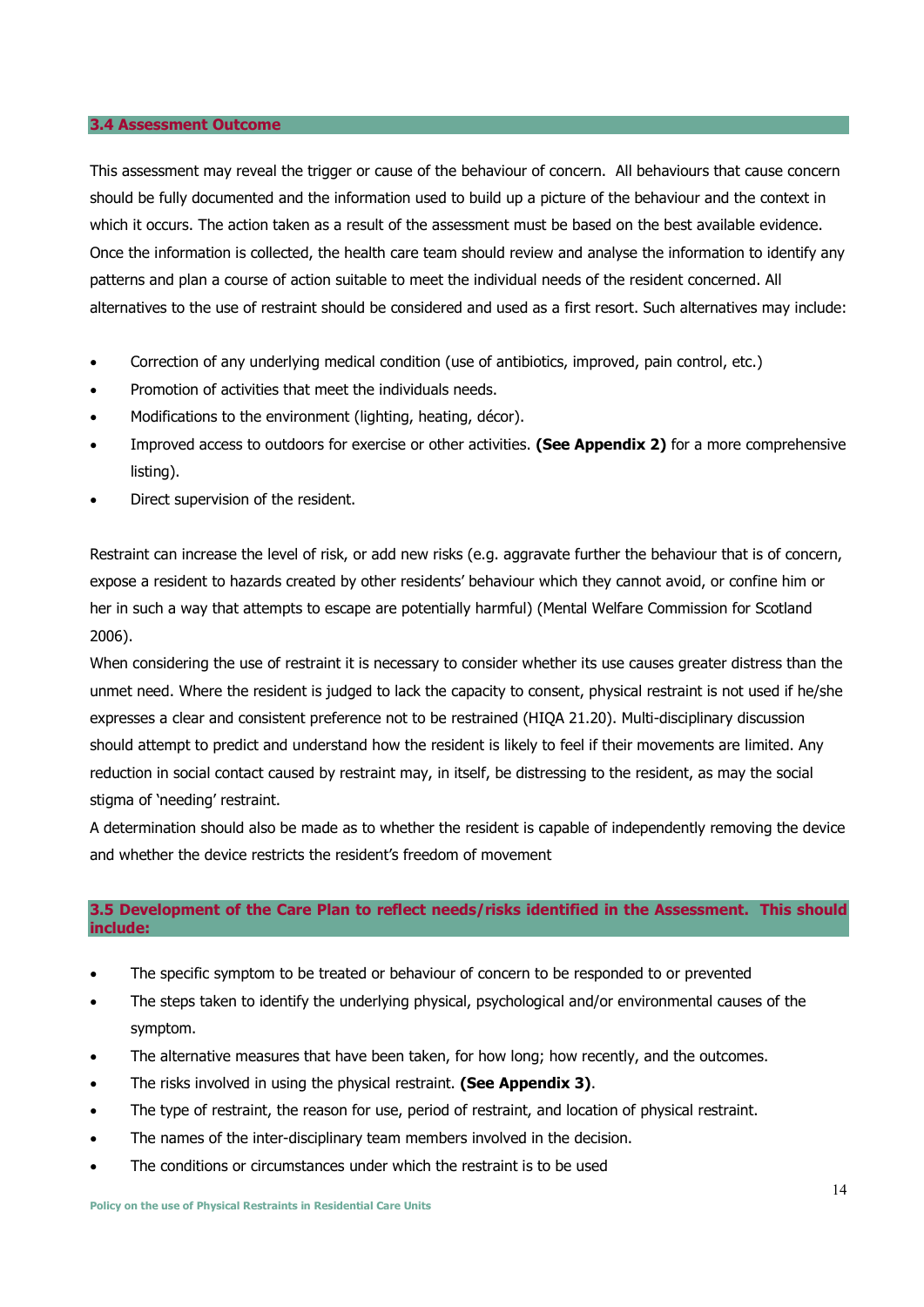• The time frame under which it will be used and the associated date for review

#### **3.6 Care of the resident during the period of restraint**

- In an emergency situation or during periods of extreme behaviour the resident is continuously observed.
- In all other situations where restraint is used, the resident is checked regularly at intervals defined in his/her care plan.
- A record of these checks must be documented, **(See Appendix 4).**
- Opportunity for motion and exercise must be provided for a period of not less than 10 minutes during each two hour period in which restraint is employed and the resident is awake, and a record of such activity must be kept.
- During any period where a resident's movements are subject to restraint one or more staff members must be in direct, continuing visual and verbal contact with the resident.
- Family/carer involvement in the residents care should be encouraged, if it is safe to do so restraints should be removed during visits. Staff should ensure that the family recognises the need to inform staff on their departure to ensure the safety of the resident.
- The resident must be provided with a means for calling for assistance and shown how to use the system (special consideration may need to be given to a person with a cognitive impairment, e.g. staff may need to observe cues from the person that they may need assistance)
- Ensure residents physical needs are met as promptly as possible such as toileting nutrition warmth, comfort and hydration.
- Special consideration should be given when restraining residents who are known, by the staff involved in restraining the resident to have experienced some form of physical or sexual abuse.

#### **3.7 Restraint decisions in emergency situations and in a situation of immediate unplanned need**

The decision to restrain an individual must only be made when there is immediate and significant danger to the resident or others. Where a resident's unanticipated behaviour places him/her or others in imminent danger or personal compromise short–term, proportionate and non-dangerous physical restraint measures may be taken by staff without prior formal assessment. Precipitating factors and behaviours, and the actions taken are clearly recorded in a restraint register. If restraint has been applied in an emergency, it is most important that a full explanation and support is offered to the resident. In the event of an emergency situation, continuous observations by a designated person are necessary until the situation is reviewed by the interdisciplinary team. The decision must be reviewed and documented by the interdisciplinary team within 24 hours or as soon as possible but not longer than 48 hours.

All episodes of unplanned 'emergency' restraint must be recorded in the resident's care plan and in the care home/ward's incident reporting procedures.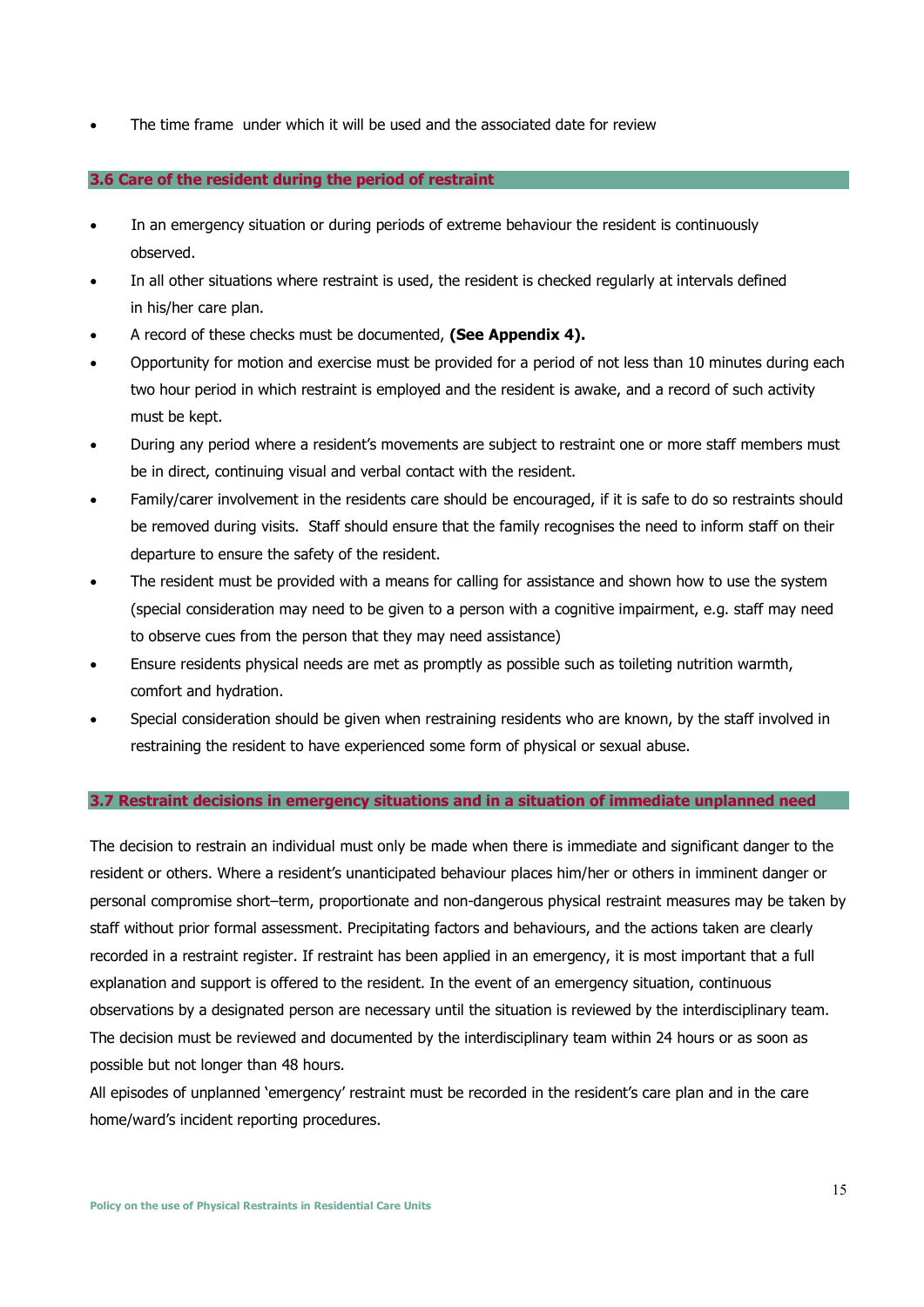#### **3.8 Restraint review**

The registered nurse arranges a interdisciplinary review of the residents condition linked to the use of restraint as soon as possible ( no later than 24 hours) A full review of the decision to restrain is undertaken with the multi-professional team as soon as is practically possible (within 72hrs).

- If the situation improves, discontinuation of restraint should occur and the time and the treatment leading to the improvement recorded in the care plan.
- After the restraint has been discontinued, time should be spent with the resident and family discussing any concerns they may have.
- Time should be spent with care staff discussing any issues of concerns they may have.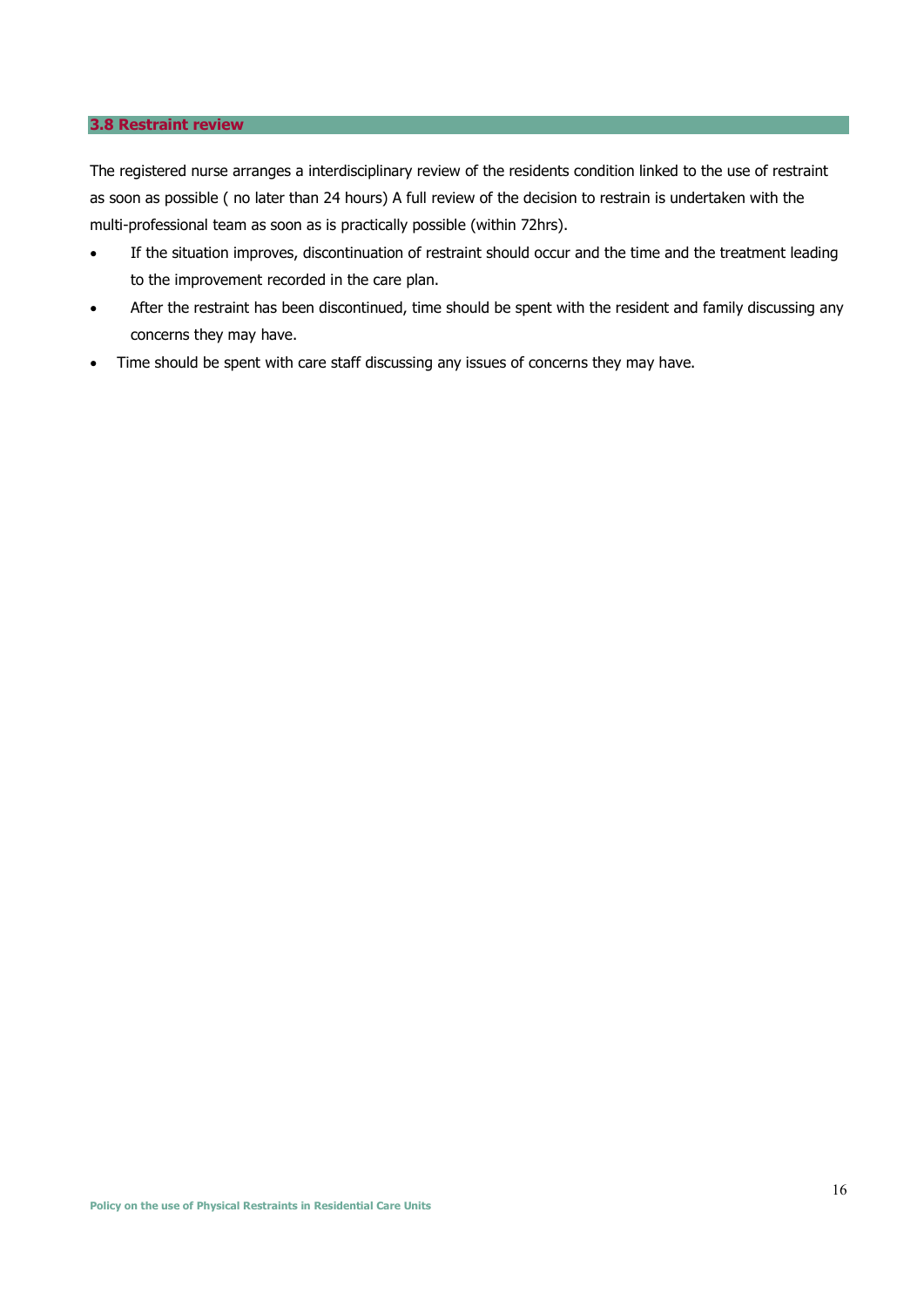#### **PART 3**

#### **Guidance to support staff decision making 4.0 Decision Making Tool**

This decision making tool aims to assist management and staff to make informed decisions in relation to the use or non use of restraint in responding to behaviours of concern**. (Appendix 5)** 

- 1.1 When responding to behaviours of concern, the assessor must follow the Decision Making Tool in order to ensure the best possible outcome for the older person.
- 1.2 When a person makes a decision to restrain an older person they are accountable for that decision.
- 1.3 It is the responsibility of the representative to document the rationale for their decision and their action plan.

#### **4.1 Guidelines on the use of lap belts**

A lap belt is a strap that is fastened across a person's waist for the purpose of maintaining them in a safe and comfortable position in a seat. A lap belt is considered a restraint if it limits an individuals freedom of voluntary movement. It is considered an enabler if it is provided to facilitate function. Lap Belts form part of an entire seating system (which includes the chair, cushion and other accessories). Lap belts should always have releasing buckles to allow quick and easy release in the event of an emergency. Lap belts are recommended for safety when moving (either when self propelling or when the chair is being pushed) within the unit or outside.

#### **4.2 Policy for the use of Bed Rails**

For the purpose of this policy, the term bed rail will be used. Other terms are often used i.e. cot sides, safety sides, bed guards. The HSE and Nursing Homes Ireland are committed to a policy of restraint free environments in Residential services for Older People. However, it is acknowledged, that in a small number of very exceptional cases, a limited use of bedrails may be considered as part of the residents care plan to reduce the risk of accidentally slipping, sliding or rolling from bed but not to prevent the person leaving the bed.

Bed rails present an inherent safety risk, particularly when the resident is older or disoriented. Even when a bed rail is not intentionally used as a restraint, residents may become trapped between the mattress or bed frame and the bed rail. Disoriented residents may view a raised side rail as a barrier to climb over or may go to the end of the bed to get around a raised bed rail. When attempting to exit the bed by any of these routes, the resident is at risk of entrapment, entanglement, or falling from a greater height posed by the raised bed rail, with a possibility for sustaining greater injury or death than if he or she had fallen from a lowered bed without raised rails.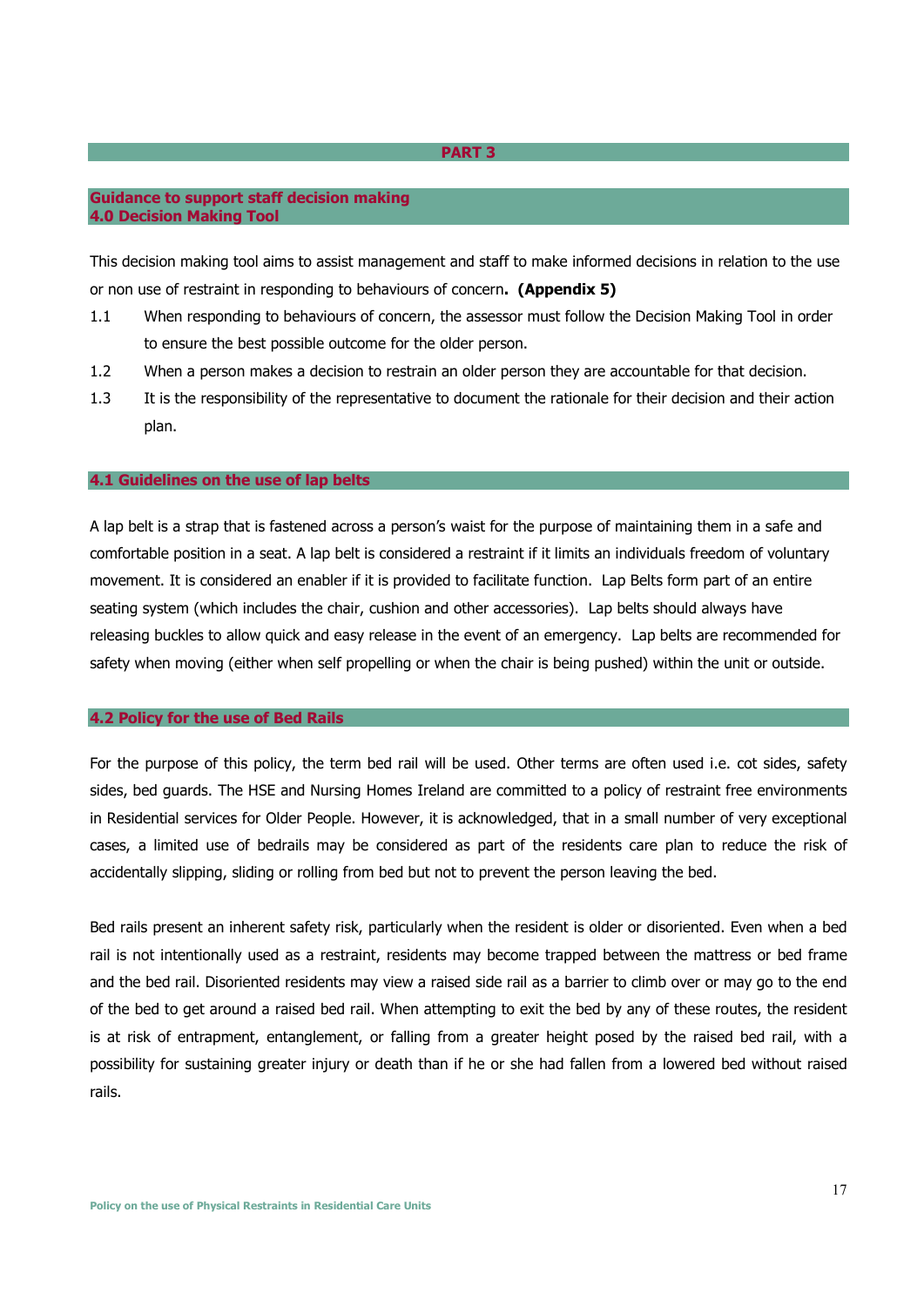Thus, bed rails should only ever be used following an individualized assessment, with interdisciplinary team input if needed. All residents who require a special bed, such as an ultra-low bed, or equipment fitted to their bed for the purpose of aiding moving and handling e.g. grab rails, bed levers should be referred to the appropriate service for assessment.

Bed rails should be used with care and only after a full, documented risk assessment has been carried out within 24 hours of admission for each resident. All existing residents should be re-assessed. This will determine if their use is the most appropriate method of bed management in each case.

**Please refer to the following sections regarding resident and family involvement (section 2.14), Consent (section 2.15) and residents who lack capacity to consent (section 2.16).** 

#### **4.3 Bed rails should not be used:**

- For moving and handling purposes, unless they are integrated bed rails, which are deemed by the manufactures information to be suitable for this purpose. In this case a full standard risk assessment must be completed.
- To prevent residents from leaving the bed
- For residents who may be confused or agitated
- To prevent residents from wandering
- Restraint should never be used to cover any deficiency of service, lack of professional skill, or defects in the environment

#### **4.4 Bed rails may be used:**

- If a documented, comprehensive, interdisciplinary assessment indicates that bedrails may prevent falls from bed (other than those falls that result from the resident leaving or attempting to leave the bed voluntarily or in the circumstances outlined in 4.2) and
- There is clear evidence that an extensive range of alternative measures (see 4.6) have been tried, for a reasonable period of time and they have proved unsuccessful in maintaining the safety of the person from causing significant harm to themselves or others OR
- At the request of the resident for use as balance/support (e.g. when sitting up in bed) to give a feeling of security, **providing that the Resident is able to:** 
	- 1. Mobilise about the bed
	- 2. Free any trapped limb themselves
	- 3. Is fully orientated and aware of their own surroundings and capability

**In all circumstances consideration of the resident's mental and physical condition must take place and a documented risk assessment must be completed.**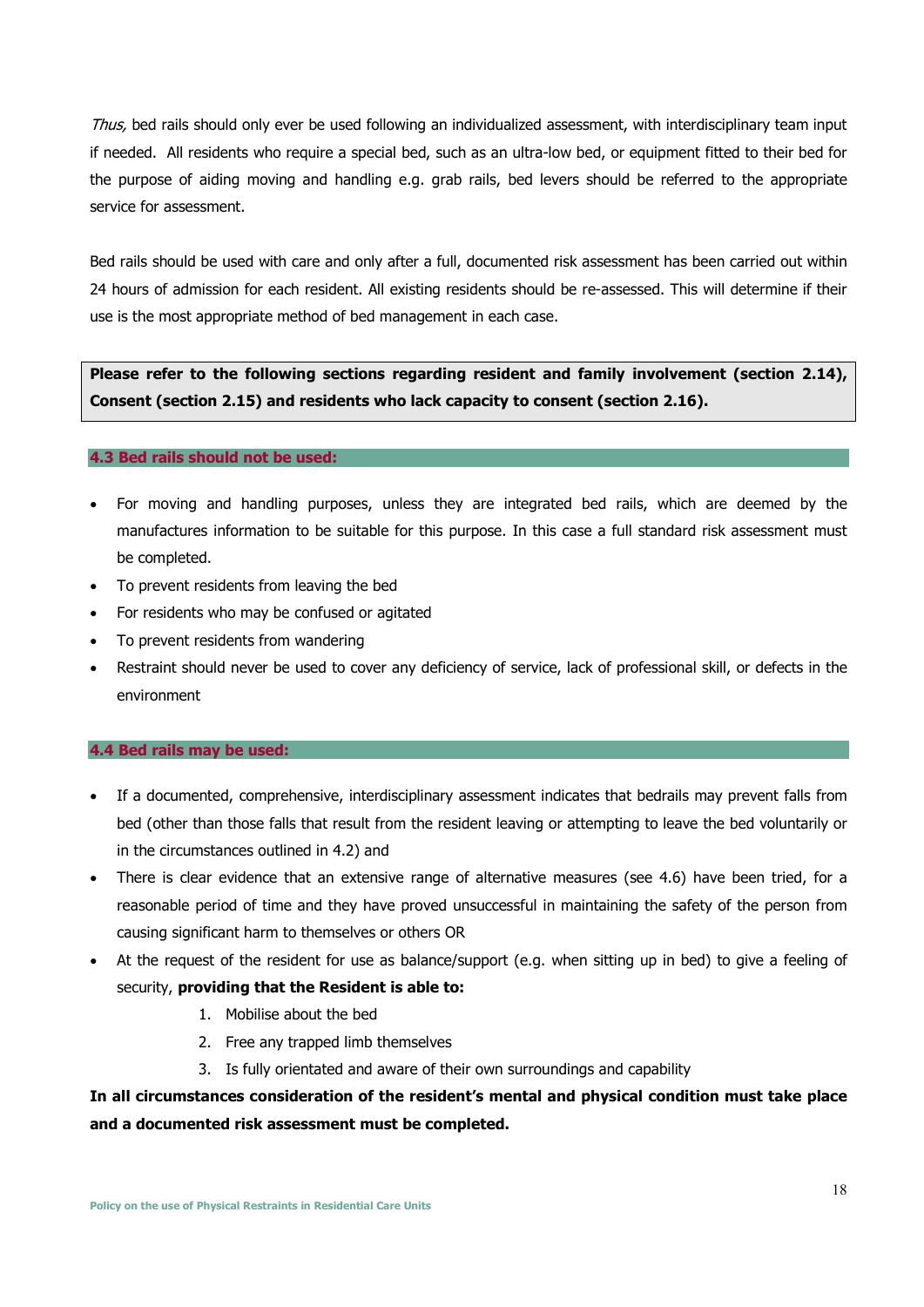#### **4.5 Bed rails can be classified into two basic types:**

- Integral types that are incorporated into the bed design and are supplied with it or available as an optional accessory
- Third party types that are not specific to any particular bed model.

• They are intended to fit a wide range of domestic, divan or metal-framed beds from different manufacturers. Bed rails are medical devices and they should be used in accordance with guidance issued by the Irish Medicines Board and The Medicines and Healthcare products Regulatory Agency (MHRA) UK. Ref ;MHRA (2006) Device Bulletin 2006(06) the safe use of bedrails London: Medicine and Healthcare products Regulatory Agency access at www.mhra.gov.uk

#### **4.6 Alternative measures to prevent falls from bed**

Bed rails should only be considered after alternative measures have been tried. Such measures include:

- Nursing the resident on a lowered bed.
- Use of specially made "ultra low beds".
- Placing a crash mat on the floor to soften a fall. (A plan must be in place as to how the resident will be raised off the mattress should they fall onto it. This should include as per manual handling assessment sliding the resident off the mattress and then hoisting them off the floor).
- Using an inflatable bed rail e.g. Safe side or inflatable bed side.
- Using a pressure alarm system to alert carers that the resident has moved.
- Using body-positioning devices.
- Perimeter Mattress or barrier (such as swimming tube)

**4.7 If following the use of alternative bed management options for a reasonable period of time or if no suitable alternative is identified, a risk assessment should be carried out which considers the balance of risk of using bed rails with the risk of not using bed rails (See Appendix 6 & 7 for details of Risk Balance Tools)** 

• Risk balance assessments should be reviewed after each significant change in the resident's condition. The decision to continue to use (or not) the bed rail should then be recorded in the care plan and appropriate documentation. The reassessment strategy should be specified, providing criteria and timescales for reassessment.

**4.8 If the initial assessment indicates that the use of bed rails is appropriate, a second assessment must be made to determine if the bed rails to be used are suitable for use in combination with the bed, mattress and resident. This is to reduce the risk of harm to the resident from for eg. Entrapment (See Appendix 8 & 9)** 

#### **Resident factors:**

- Is the bed rail to be used for a small adult
- Is their head or body small enough to pass between the side rail's bars?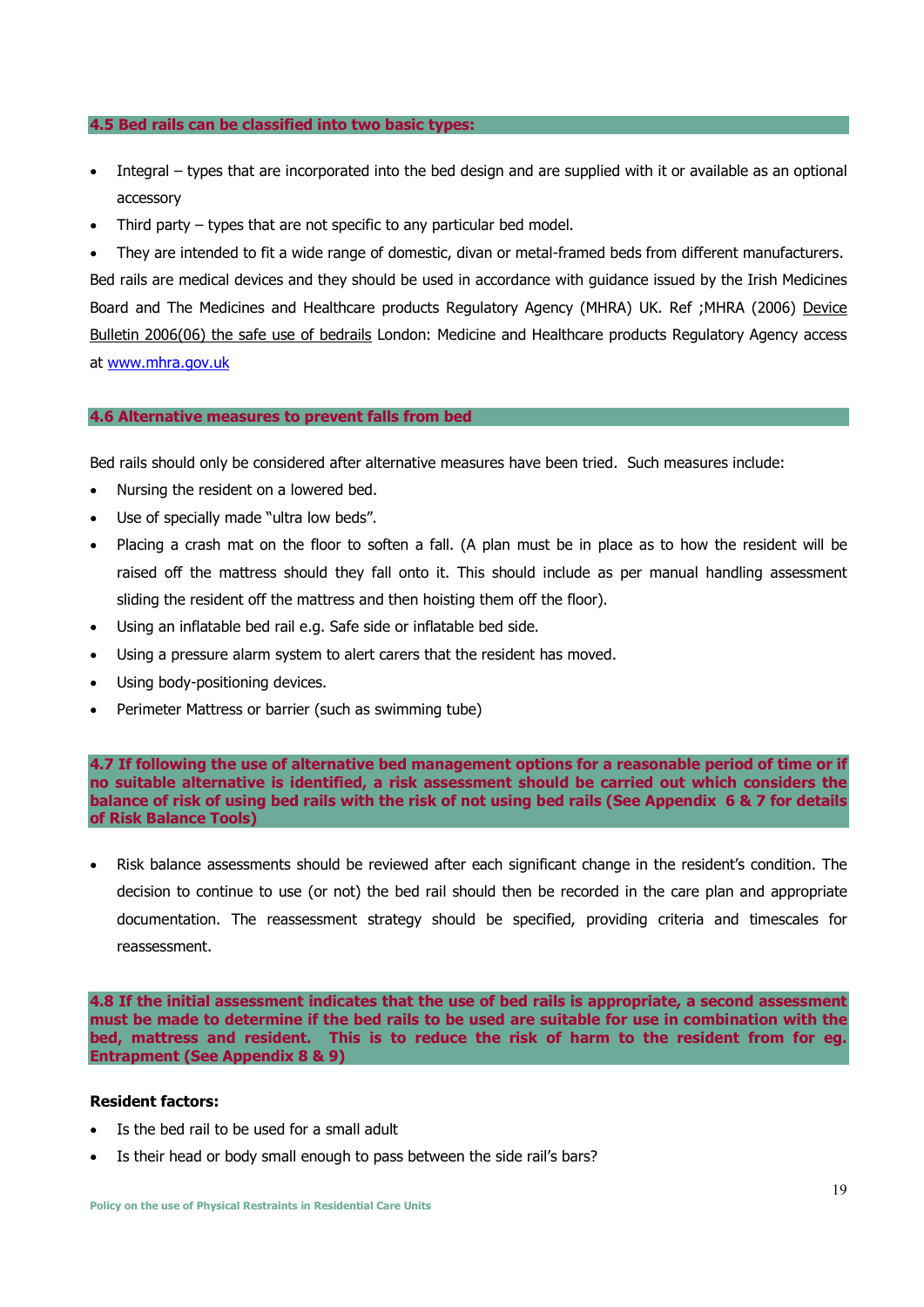- Is their head or body small enough to pass through the gap between the lower bed rail and the mattress?
- Is their head or body small enough to pass through the gap between the bed rail and the side of the mattress?

Bed rails used for resident mobility or turning, repositioning, where alternatives are not available should have a risk assessment completed and a care plan to reflect this. Staff should liaise with the relevant services to source alternatives.

It is the responsibility of the staff member to document rationale for their decision and their action plan.

Relevant discussions about the use of bed rails with the resident/ relative/carers and members of the interdisciplinary team should be documented, including outcome.

When a resident who has been assessed as requiring bed rails, subsequently refuses them, this must be clearly documented and further discussion with the resident, carers and interdisciplinary team as to what steps will be taken to maintain a safe environment.

When a resident or informal carer specifically requests bed rails the implications of both provision and nonprovision should be considered. Where there is disagreement further discussion with senior staff involving the interdisciplinary team should occur and be clearly documented, including outcome.

#### **4.9 Safe fitting of a bed rail**

The following factors must be assessed when a bed rail is being affixed to a bed:

- Is the bed rail suitable for the bed to which it will be fitted
- Has the bed rail been fixed correctly to the bed
- Is there a gap between the lower rail of the bed rail and the top of the bed which could cause entrapment
- Does the mattress compress easily at its edge, creating an entrapment hazard
- Will any gap between the end of the bed rail and the bed head or wall allow entrapment
- Is there a gap between the bed rail and the side of the mattress that may allow entrapment of the resident's head or body
- Is the bed rail secure is it possible that it will move away from the side of the bed and mattress when in use, or fall off at one end, creating an entrapment hazard
- All unsafe bedrails [e.g. two-bar bedrails, bedrails with internal spaces exceeding 120mm, bedrails not in matched pairs, and bedrails in poor condition or with missing parts –have been removed and destroyed; see MHRA advice in accompanying document.
- All bedrails or beds with integral rails have an asset identification number and are regularly maintained;
- Types of bedrails, beds and mattresses used within the organisation are of compatible size and design, and do not create entrapment gaps for adults within the range of normal body sizes except for: Mattress overlays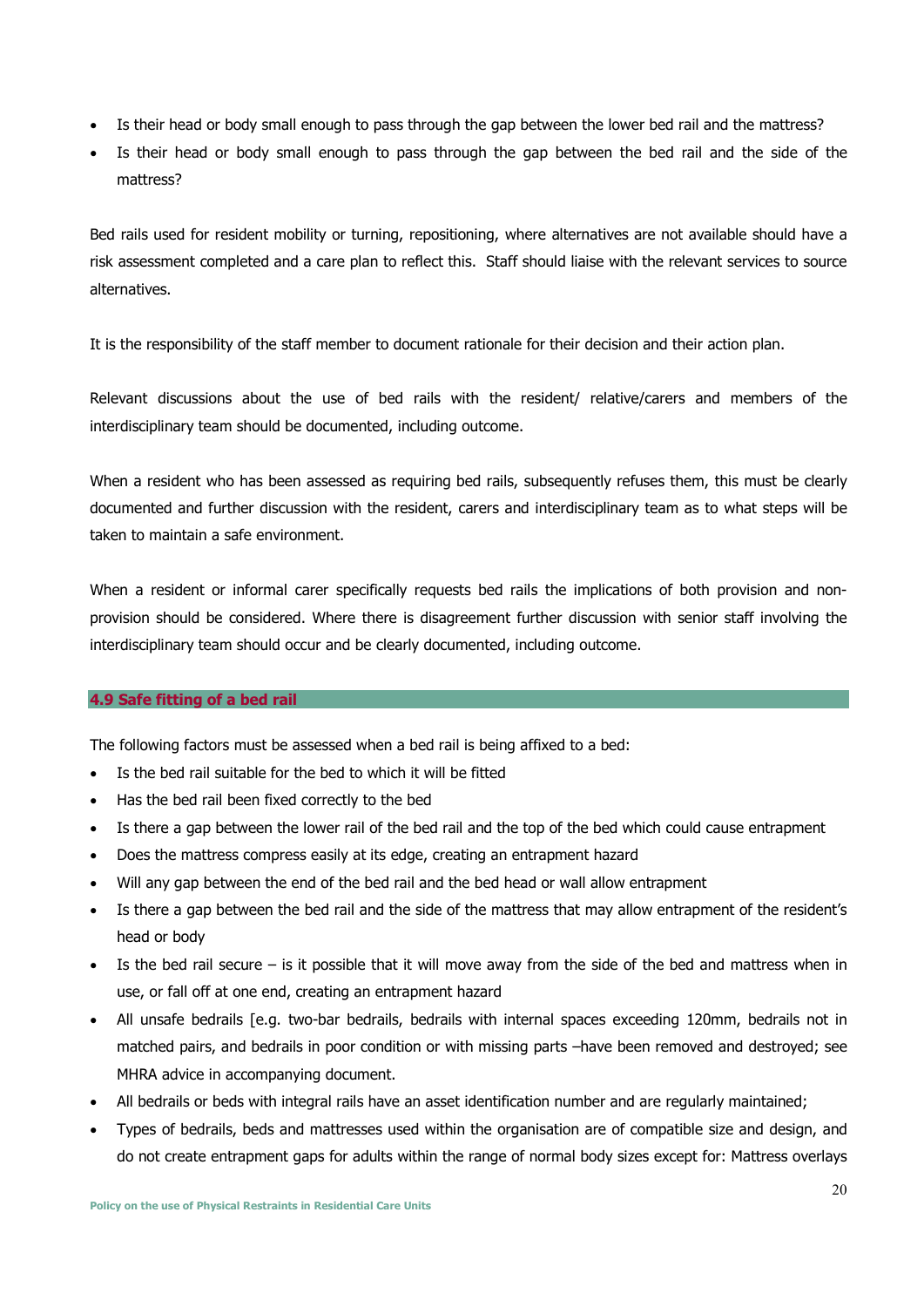which should be used only with extra-height bedrails. The extra-height bedrails and mattress overlays have fixed highly visible labels indicating this;

Bariatric bed which must be used with compatible extra-wide mattresses.

#### **Always check with the manufacturer's guidelines regarding the correct use of bed rails.**

#### **4.10 Whenever bed rails are used the following checks should be carried out for all types of bed rails**

- Are there any signs of damage, faults or cracks on the bedrails? If so, do not use and label clearly as faulty and have removed for repair;
- If using detachable/non detachable bedrails: the gap between the top end of the bedrail and the head of the bed should be less than 6cm or more than 25cm; the gap between the bottom end of the bedrail and the foot of the bed should be more than 25cm;
- the fittings should all be in place and the attached rail should feel secure when raised;
- bed rail bumpers, padding or padded enveloping covers, in some instances, can also be used to reduce the potential for entrapment. Their primary use is to prevent the resident from impact injuries, and that the risk of entrapment may still exist.

#### **4.11 Using bed rails with air mattress or overlays**

Special care should be taken when using bed rails with the above mattress's because:

- The reduction in the effective height of the side rails relative to the top of the mattress may allow the resident to roll over the top of it.
- As the mattress edge is easily compressible the risk of entrapment is increased.

#### **4.12 Air mattress and pressure sore prevention overlays**

- These mattresses may reduce the overall height of the bed rail, thus allowing the resident to roll over the top. Extra height bed rails may need to be supplied.
- The compression of the mattress may increase the risk of entrapment between the side of the bed rail and the mattress.
- The weight of the mattress may not be enough to keep the assembly in place. This is particularly the case when using third party bed rails, which rely on the weight of the mattress to keep the assembly in place.

#### **4.13 Adjustable or profiling beds**

• Most profiling beds feature bed rails that are incorporated into the bed design or are offered as an optional extra by the manufacturer. These types of bed rail are involved in fewer incidents than third party bed rails. The following points should be considered when using this type of bed: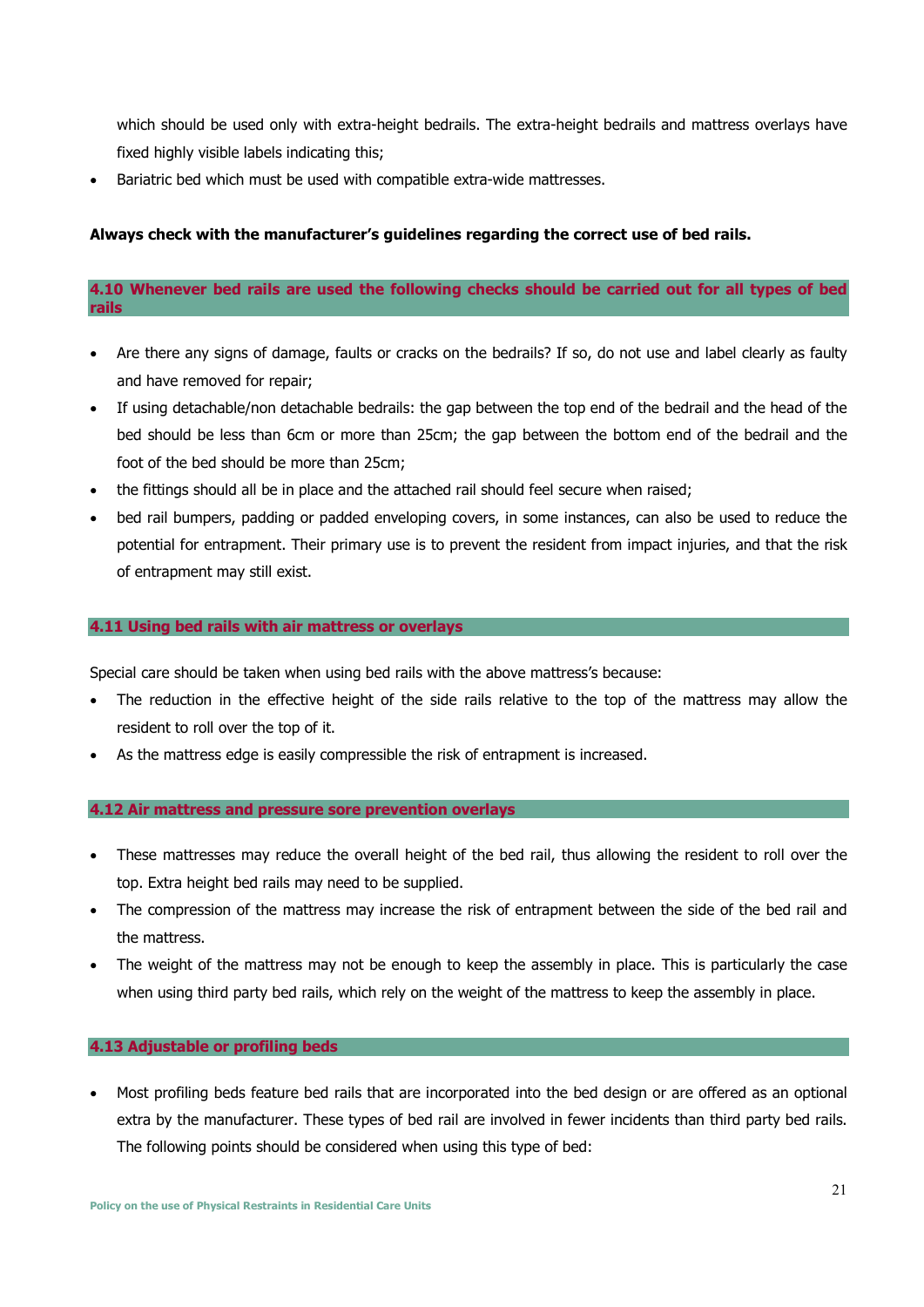- Many beds have a single piece bed rail along each side of the bed. When the bed is profiled there is an increase risk of the resident toppling over the bed rail.
- To overcome this problem some profiling beds are fitted with split bed rails, one at the head end and one at the foot end. With this type of bed rail there is a further risk of entrapment between the two halves of the bed rail, which needs to be considered.

#### **4.14 Bed rail protectors**

- Padded bumpers are primarily designed to reduce the injury from impact against the bed rail. They can reduce the risk of entrapment, however if they move or are compressed this can introduce an entrapment risk.
- There is a risk of suffocation that needs to be considered if covers are not air-permeable.
- Mesh covers are also used to prevent the risk of entrapment.
- **Please refer to the following sections regarding the development of the care plan to reflect needs/risks identified in the assessment (section 3.5) and the Care of resident during the period of bed rail use (section 3.6)**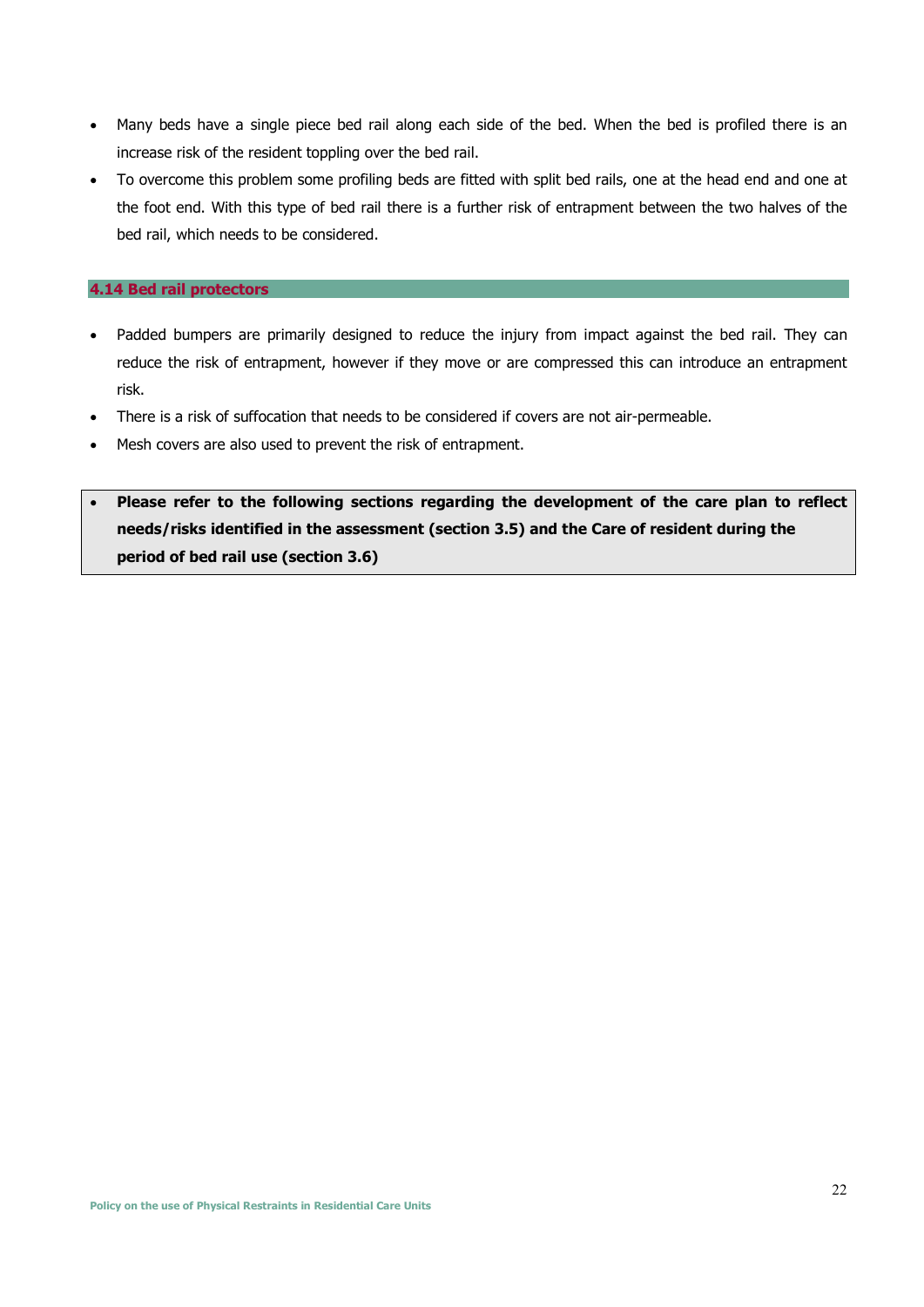#### **5.0 Implementation Plan**

This policy will be disseminated through the Integrated Services Directorate of the HSE. All relevant staff members must sign a signature sheet to confirm that they have read, understand and agree to adhere to the policy. **(See Appendix 11)**

Responsibility for rolling out the implementation plan will lie with the Assistant National Director of Services for older people.

A training programme to support implementation will be rolled out to support restraint reduction in general however this does not remove responsibility of all staff to comply with the policy in advance of such training.

Each residential unit will identify a restraint champion who would be responsible for the roll out of the policy to all staff and would be both the link and advocate for promoting a restraint free environment.

#### **5.1 Revision and Audit**

An initial audit will be undertaken after six months in the context of compliance and any revisions that may be required. Thereafter the policy will be audited annually. There are two levels of audit

- 1. A national audit led by the Healthcare Audit Team.
- 2. A local audit by the Director of Nursing in each residential care setting. The results of this should be discussed with the local and regional Quality, Safety and Risk committees.

Any revisions or modifications proposed following audit must be communicated via the regional quality, safety and risk committees to the Assistant National Director of services for Older People who will sign off on any revisions.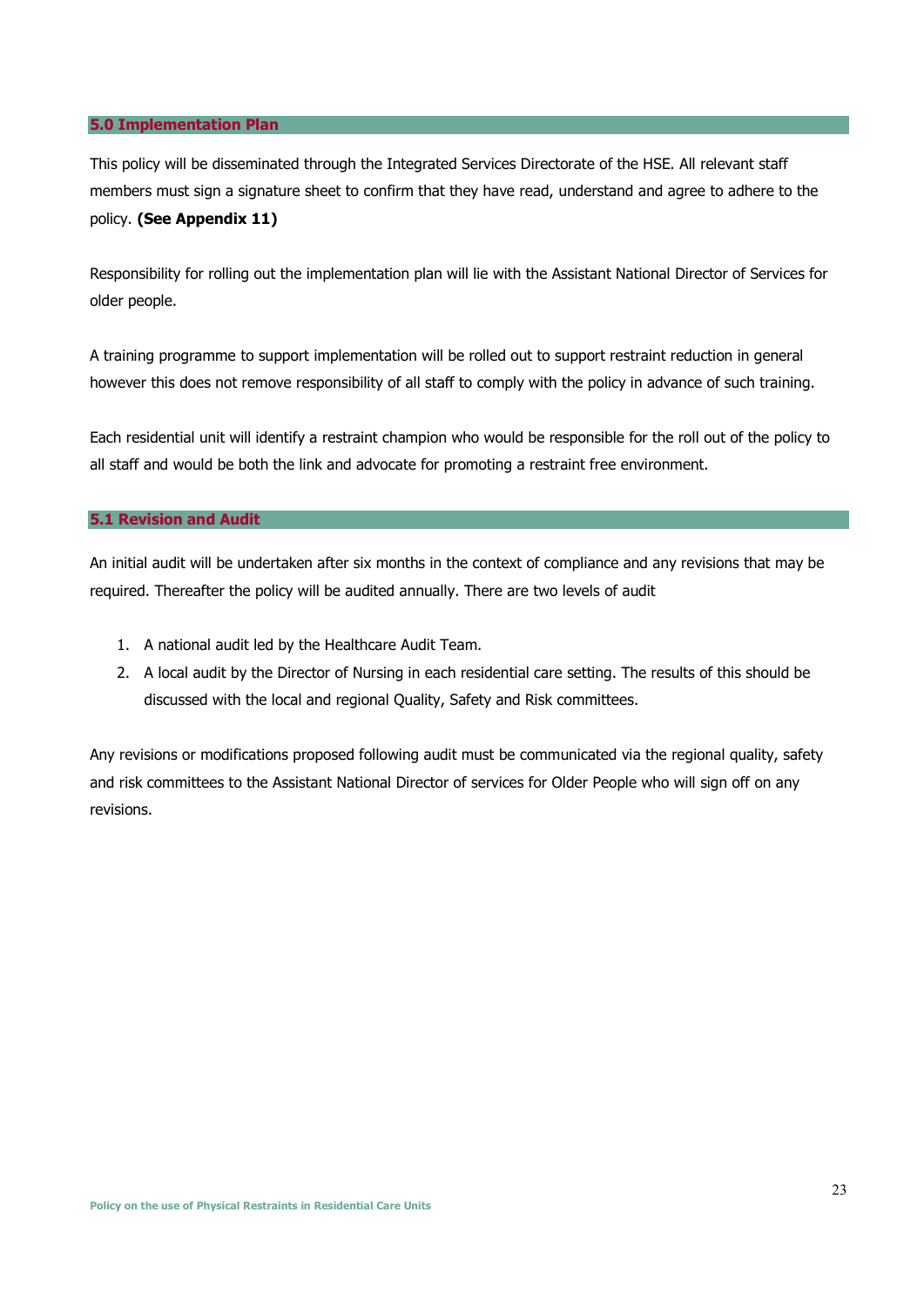#### **References/Bibliography**

Capezuti, E., Maislin, G., Strumpf, N., & Evans, L. K. (2002). Side rail use and bed-related fall outcomes among nursing home residents. Journal of American Geriatric Society, 50(1), 90–96.

Commission for Social Care Inspection (2007) Rights, risks and restraints: an exploration in the use of restraints in the care of older people. Commission for Social Care Inspection: London

Commonwealth of Australia (2004) Decision making tool: responding to issues of restraint care in aged care. Available at www.health.gov.au/internet/wcms/publishing.nsf/Content/ageing-decision-**restraint**.htm.

Cunningham C (2006) Understanding challenging behaviour in patients with dementia. Nursing Standard. 20, 47, pp.(42-45)

Decision-Making Tool: Responding to Issues of Restraint in Aged Care (2004) Australian Government Department of Health and Aging.

Department of Health OHIO (1996) Restraints and Enablers Requirements for Nursing Homes. Bureau of Healthcare Standards And Quality.

Gastmans. C., Milisen, K, (2007) Use of physical restraint in nursing homes : clinical-ethical considerations. Downloaded from jme.bmj.com www.jmedethics.com

Evan, D., Wood, J. and Lambert, L. (2003) Patient injury and physical restraint devices: a systematic review, Journal of Advanced Nursing, 41(3)pp.274-282.

Health Information and Quality Authority (2007) National Standards of Residential Care Settings for Older People. Available at www.hiqa.ie

Health Services Executive (2007) Responding to Allegations of Elder Abuse Policy Dublin: Health Services Executive

Irish Nurses Organisation (2003) Guideline on the use of Restraint in The Care of Older Person. www.ino.ie

Kitwood, T. (1997). Dementia Reconsidered: The Person Comes First. Buckingham: Open University Press.

Madden D (2002) Medicine, Ethics & the Law. Butterworths Publisher

Mental Health Commission (2006) Rules governing the use of seclusion and mechanical means of bodily restraint Reference no: R-s69(2)/02/2006. Available at www.mhcirl.ie

Mental Welfare Commission for Scotland (2007) Restraints and limits to Freedom: Principles and good practice for practitioners considering restraint in residential care settings. Mental Welfare Commission for Scotland: Edinburgh.

National Patient Safety Agency (2007) Bedrails: Reviewing the evidence, a systematic literature review, National Patient Safety Agency: London

Nay R. & Koch S. (2006) Overcoming restraint use: examining barriers in Australian aged care facilities. Journal of Gerontological Nursing 32, 33–38.

Omnibus Budget Reconciliation Act. (1987). Public Law 100-203, Section 4201(a) & 4211(a), Washington, DC: US Government Printing Office.

Park M, Hsiao-Chen Tang,H, (2007) Evidence-Based Guideline. Changing the Practice of Physical Restraint Use In Acute Care. Journal of Gerontological Nursing February 2007 (pg 9-14)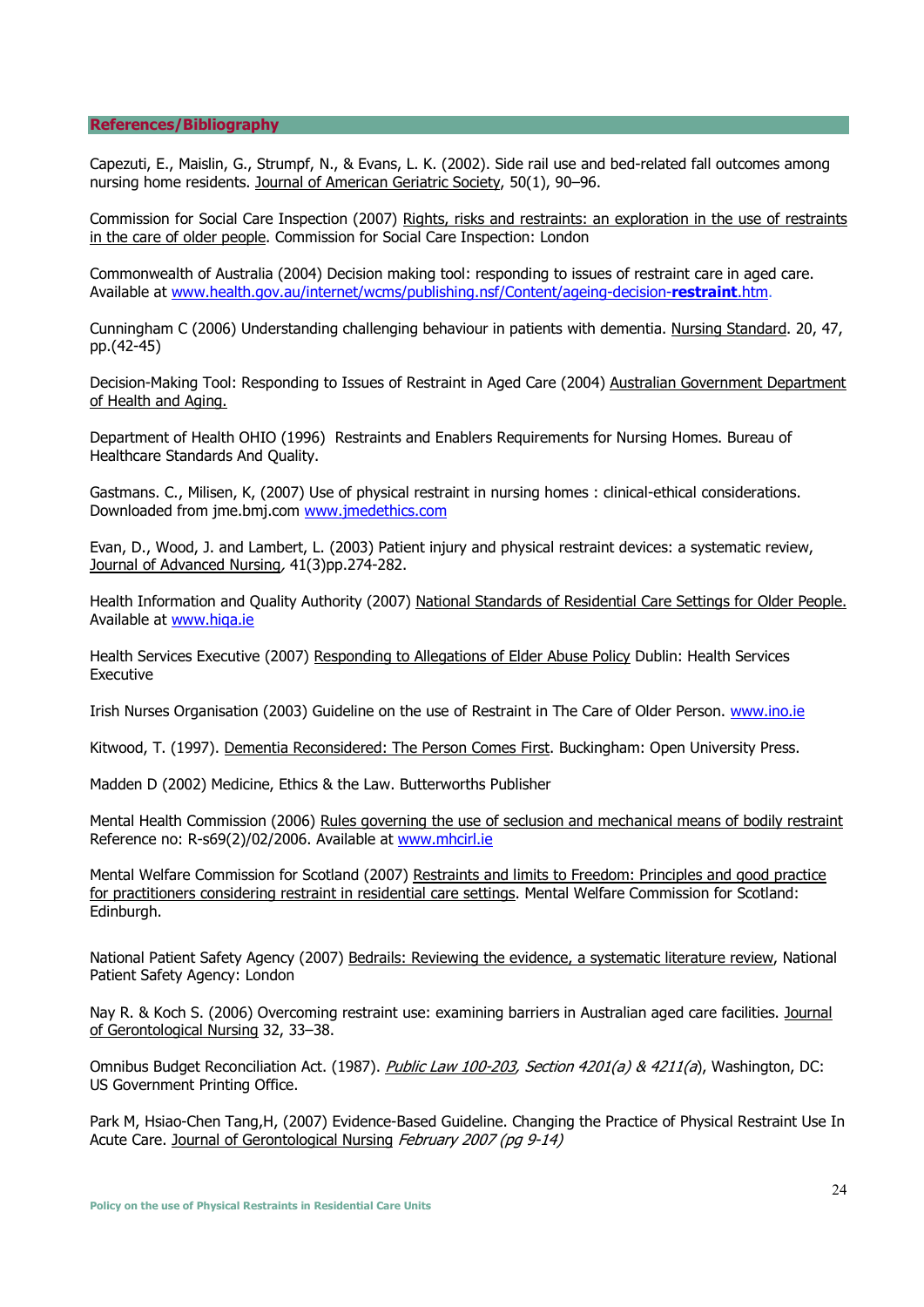Rights,Risks and Limits to freedom (2006) Mental welfare Commission for Scotland.Available at www.mwcscot.org.uk

Royal College of Nursing (2004) Restraint revisited – rights, risk and responsibility. Guidance for Nursing Staff. Available at www.rcn.org.uk/publications

Stokes G (2000) Challenging Behaviour in Dementia: A Person-centred Approach. Winslow Press, Oxfordshire.

Gallinagh R., Slevin E., & McCormack B. (2000) Side rails as physical restraints: the need for appropriate assessment Nursing older people. vol 13, no7 pp.20-25.

MHRA (2006) Device Bulletin 2006(06) the safe use of bedrails London: Medicine and Healthcare products Regulatory Agency access at www.mhra.gov.uk

National patient Safety Agency (2007) Bed rails: Reviewing the evidence, A systematic literature review. London: National Patient Safety Agency. Access at www.npsa.nhs.uk

National patient Safety Agency (2007) Resources for reviewing and developing a bed rail policy. London: National Patient Safety Agency. Access at www.npsa.nhs.uk

National patient Safety Agency (2007). Slips, trips and falls in hospital London: National Patient Safety Agency. Access at www.npsa.nhs.uk

National patient Safety Agency (2007). Safe and effective use of bedrails: Resource set. Access at www.npsa.nhs.uk

O'Keeffe ST (2004), Down with bedrails? The Lancet. 363 9406 pp.343-344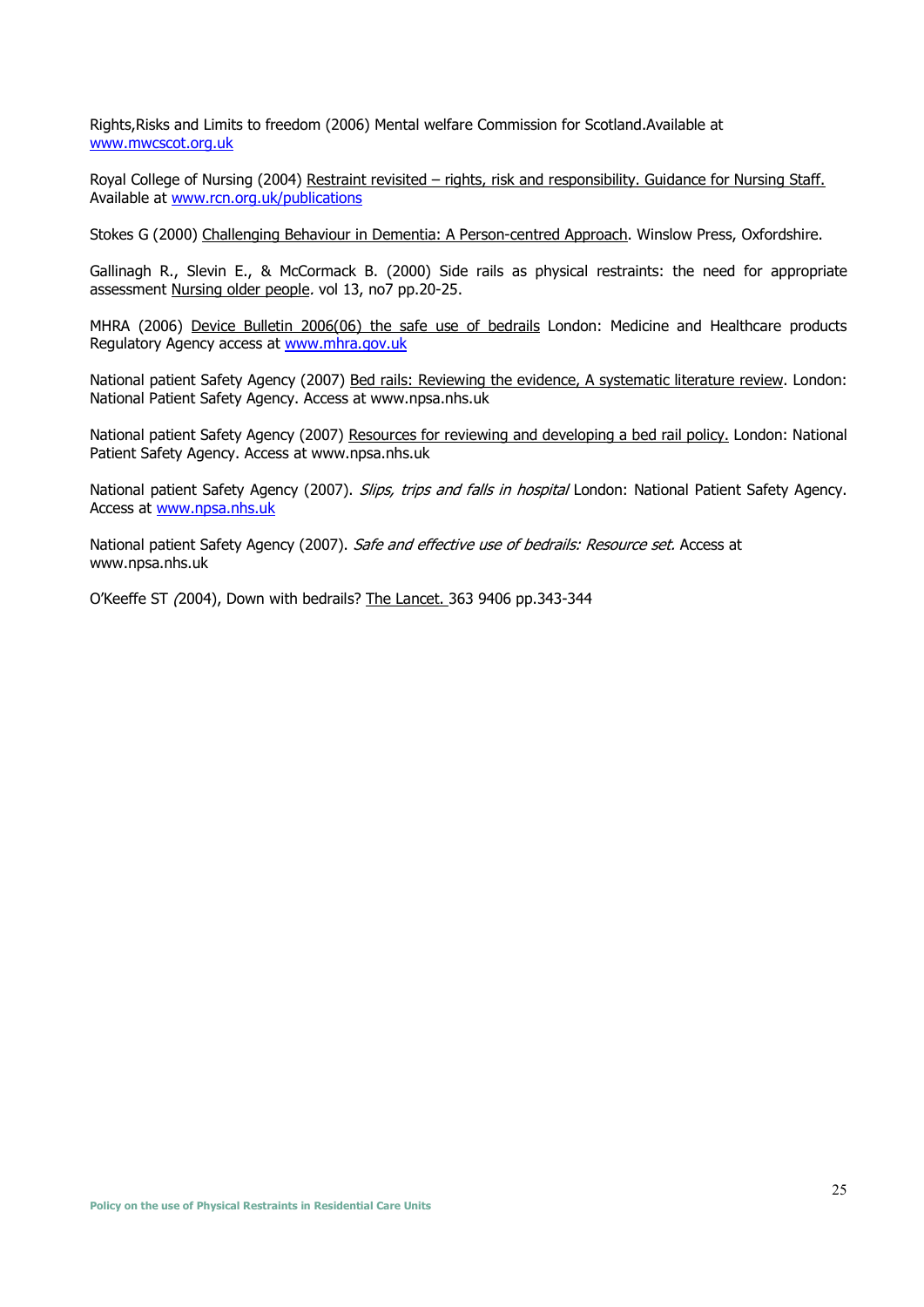#### **Assessment of Need**

#### **Medical/Nursing/Therapy assessment:**

An assessment should be undertaken to rule out any underlying medical condition that may be causing problems for the person (e.g. UTI, RTI, constipation). This assessment should also differentiate between dementia and delirium. When a patient is not feeling well or is "just not right", it is important to do a core assessment of his or her current status. Some of the signs that indicate that something is wrong include: the patient is more confused than usual, not eating, incontinent or unsteady.

The assessment should include and look for the following:

- temperature, pulse and respiration rate
- blood pressure
- urinalysis
- weight loss
- hydration
- infection (chest, urinary tract, ear, systemic)
- Mobility and gait (for example—can the person walk to the toilet or change position when necessary?)
- pain (remember that residents may not always verbalise pain)
- deterioration in hearing and/or vision
- change in eating or toilet habits
- unattended ailments such as dental problems, pressure sores or tinea
- A medication review to consider adverse effects of medication. (e.g. over sedation may increase risk of falls etc)
- hunger and thirst
- Has an assessment of sleep cycle been carried out to establish the person's normal night time routine?
- Has the person had a comprehensive health check recently (sight, hearing, dental etc)
- Unmet Psychosocial Needs (e.g., social isolation, disruption of familiar routines, anger with family members)
- If medication is being used to aid the use of some treatment (urinary catheter) identify other potential form of treatment of consider discontinuing the treatment
- Change in cognitive function

#### **MENTAL STATE AND COGNITIVE FUNCTIONING**

Many behaviours that cause concern can be attributed to a change in the resident's mental state. Sudden changes to mental state and cognitive functioning can be caused by conditions that respond to treatment. A resident who has a diagnosis of dementia may also have depression or episodes of acute confusion (delirium). If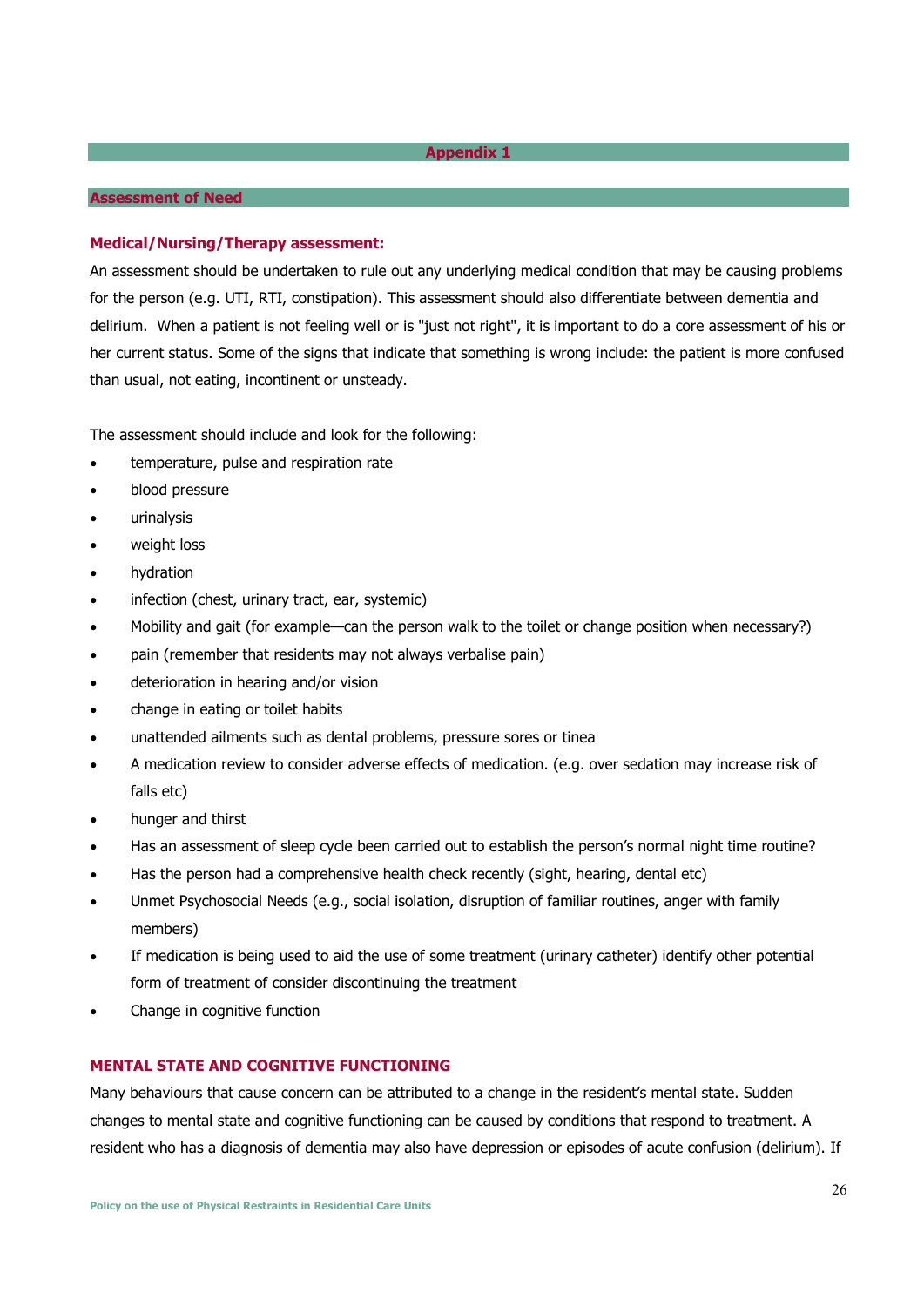either of these conditions is suspected then an assessment should be undertaken by the most appropriate person to consider the following:

- Is the resident depressed?
- Has the level of confusion or disorientation suddenly increased?
- Is the resident overly suspicious?
- Does the resident appear to be responding to hallucinations (auditory, visual or tactile?)
- Does the resident appear to be delusional?
- Could this be a side-effect of medication?

### **ENVIRONMENTAL ASSESSMENT**

After a physical cause of agitation has been ruled out environmental and social factors that trigger behavior disturbances should be considered .It is important to determine: the duration, frequency, and severity of symptoms, the pattern of the disturbance and which activities and caregivers typically precipitate behaviours of concern. Obtaining this information will help to monitor patient status and assess the efficacy of interventions. An environmental assessment to determine if any environmental factors are contributing to the person's sense of ill being (e.g. lighting, heating, noise levels, use of bed rails or other obstructions, are all toilets etc clearly signposted to aid the older person or the person with dementia? ). This may include the following:

- Are single rooms or private areas available?
- Is glare from shiny floors or open windows a problem?
- Is there too much clutter which may cause confusing cues
- Noise-loud voices or too many people
- Not enough stimulation leads to boredom or anxiety
- Examine behaviour of roommates or family members.

### **PSYCHOSOCIAL ASSESSMENT**

A psychosocial assessment is needed to establish if the person's life history can explain behaviours that are of concern to staff (fear, events,). This should include collecting information on their lifestyle, communication methods, likes and dislikes, daily routine and abilities. Who is this person? What are his/her longstanding traits, abilities, preferences, experiences, habits? Other areas to consider are:

- Resident's previous ways of handling stress
- Patterns of sleep, exercise and relaxation
- Lifetime habits such as, for example were they shift workers, regular church attendees etc
- Any change in circumstances (e.g. arrival at the facility, death or loss of a loved one or pet)?
- Level of communication by staff: communication that is either too child like or, conversely, is too difficult to understand may cause confusion or frustration
- Need for privacy and/or social contact
- Attitudes, knowledge and behaviour of staff.
- Comfort e.g. too hot/too cold
- Restriction of freedom or movement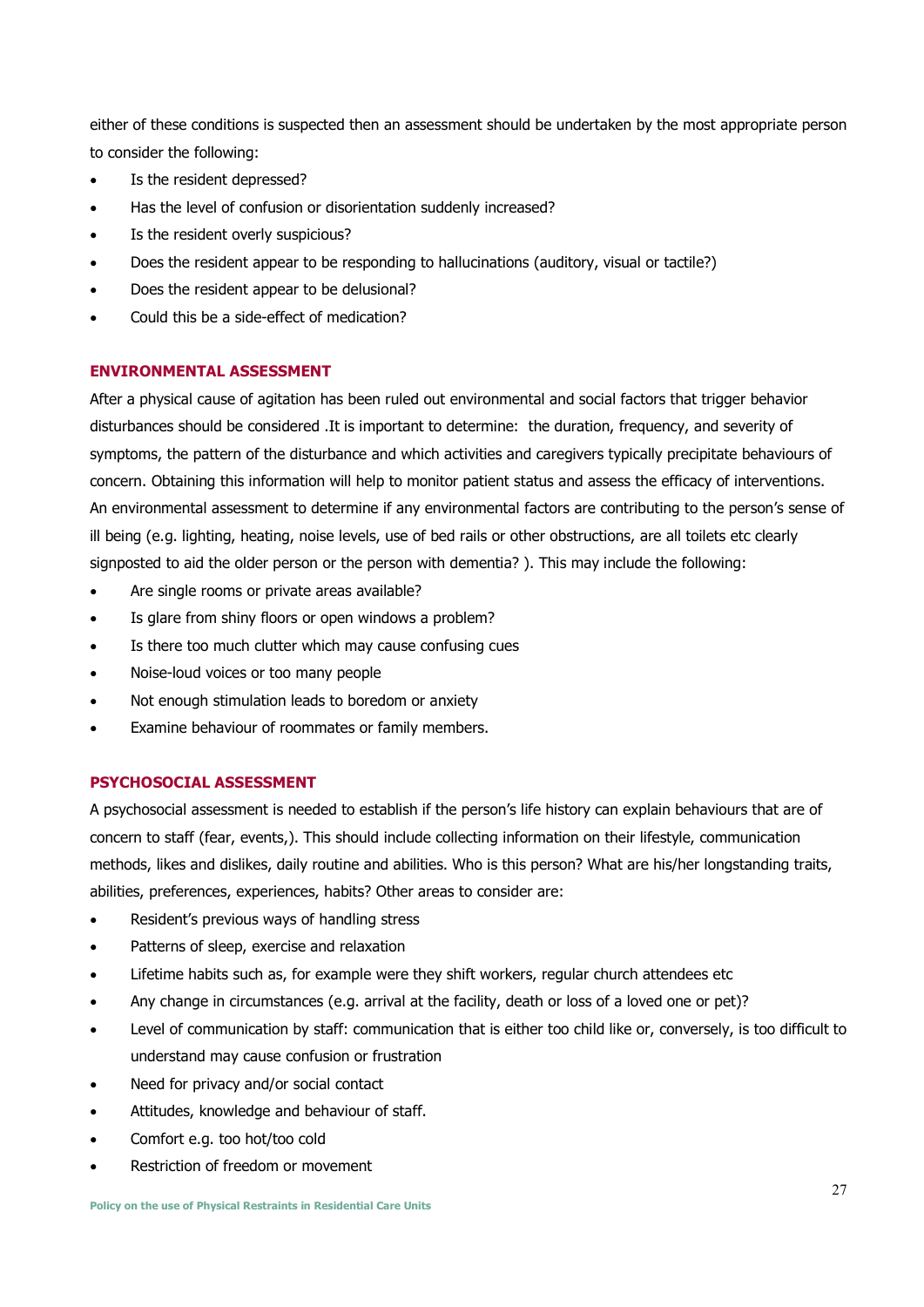- Spiritual needs
- need to communicate in a language other than English

### **FACILITY ASSESSMENT**

Is a person centred approach adopted by all staff in the setting? (Observe staff interactions with a cognitively impaired person)

Is there any element of the hospital routine that might contribute to behavioural problems or falls etc? Has all the staff received education in the management of behaviours of concerns/ falls prevention? Has the facility access to other members of the interdisciplinary team?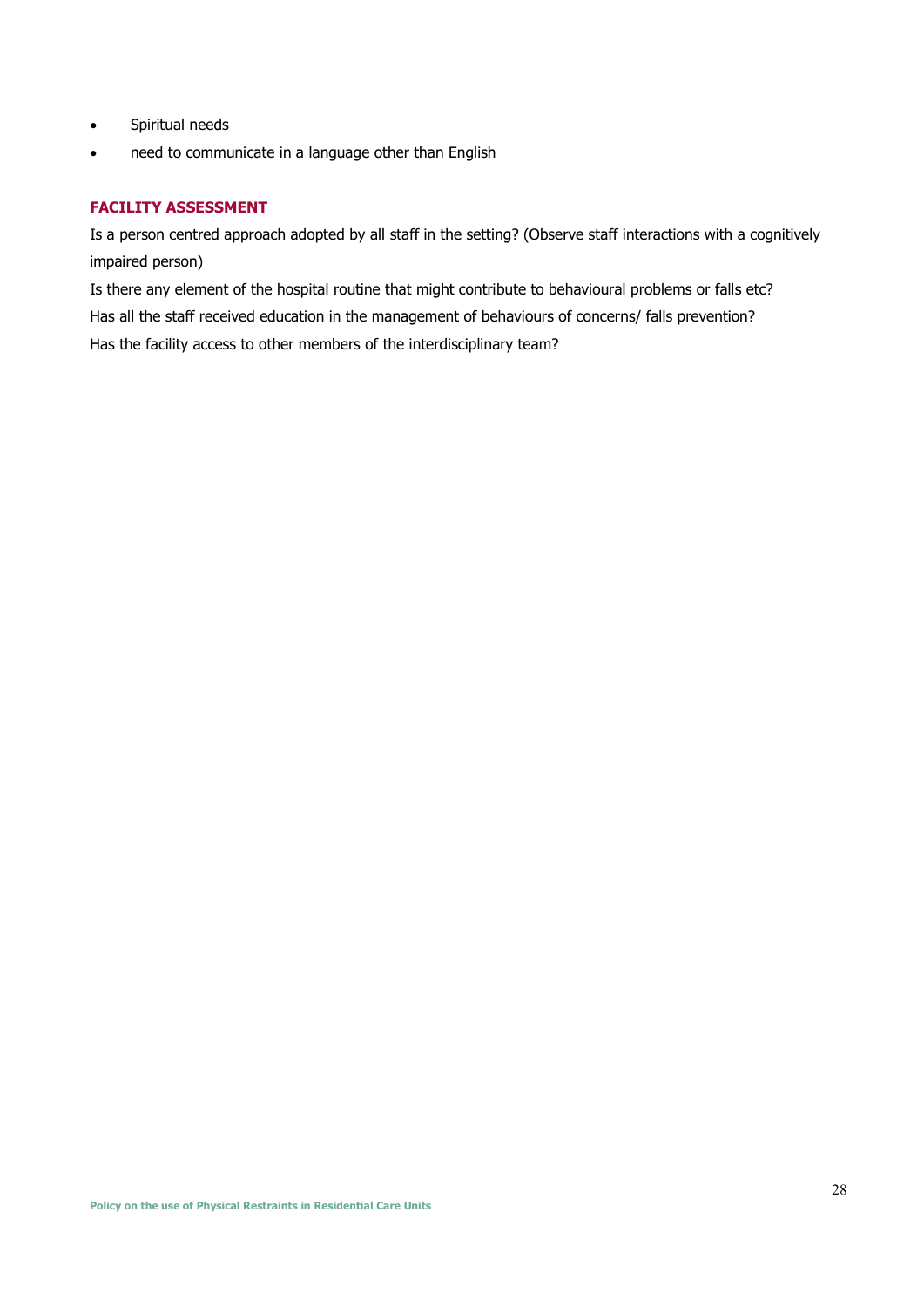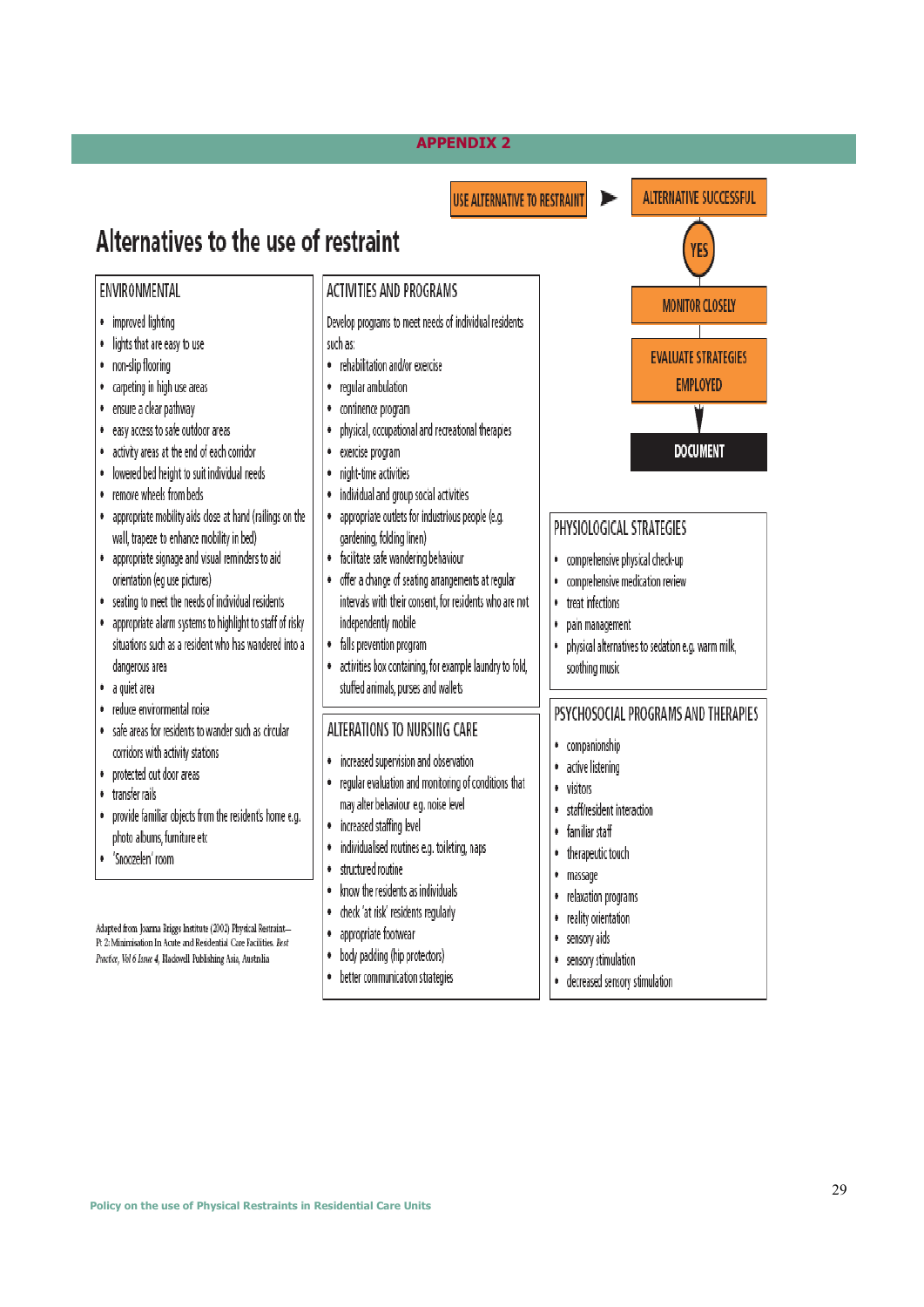#### **NEGATIVE EFFECTS OF RESTRAINT USE APPENDIX 3**

#### **Physical Effects**

- Immobility and increased risk of falls
- Pain/Discomfort
- Entrapment and accidental death by strangulation and asphyxiation
- Injuries sustained trying to free themselves i.e. cuts and bruises
- Pressure sores
- Muscle atrophy
- Loss of bone density
- **Contractures**
- **Incontinence**
- Constipation
- **Dehydration**
- Skin irritation
- Hypostatic Pneumonia
- Exacerbation of Hemorrhoids
- Increased morbidity and mortality

# **Psychological Effects**

- **Depression**
- Cognitive decline
- Increased agitation
- Increased confusion
- Fear
- Anger
- Resistance
- Increased aggressive behaviour to include verbal aggression
- Humiliation
- Feelings of panic
- Lack of understanding
- Social Isolation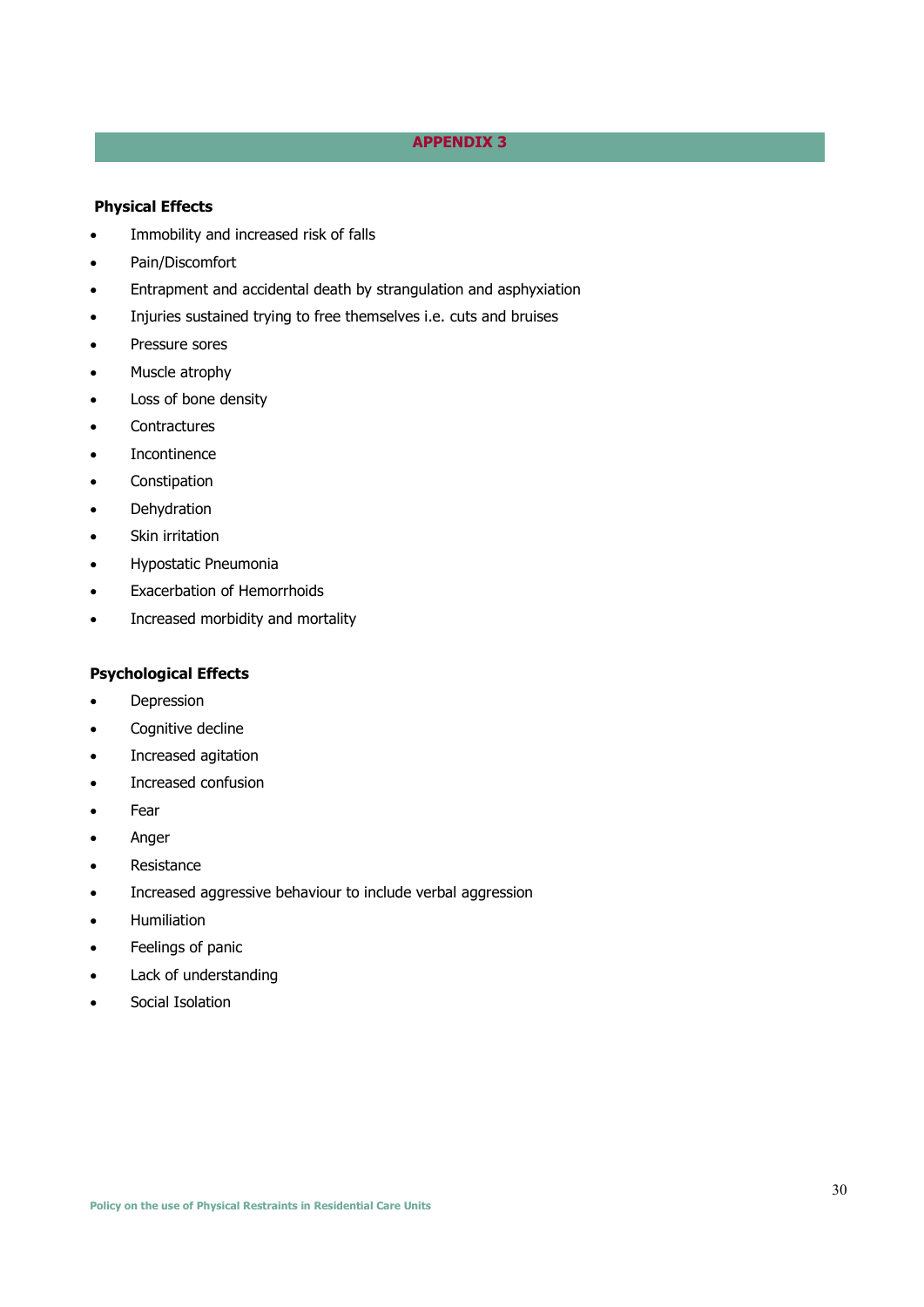# **RESTRAINT RELEASE & REVIEW CHART**

**Patient / Resident Name: \_\_\_\_\_\_\_\_\_\_\_\_\_\_\_\_\_\_\_\_\_\_\_ MRN \_\_\_\_\_\_\_\_\_\_\_\_\_** 

**Date Restraint First Initiated\_\_\_\_\_\_\_\_\_\_\_\_\_\_\_\_\_\_\_\_\_\_\_\_\_\_\_\_\_\_\_\_\_\_\_\_\_\_\_\_\_\_** 

**In consultation with Doctor \_\_\_\_\_\_\_\_\_\_\_\_\_\_\_\_\_\_\_\_\_\_\_\_\_\_\_\_\_\_\_\_\_\_\_\_\_\_\_\_\_\_** 

**Type of Restraint: \_\_\_\_\_\_\_\_\_\_\_\_\_\_\_\_\_\_\_\_\_\_\_\_\_\_\_\_\_\_\_\_\_\_\_\_\_\_\_\_\_\_\_\_\_\_\_\_\_\_** 

|      | Time     | Initial | Time      | Initial | Time     | Initial | Time      | Initial | Time      | Initial | Time      | Initial | 24 hr review |
|------|----------|---------|-----------|---------|----------|---------|-----------|---------|-----------|---------|-----------|---------|--------------|
|      |          |         |           |         |          |         |           |         |           |         |           |         | 2 signatures |
|      |          |         |           |         |          |         |           |         |           |         |           |         | $\&$ code    |
| Date | 08.00-   |         | $10.00 -$ |         | 12.00-   |         | $14.00 -$ |         | $16.00-$  |         | $18.00 -$ |         |              |
|      | 10.00    |         | 12.00     |         | 14.00    |         | 16.00     |         | 18.00     |         | 20.00     |         |              |
|      | $20.00-$ |         | $22.00 -$ |         | $24.00-$ |         | $00.00 -$ |         | $02.00 -$ |         | $04.00 -$ |         |              |
|      | 22.00    |         | 24.00     |         | 00.00    |         | 02.00     |         | 0400      |         | 06.00     |         |              |

<sup>∗</sup>NB: Restraint to be removed **every two hours for 10 minutes** when awake & while visitors are present, unless documented to the contrary**.**   $\overline{\phantom{0}}$ 

| = Assessment completed and still is applicable, |
|-------------------------------------------------|
|-------------------------------------------------|

|      | = Assessment completed and still is applicable, |           |                                                             |           |           |                           |  |
|------|-------------------------------------------------|-----------|-------------------------------------------------------------|-----------|-----------|---------------------------|--|
|      | $\circ$                                         |           | = Change noted, the MDT consulted and the care plan changed |           |           | <b>Review need for</b>    |  |
|      | ×                                               |           | $=$ refer to documentation entry in care plan               |           |           | <b>Restraint every 24</b> |  |
| Date | $08.00 -$                                       | $10.00 -$ | $12.00 -$                                                   | $14.00 -$ | $16.00 -$ | 18.00-                    |  |
|      | 10.00                                           | 12.00     | 14.00                                                       | 16.00     | 18.00     | 20.00                     |  |
|      | $20.00 -$                                       | $22.00 -$ | $24.00-$                                                    | $00.00 -$ | $02.00 -$ | $04.00 -$                 |  |
|      | 22.00                                           | 24.00     | 00.00                                                       | 02.00     | 0400      | 06.00                     |  |
| Date | $08.00 -$                                       | $10.00 -$ | $12.00 -$                                                   | $14.00 -$ | $16.00 -$ | $18.00 -$                 |  |
|      | 10.00                                           | 12.00     | 14.00                                                       | 16.00     | 18.00     | 20.00                     |  |
|      | $20.00 -$                                       | $22.00-$  | $24.00-$                                                    | $00.00 -$ | $02.00 -$ | $04.00 -$                 |  |
|      | 22.00                                           | 24.00     | 00.00                                                       | 02.00     | 0400      | 06.00                     |  |
| Date | $08.00 -$                                       | $10.00 -$ | $12.00 -$                                                   | $14.00 -$ | $16.00 -$ | $18.00 -$                 |  |
|      | 10.00                                           | 12.00     | 14.00                                                       | 16.00     | 18.00     | 20.00                     |  |
|      | $20.00 -$                                       | 22.00-    | 24.00-                                                      | $00.00 -$ | $02.00 -$ | $04.00 -$                 |  |
|      | 22.00                                           | 24.00     | 00.00                                                       | 02.00     | 0400      | 06.00                     |  |
| Date | $08.00 -$                                       | $10.00 -$ | $12.00 -$                                                   | $14.00 -$ | $16.00 -$ | $18.00 -$                 |  |
|      | 10.00                                           | 12.00     | 14.00                                                       | 16.00     | 18.00     | 20.00                     |  |
|      | $20.00 -$                                       | $22.00-$  | $24.00-$                                                    | $00.00 -$ | $02.00 -$ | $04.00 -$                 |  |
|      | 22.00                                           | 24.00     | 00.00                                                       | 02.00     | 0400      | 06.00                     |  |
| Date | $08.00 -$                                       | $10.00 -$ | $12.00 -$                                                   | $14.00 -$ | $16.00 -$ | 18.00-                    |  |
|      | 10.00                                           | 12.00     | 14.00                                                       | 16.00     | 18.00     | 20.00                     |  |
|      | $20.00-$                                        | $22.00-$  | $24.00-$                                                    | $00.00 -$ | $02.00 -$ | $04.00 -$                 |  |
|      | 22.00                                           | 24.00     | 00.00                                                       | 02.00     | 0400      | 06.00                     |  |
| Date | $08.00 -$                                       | $10.00 -$ | $12.00 -$                                                   | $14.00 -$ | $16.00 -$ | 18.00-                    |  |
|      | 10.00                                           | 12.00     | 14.00                                                       | 16.00     | 18.00     | 20.00                     |  |
|      | $20.00-$                                        | $22.00-$  | $24.00-$                                                    | $00.00 -$ | $02.00 -$ | $04.00-$                  |  |
|      | 22.00                                           | 24.00     | 00.00                                                       | 02.00     | 0400      | 06.00                     |  |

| Activities / Behaviour / Mood | Declines in the resident's physical | Withdrawal from social activities |  |
|-------------------------------|-------------------------------------|-----------------------------------|--|
| Comfort / Socialization       | functioning and/or muscle condition | Agitation / Delirium              |  |
| Circulation / Safety          | Contractures / Injury               | Depression / Sensory deprivation  |  |
| Hydration / Nutrition         | Increased incidence of infections   | Decreased appetite                |  |
| Range of Motion / Function    | Compromised circulation             | Sleeping pattern disturbance      |  |
| Toileting                     | Skin Breakdown / Bruising           | Incontinence / Constipation       |  |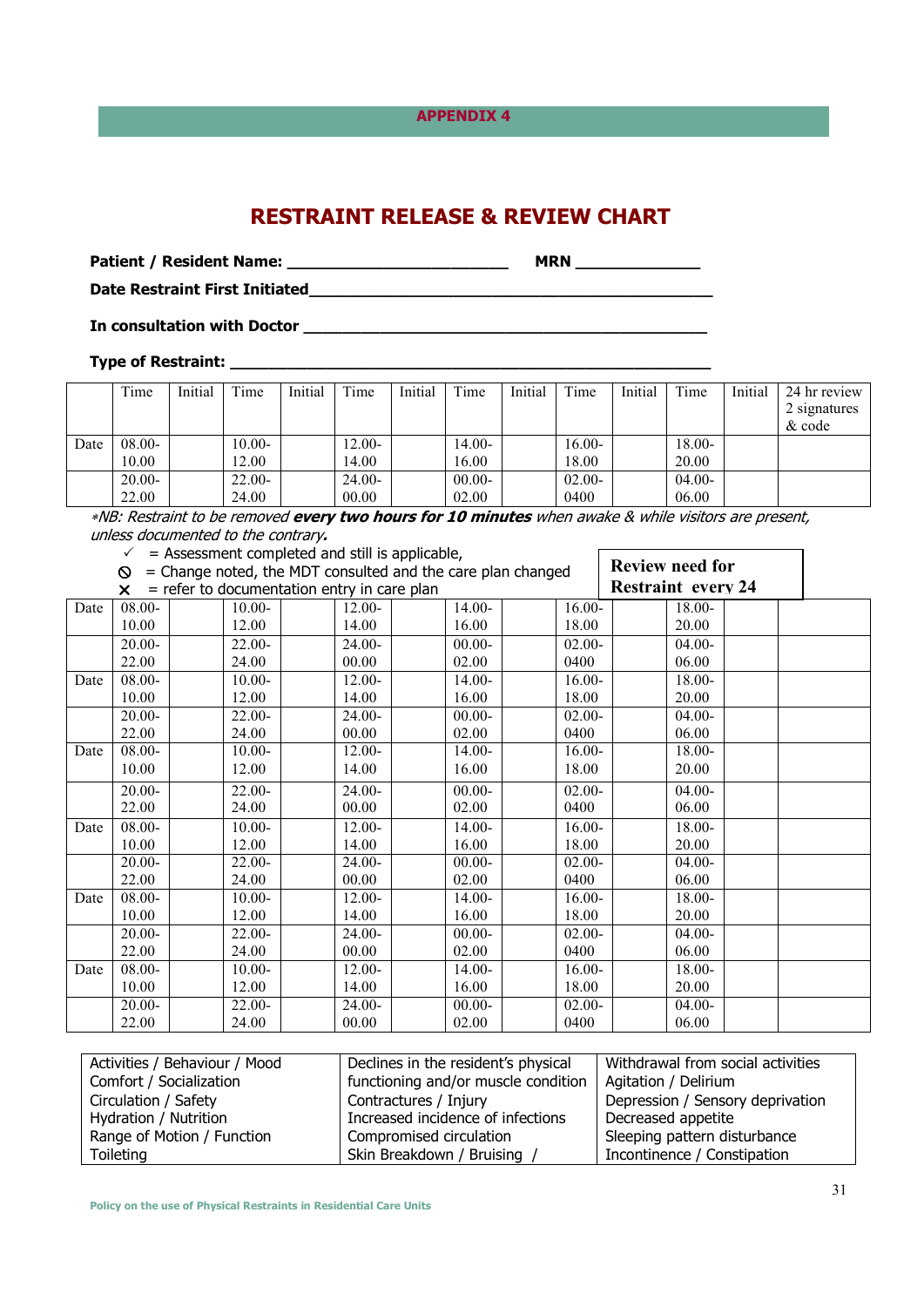|  |  | ____ |  |
|--|--|------|--|
|--|--|------|--|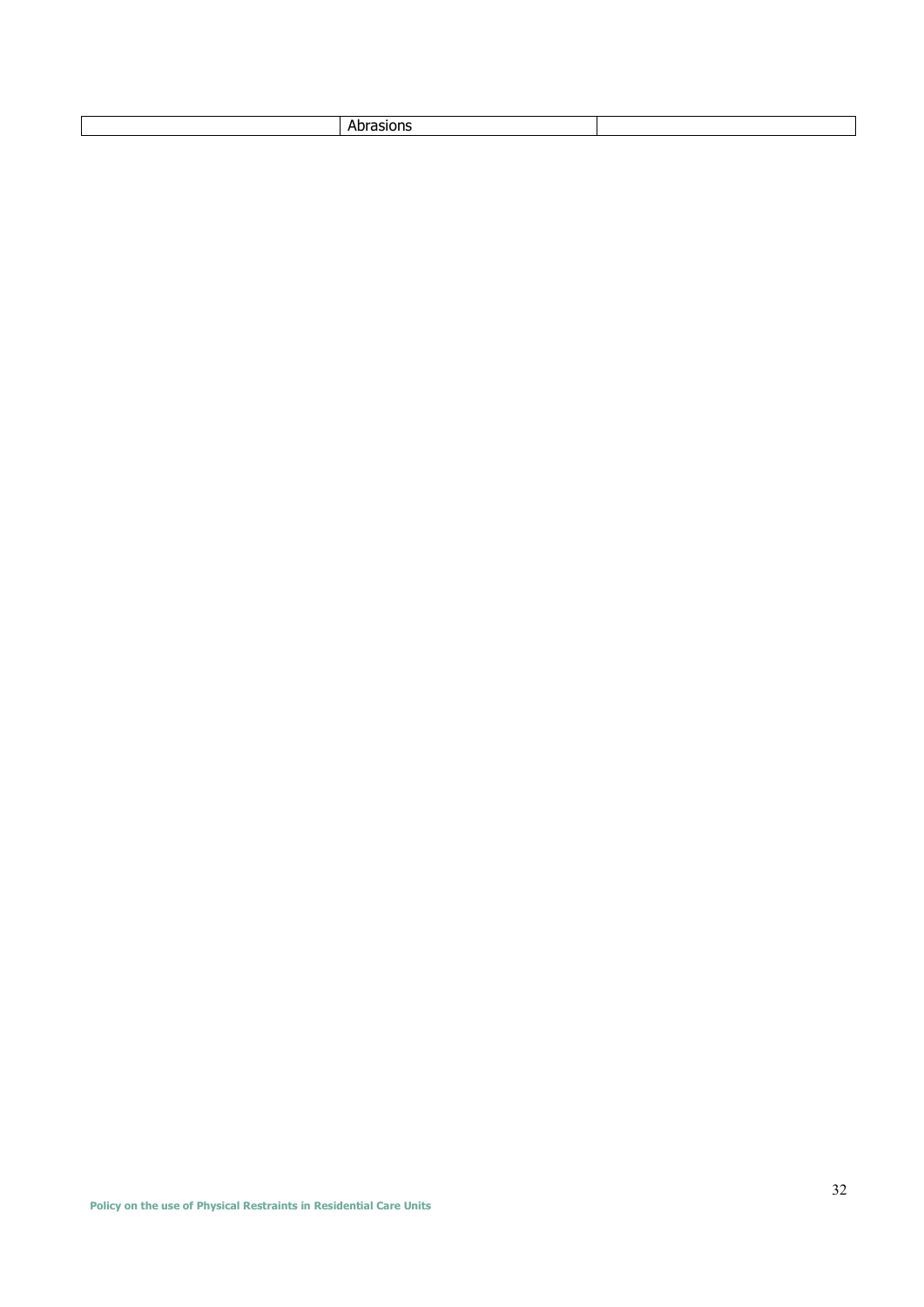## **DECISION MAKING TOOL WHEN CONSIDERING IMPLEMENTING RESTRAINT INTERVENTION Initial Assessment**

- 1. Has an assessment of possible underlying physical and psychological causes been carried out and documented in the care plan
- 2. The alternative measures that have been taken
	- (1) For how long
	- (2) How recently
	- (3) Outcome
- 3. Evidence that a restraint will benefit the symptoms
- 4. Risk involved using restraint.
- 5. Assessment must be documented prior to initiation of restraint.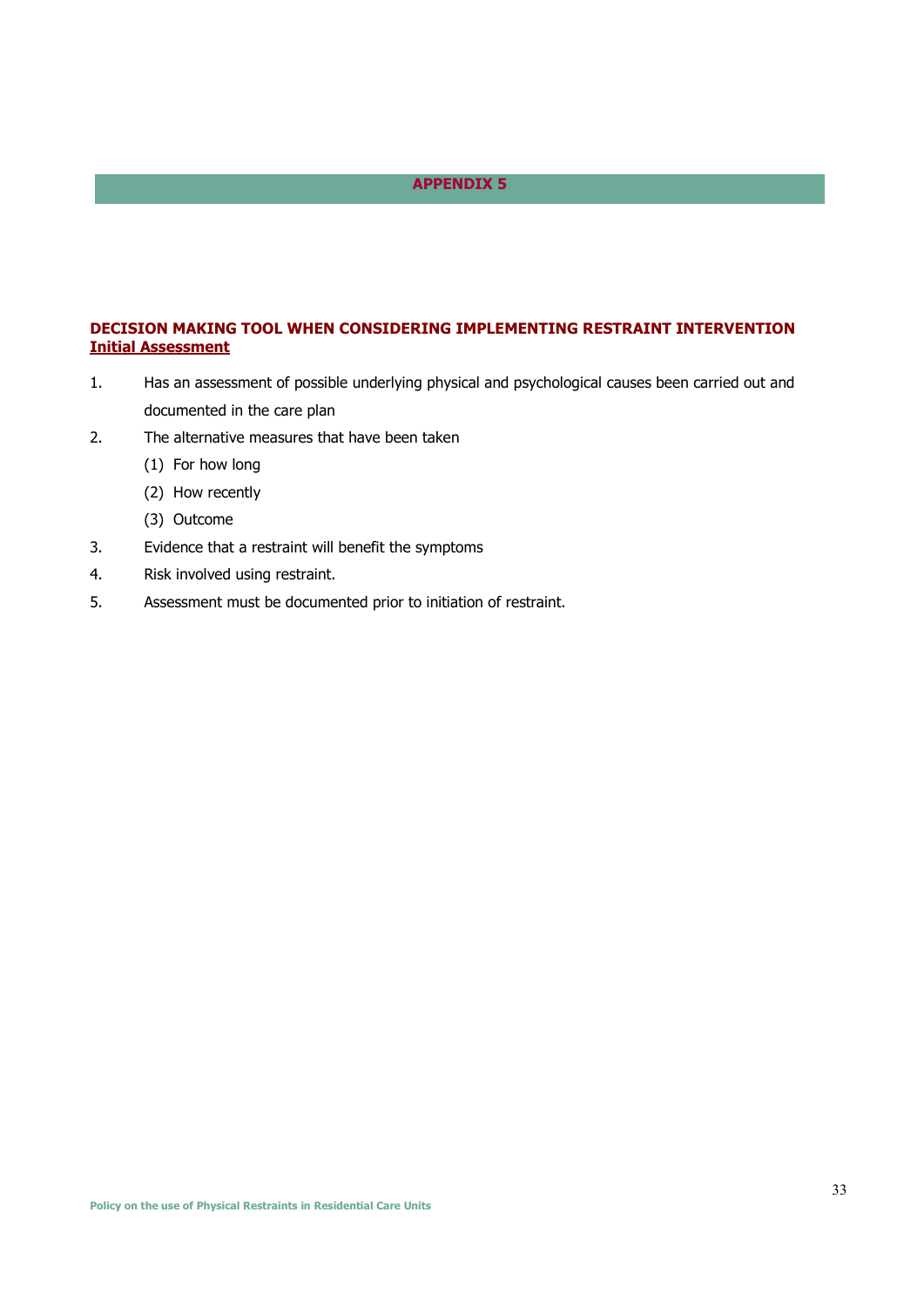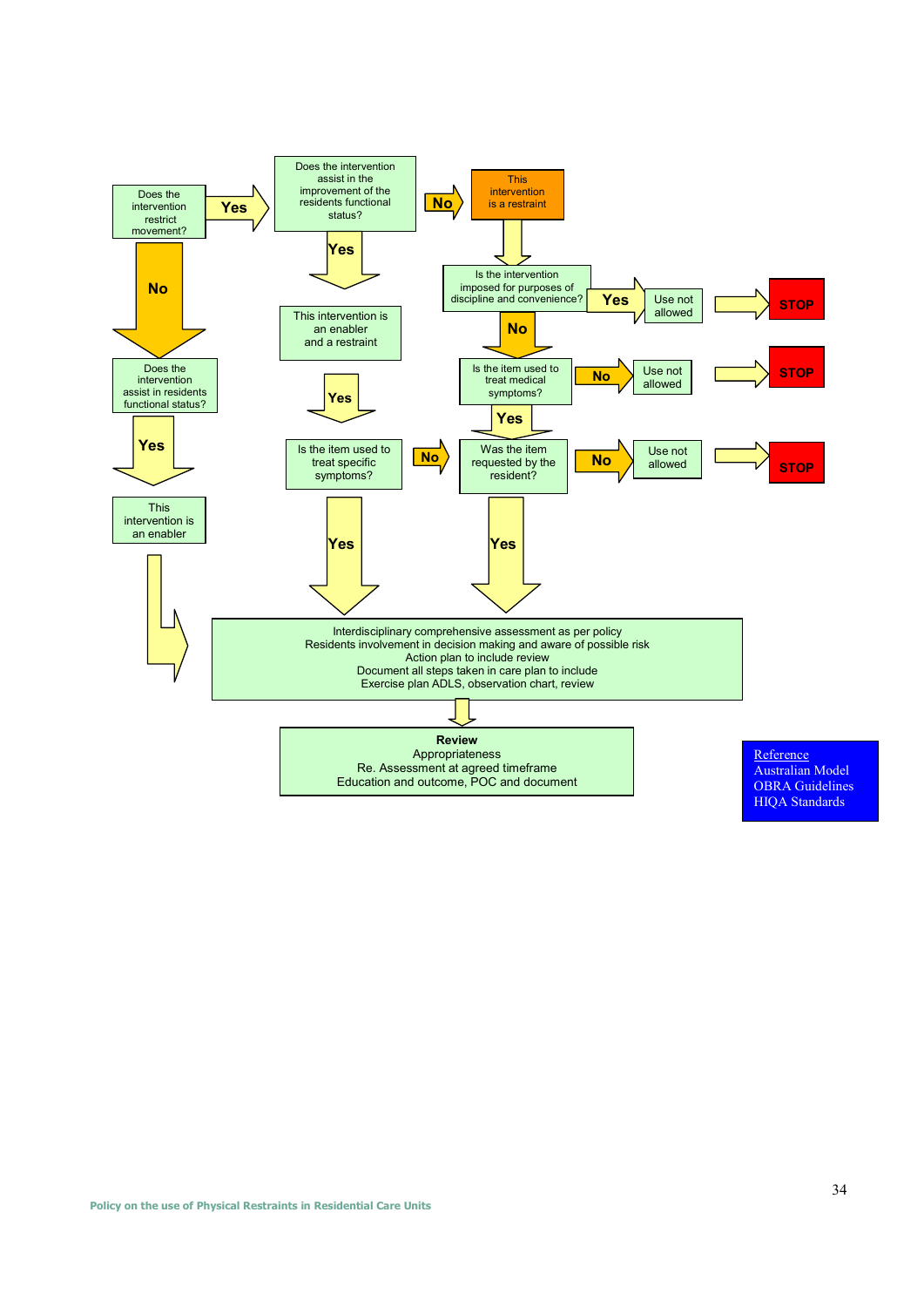# 1. Brief risk balance tool

Risk balance tools are good at conveying the need to balance an individual patient's multiple risk factors. They also reflect the legal requirement that decisions are made in the patient's best interests when they lack capacity to make their own decisions. However, they rely on staff having a realistic picture of relative risks. Currently, many staff may over-estimate the risk of fatal entrapment and under-estimate the risk of injury from falls from bed.

| THE RISK OF NOT USING BEDRAILS                                                                                                                                                                                                                                                                                                                                                                                                                                                                                                                                                                                           | THE RISK OF USING BEDRAILS                                                                                                                                                                                                                                                                                                                                                                                                                                                                                                                                                                                       |
|--------------------------------------------------------------------------------------------------------------------------------------------------------------------------------------------------------------------------------------------------------------------------------------------------------------------------------------------------------------------------------------------------------------------------------------------------------------------------------------------------------------------------------------------------------------------------------------------------------------------------|------------------------------------------------------------------------------------------------------------------------------------------------------------------------------------------------------------------------------------------------------------------------------------------------------------------------------------------------------------------------------------------------------------------------------------------------------------------------------------------------------------------------------------------------------------------------------------------------------------------|
| How likely is it that the patient will fall<br>out of bed?<br>Patients may be more likely to slip, roll, slide<br>or fall out of bed if they have mobility or<br>eyesight problems or are confused or drowsy.<br>How likely is it that the patient will be<br>injured in a fall from bed?<br>Injury from falls from bed may be more<br>likely, and more serious, for patients who<br>are elderly, have osteoporosis, are on anti-<br>coagulants or are very ill.<br>Will not using bedrails cause the patient<br>anxiety?<br>Some patients may be fearful even though<br>their actual risk of falling out of bed is low. | Would bedrails stop the patient from<br>being independent?<br>Might the patient climb over the<br>bedrails?<br>An injury's severity can be increased if the<br>patient climbs over a bedrail and falls from a<br>greater height.<br>Could the patient injure themselves on<br>the bedrails?<br>Bedrails can cause injury if the patient knocks<br>themselves on them or trap their legs or arms<br>between them. There is also a very rare risk of<br>postural asphyxiation.<br>Could using bedrails cause the patient<br>distress?<br>Bedrails may cause distress to some patients<br>who feel trapped by them. |
| <b>BEDRAIL USE IS RECOMMENDED IF THE</b><br>RISKS ABOVE ARE GREATER THAN THE<br><b>RISKS ON THE RIGHT</b>                                                                                                                                                                                                                                                                                                                                                                                                                                                                                                                | <b>BEDRAIL USE IS NOT RECOMMENDED IF</b><br>THE RISKS ABOVE ARE GREATER THAN<br>THE RISKS ON THE LEFT                                                                                                                                                                                                                                                                                                                                                                                                                                                                                                            |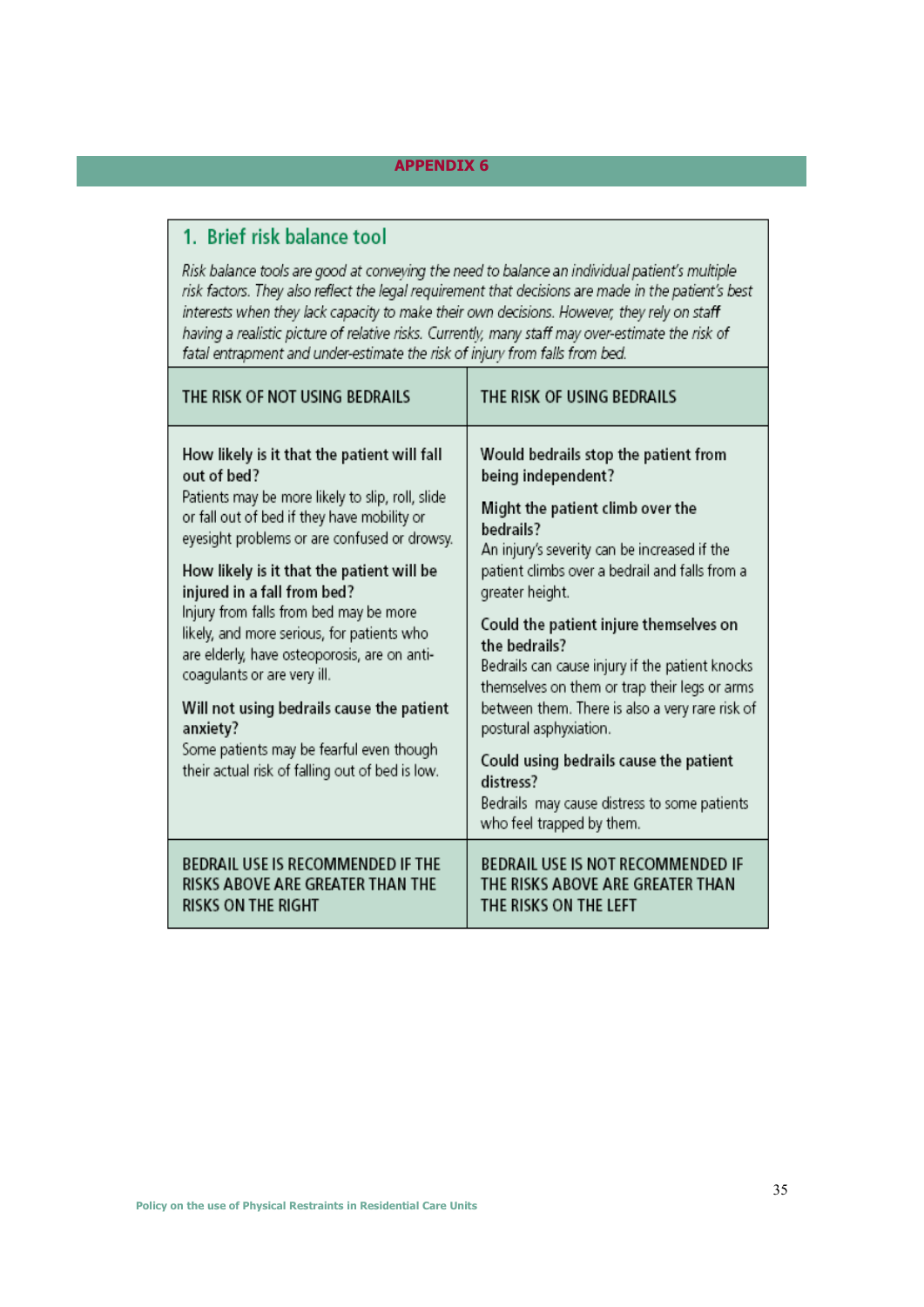| 2. Detailed risk balance tool<br>See comment under Alternative A about the advantages and disadvantages of this type of tool                                                                                                                                                                                                                                                                                                                                                                                                                                                                                                                                                                                                                                                                                                                                                                                                                                                                                                                                                                                                                                                                                                                                                                     |                                                                                                                                                                                                                                                                                                                                                                                                                                                                                                                                                                                                                                                                                                                                                                                                                                                                                                                                                                                                                                                                                                                                                                                           |  |  |  |  |
|--------------------------------------------------------------------------------------------------------------------------------------------------------------------------------------------------------------------------------------------------------------------------------------------------------------------------------------------------------------------------------------------------------------------------------------------------------------------------------------------------------------------------------------------------------------------------------------------------------------------------------------------------------------------------------------------------------------------------------------------------------------------------------------------------------------------------------------------------------------------------------------------------------------------------------------------------------------------------------------------------------------------------------------------------------------------------------------------------------------------------------------------------------------------------------------------------------------------------------------------------------------------------------------------------|-------------------------------------------------------------------------------------------------------------------------------------------------------------------------------------------------------------------------------------------------------------------------------------------------------------------------------------------------------------------------------------------------------------------------------------------------------------------------------------------------------------------------------------------------------------------------------------------------------------------------------------------------------------------------------------------------------------------------------------------------------------------------------------------------------------------------------------------------------------------------------------------------------------------------------------------------------------------------------------------------------------------------------------------------------------------------------------------------------------------------------------------------------------------------------------------|--|--|--|--|
| THE RISK OF NOT USING BEDRAILS                                                                                                                                                                                                                                                                                                                                                                                                                                                                                                                                                                                                                                                                                                                                                                                                                                                                                                                                                                                                                                                                                                                                                                                                                                                                   | THE RISK OF USING BEDRAILS                                                                                                                                                                                                                                                                                                                                                                                                                                                                                                                                                                                                                                                                                                                                                                                                                                                                                                                                                                                                                                                                                                                                                                |  |  |  |  |
| How likely is it that the patient will fall<br>out of bed?<br>Patients may be more likely to slip, roll, slide<br>or fall out of bed if they:<br>• have fallen from bed before;<br>• have been assessed as having a high risk<br>of falling;<br>• are very overweight;<br>· are semi-conscious;<br>• have a visual impairment;<br>• have a partial paralysis;<br>• have seizures or spasms;<br>• are sedated, drowsy from strong painkillers<br>or are recovering from an anaesthetic;<br>• are delirious or confused;<br>• affected by alcohol or street drugs;<br>• are on a pressure-relieving mattresses<br>which 'gives' at the sides;<br>• use bedrails at home;<br>• have self-operated profiling beds.<br>How likely is it that the patient could be<br>injured in a fall from bed?<br>Injury from falls from bed may be more likely,<br>and more serious for some patients than<br>others, for example, if they:<br>• have osteoporosis;<br>· are on anti-coagulants;<br>· are older:<br>• have fragile skin;<br>· have a vascular disease;<br>• are critically ill;<br>• have long term health problems;<br>• are malnourished.<br>Will not using bedrails cause the patient<br>anxiety?<br>Some patients may be afraid of falling out of<br>bed even though their actual risk is low. | Would bedrails stop the patient from<br>being independent?<br>Bedrails can be a barrier to independence for<br>patients who otherwise could leave their bed<br>safely without help<br>Is the patient likely to climb over their<br>bedrails?<br>An injury's severity can be increased if the<br>patient climbs over a bedrail and falls from<br>a greater height. It is patients who are<br>significantly confused and have enough<br>strength and mobility to clamber over bedrails<br>that are most vulnerable.<br>Could the patient injure themselves on<br>their bedrails?<br>Bedrails can cause injury if the patient knocks<br>themselves on them or traps their legs or arms<br>between them. The most vulnerable patients<br>are those:<br>• with uncontrolled limb movements:<br>• who are restless and significantly confused;<br>$\bullet\,$ with fragile skin.<br>Bedrails, even when correctly fitted, carry a<br>very rare risk of postural asphyxiation. Patients<br>who are very confused, frail and restless are<br>most likely to be at risk.<br>Will using bedrails cause the patient<br>distress?<br>Bedrails may distress some patients who feel<br>trapped by them. |  |  |  |  |
| BEDRAIL USE IS RECOMMENDED IF THE<br>RISKS ABOVE ARE GREATER THAN THE<br><b>RISKS ON THE RIGHT</b>                                                                                                                                                                                                                                                                                                                                                                                                                                                                                                                                                                                                                                                                                                                                                                                                                                                                                                                                                                                                                                                                                                                                                                                               | BEDRAIL USE IS NOT RECOMMENDED IF<br>THE RISKS ABOVE ARE GREATER THAN<br>THE RISKS ON THE LEFT                                                                                                                                                                                                                                                                                                                                                                                                                                                                                                                                                                                                                                                                                                                                                                                                                                                                                                                                                                                                                                                                                            |  |  |  |  |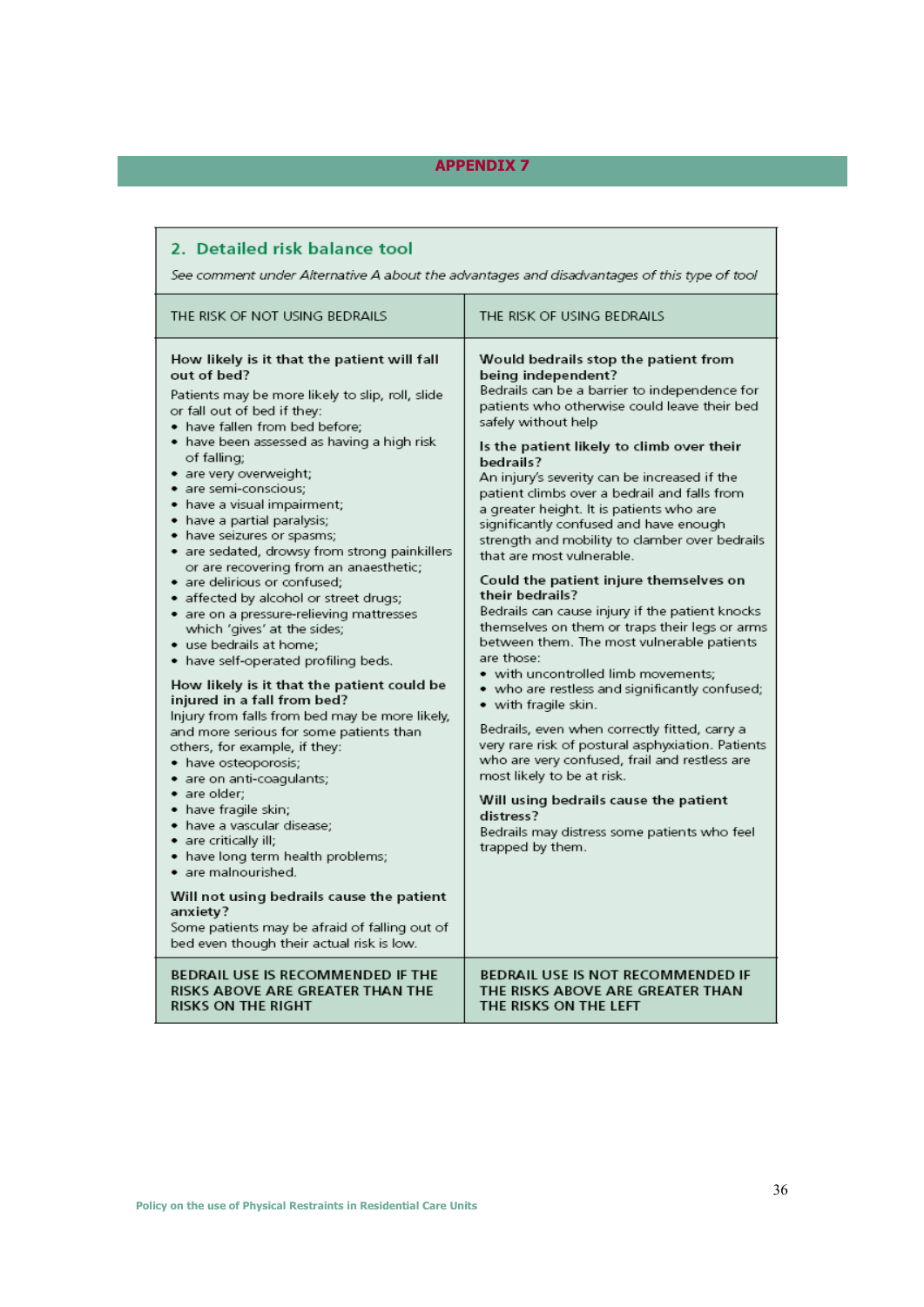# Table 3 Summary of FDA Hospital Bed Dimensional Limit Recommendations

| Zone                                                                           | <b>Dimensional Limit</b><br>Recommendations                |
|--------------------------------------------------------------------------------|------------------------------------------------------------|
|                                                                                |                                                            |
| Within the rail                                                                | $\leq$ 120 mm ( $\leq$ 4 3/4 ")                            |
| 2<br>Under the rail, between rail supports<br>or next to a single rail support | $<$ 120 mm ( $<$ 4 3/4 ")                                  |
| 3<br>Between rail and mattress                                                 | $\leq$ 120 mm ( $\leq$ 4 3/4 ")                            |
| 4<br>Under the rail, at the ends of the rail                                   | $\leq 60$ mm ( $\leq 2$ 3/8 ")<br>AND<br>$>60^\circ$ angle |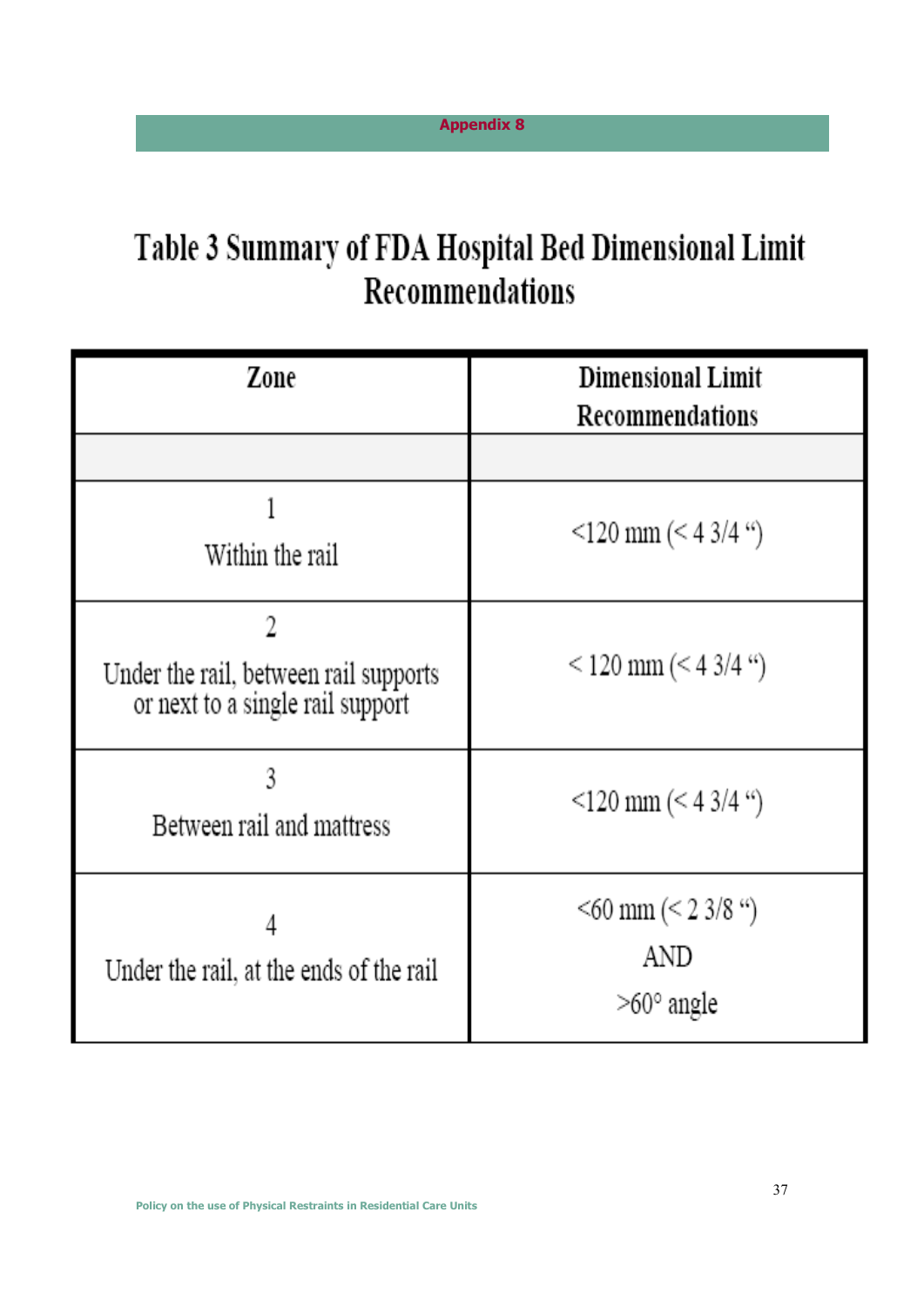# **APPENDIX E Drawings of Potential Entrapment in Hospital Beds**

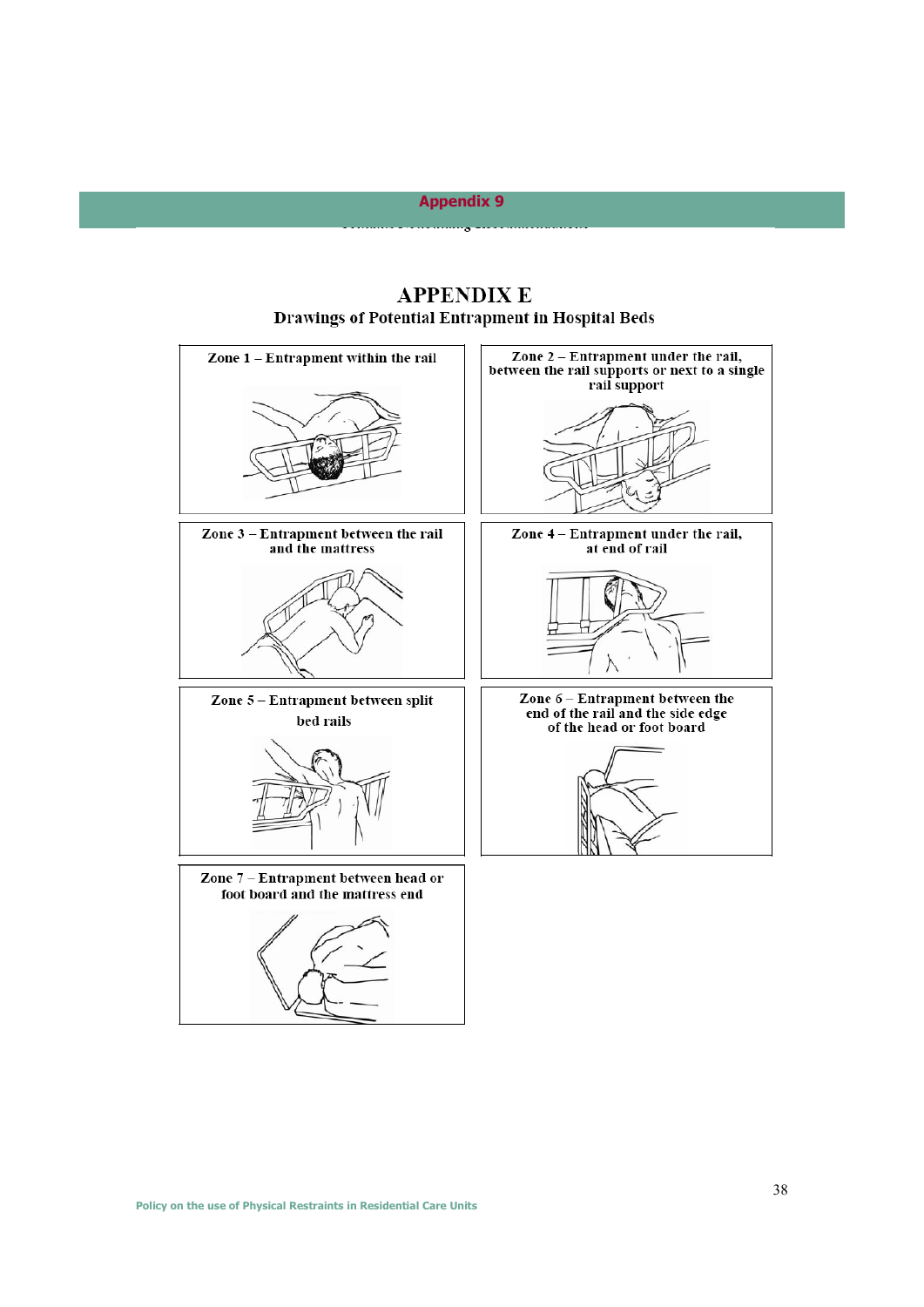# Residential Restraint Register

**Name of Organisation \_\_\_\_\_\_\_\_\_\_\_\_\_\_** 

**Week Beginning --------------- 200** 

**To be completed every morning by the Director of Nursing or designated person in charge and to be held in Nursing Administration and must be available for inspection on request** 

| <b>Residents Name</b> | Date of<br><b>Birth</b> | Ward/Unit | Type of<br>Restraint | <b>Initiated by</b> | Documentary<br>evidence in care<br>plan of full Risk<br>assessment and<br>plan of care<br>identified | Daily restraint<br>assessment<br>and restraint<br>removal chart<br>completed | <b>Review</b><br>Date | Signature | Date<br>&Time |
|-----------------------|-------------------------|-----------|----------------------|---------------------|------------------------------------------------------------------------------------------------------|------------------------------------------------------------------------------|-----------------------|-----------|---------------|
|                       |                         |           |                      |                     |                                                                                                      |                                                                              |                       |           |               |
|                       |                         |           |                      |                     |                                                                                                      |                                                                              |                       |           |               |
|                       |                         |           |                      |                     |                                                                                                      |                                                                              |                       |           |               |
|                       |                         |           |                      |                     |                                                                                                      |                                                                              |                       |           |               |
|                       |                         |           |                      |                     |                                                                                                      |                                                                              |                       |           |               |
|                       |                         |           |                      |                     |                                                                                                      |                                                                              |                       |           |               |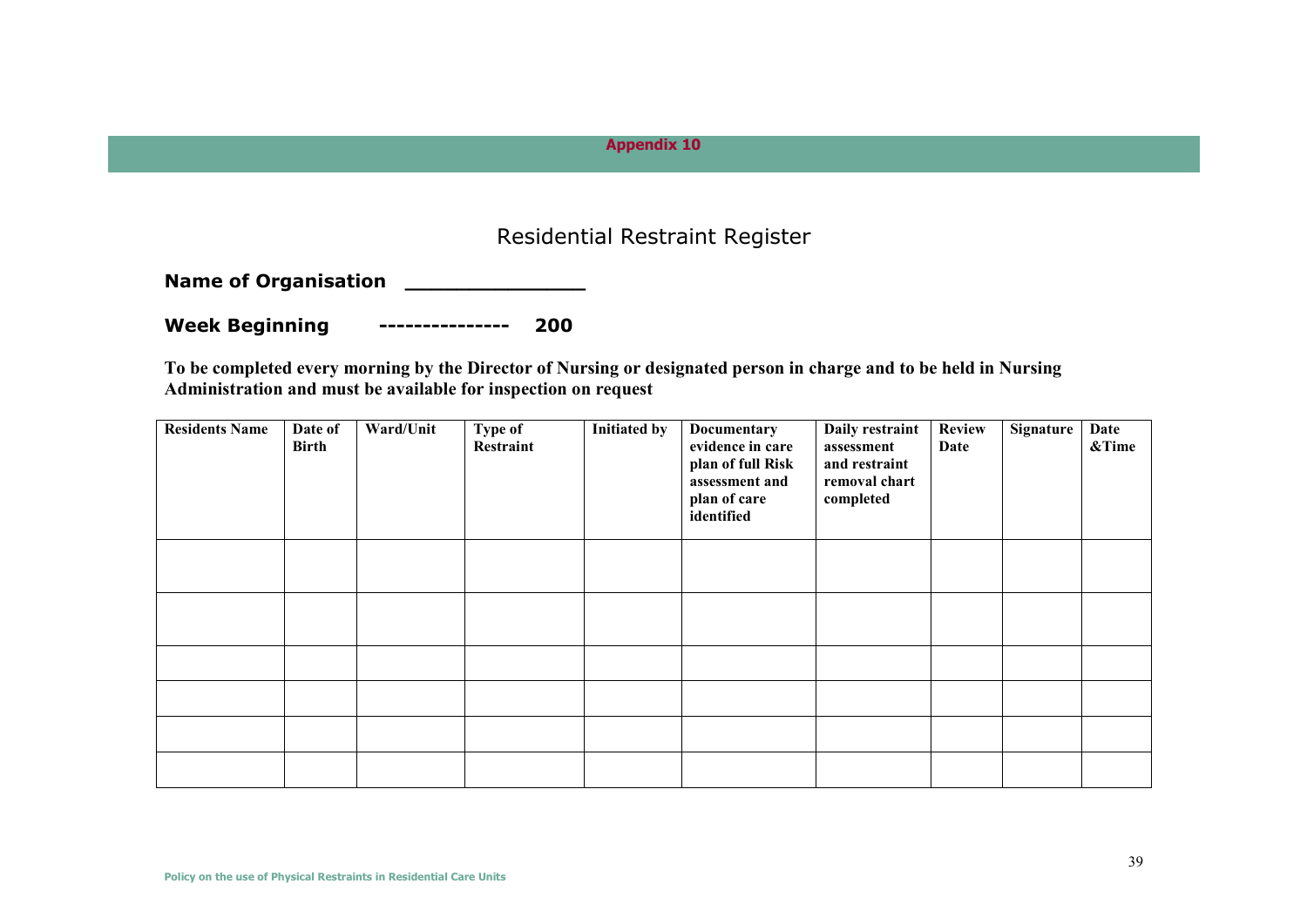Signature Sheet

# Policy Title: **POLICY ON THE USE OF PHYSICAL RESTRAINTS IN RESIDENTIAL CARE UNITS**

*I have read, understand and agree to adhere to the attached Policy, Procedure, Protocol or Guideline:* 

**Print Name……………………………………………………**

**Signature ………………………………………………………**

**Area of Work……………………………………………………**

**Date…………………………………………………………..……**

### **Please return this completed form to:**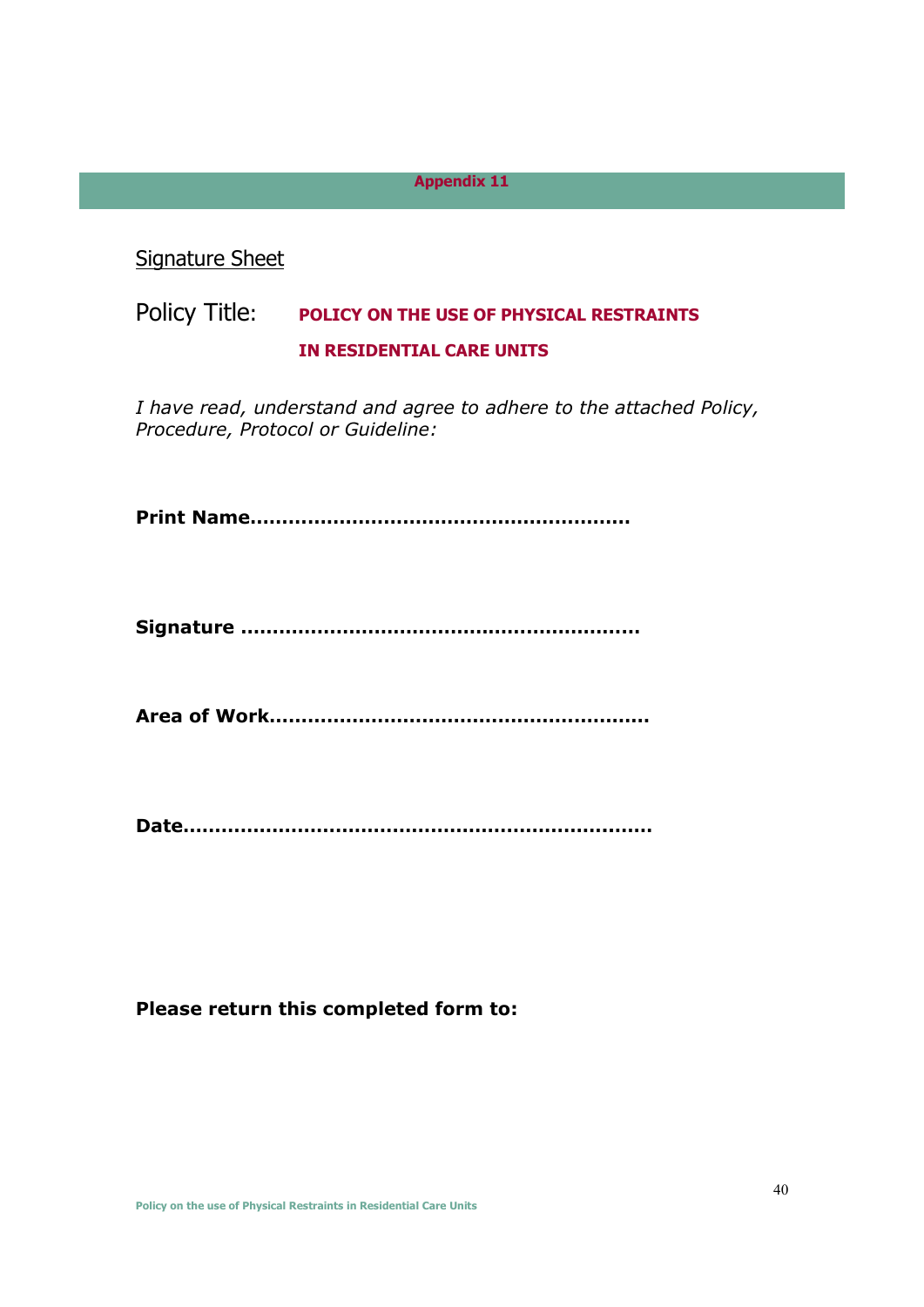# **RESTRAINT DEVELOPMENT WORKING GROUP**

| <b>NAME</b>        | <b>TITLE</b>                                                                                  |
|--------------------|-----------------------------------------------------------------------------------------------|
| Ann Coyle          | National Planning Specialist. Office of the Assistant National Director of Services for Older |
|                    | People                                                                                        |
| Alan Murphy        | Quality & Risk Manager, HSE Dublin Mid Leinster                                               |
| <b>Breda Hayes</b> | Director of Nursing, St Mary's Hospital, Phoenix Park, Dublin                                 |
| Ciara Hopper       | Nursing Homes Ireland                                                                         |
| Eilis Carroll      | Nursing Homes Ireland                                                                         |
| Eleanor Edmund     | Patient Advocate, Alzheimer's Society Ireland                                                 |
| <b>Helen Flint</b> | Director of Nursing Research & Development, HSE Dublin Mid Leinster                           |
| John Linehan       | Care Group Co-ordinator, Services for Older People, North Cork                                |
| Michael O'Cuill    | Consultant Psychiatrist of Old Age, St Loman's Hospital                                       |
| Paul Hume          | Director of Nursing, St Joseph's Community Hospital, Donegal                                  |
| Shirley Guerin     | Senior Clinical Pharmacist, St. James's Hospital                                              |
| Yvonne FinnOrde    | A/General Manager, HSE South                                                                  |
| Catherine Keogh    | Care Practice Co-Ordinator, Alzheimer's Society of Ireland                                    |
| Cornelia Stuart    | Area Quality & Risk Manager, HSE Dublin North East                                            |
| Imelda Noone       | Advanced Nurse Practioner in Stroke Care, St Vincent's Hospital                               |
| Mary Manning       | Regional Practice Development Facilitator, NMPDU                                              |
| Rena O'Hara        | Nursing Homes Ireland                                                                         |
| Seamus McCaul      | Reg. Practice Dev. Co-ordinator, NMPDU                                                        |
| Sue Cameron        | Nursing Homes Ireland                                                                         |
| Walter Leahy       | Senior Occupational Therapist, Beaumont Hospital                                              |
| Brighide Lynch     | A/Area Co-ordinator, Louth Community Services, HSE Dublin North East                          |
| Carol McCann       | Director of Nursing, Clonakilty Community Hospital, Cork                                      |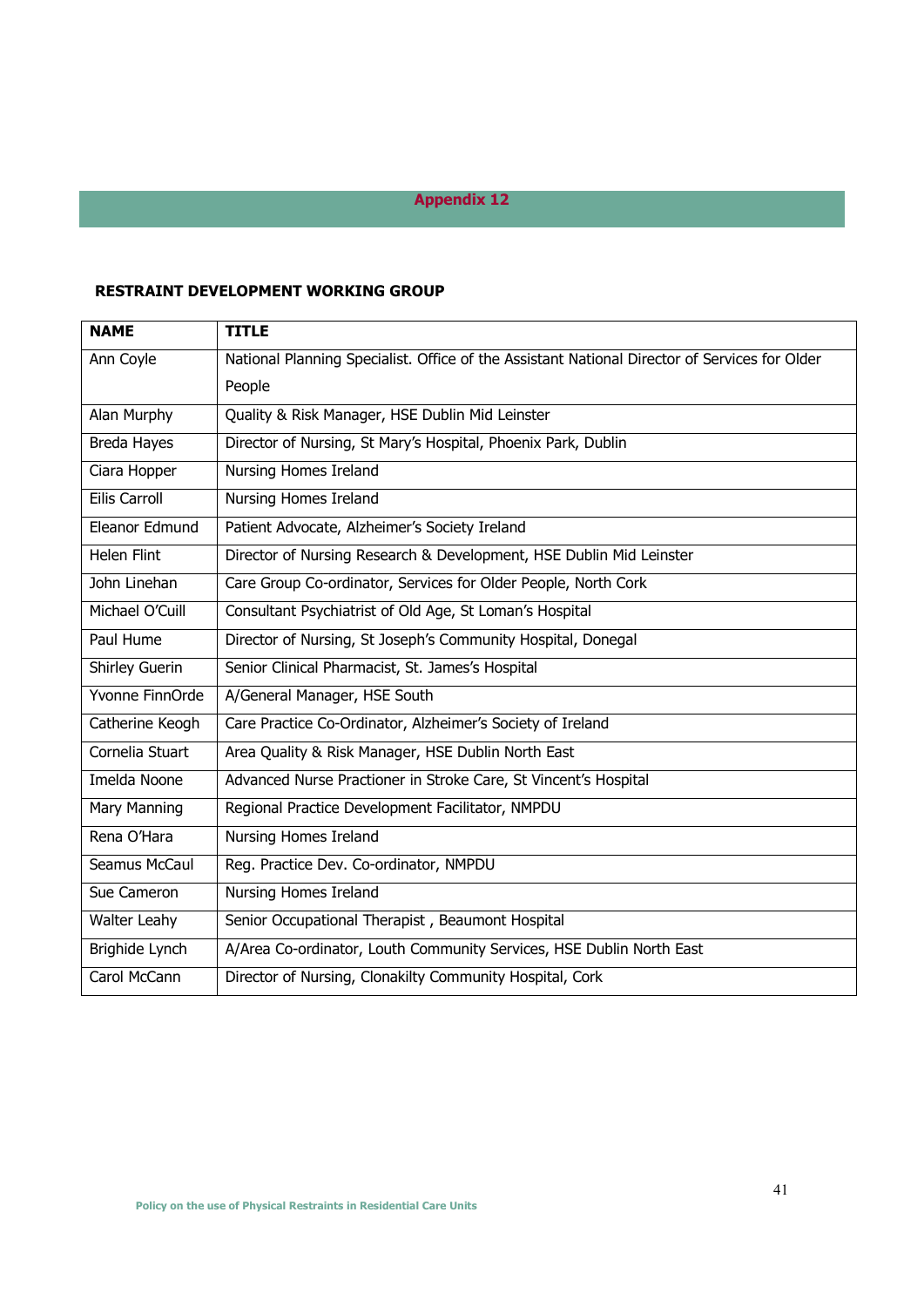| <b>CONSULTATION CONTACTS</b> |                                                                          |
|------------------------------|--------------------------------------------------------------------------|
| Shaun O'Keeffe               | Chairman, Irish Society of Physicians in Geriatric Medicine              |
| Siobhan O'Halloran           | Nursing Services Director, HSE                                           |
| Edwina Dunne                 | Head of Quality & Risk, HSE                                              |
| Patricia McLarty             | Specialist, Disability Services, HSE                                     |
| Martin Rogan                 | Assistant National Director - Mental Health, HSE                         |
| Mary Culliton                | Head of Consumer Affairs, HSE                                            |
| Martin Devine                | Assistant National Director - Environmental Health, HSE                  |
| Jane Carolan                 | National Director - Corporate Planning and Corporate Performance, HSE    |
| Kevin McKenna                | Project Facilitator, Working Group on Work related Aggression & Violence |
| Pat Harvey                   | Chairman, HSE Working Group on Work related Aggression & Violence        |
| Marion Witton                | Chief Inspector of Social Services, HIQA                                 |
| Ann Carrigy                  | Director, Serious Incident Management Team, HSE                          |
| Leo Strong                   | Head of Procurement, HSE                                                 |
| Pat Healy                    | Regional Director of Operations, HSE South                               |
| Fionnuala Duffy              | Assistant National Director, Planning & Development ISD                  |
| Kathy Murphy                 | School of Nursing & Midwifery, NUI Galway                                |
| Geraldine Bermingham-Rigney  | National Specialist, Services for Older People                           |
| Michael Fitzgerald           | Acting Local Health Manager, Services for Older People, LHO Kerry        |
| Eithne McAuliffe             | Acting Specialist, Services for Older People, HSE South                  |
| Frank Murphy                 | Local Health Manager, HSE West                                           |
| <b>Noel Mulvihill</b>        | National Care Group Lead, Services for Older People                      |
| David Walsh                  | Local Health Manager, HSE Dublin Mid Leinster                            |
| Paschal Moynihan             | Specialist, Services for Older People, HSE West                          |
| Jim Murphy                   | A/ Specialist, Services for Older People, HSE Dublin North East          |
| Brenda Hannon                | Specialist, Services for Older People, HSE Dublin Mid Leinster           |
| Ann Kennelly                 | Local Health Manager, HSE North Cork                                     |
| Anna Marie Lanigan           | Local Health Manager, HSE Carlow/Kilkenny                                |
| Dave Drohan                  | Local Health Manager, HSE North Lee                                      |
| Dermot Halpin                | Local Health Manager HSE South                                           |
| Gretta Crowley               | Local Health Manager, HSE South Lee                                      |
| Pauline Bryan                | Local Health Manager, HSE South                                          |
| Seamus Moore                 | Local Health Manager, HSE South                                          |
| Catherine Killilea           | Director of NMPDU, HSE South                                             |
| Michael Ahern                | General Manager, HSE Kerry                                               |
| <b>Mairead Fennessy</b>      | Senior Research Officer, HSE South                                       |
| <b>Bridget Smith</b>         | Manager, Services for Older People, HSE West                             |
| Peter Dowling                | Manager, Services for Older People, HSE West                             |
| J J O'Kane                   | Services for Older People, HSE West                                      |
| Marian Hanrahan              | Director of Nursing, St Anne's Community Nursing Unit, Clifden           |
| Michael Fahey                | Manager, Services for Older People, HSE West                             |
| Miriam McGuinness            | Manager, Services for Older People, HSE West                             |
| Maria Molloy                 | Manager, Services for Older People, HSE West                             |
| Eithne Mullen                | Advanced Nurse Practitioner, Mater Misericordiae Hospital                |
| Jim Gallagher                | Manager for Older Persons, HSE West                                      |
| Marguerite Clancy            | Senior Research & Information Officer, Older Persons Services, HSE West  |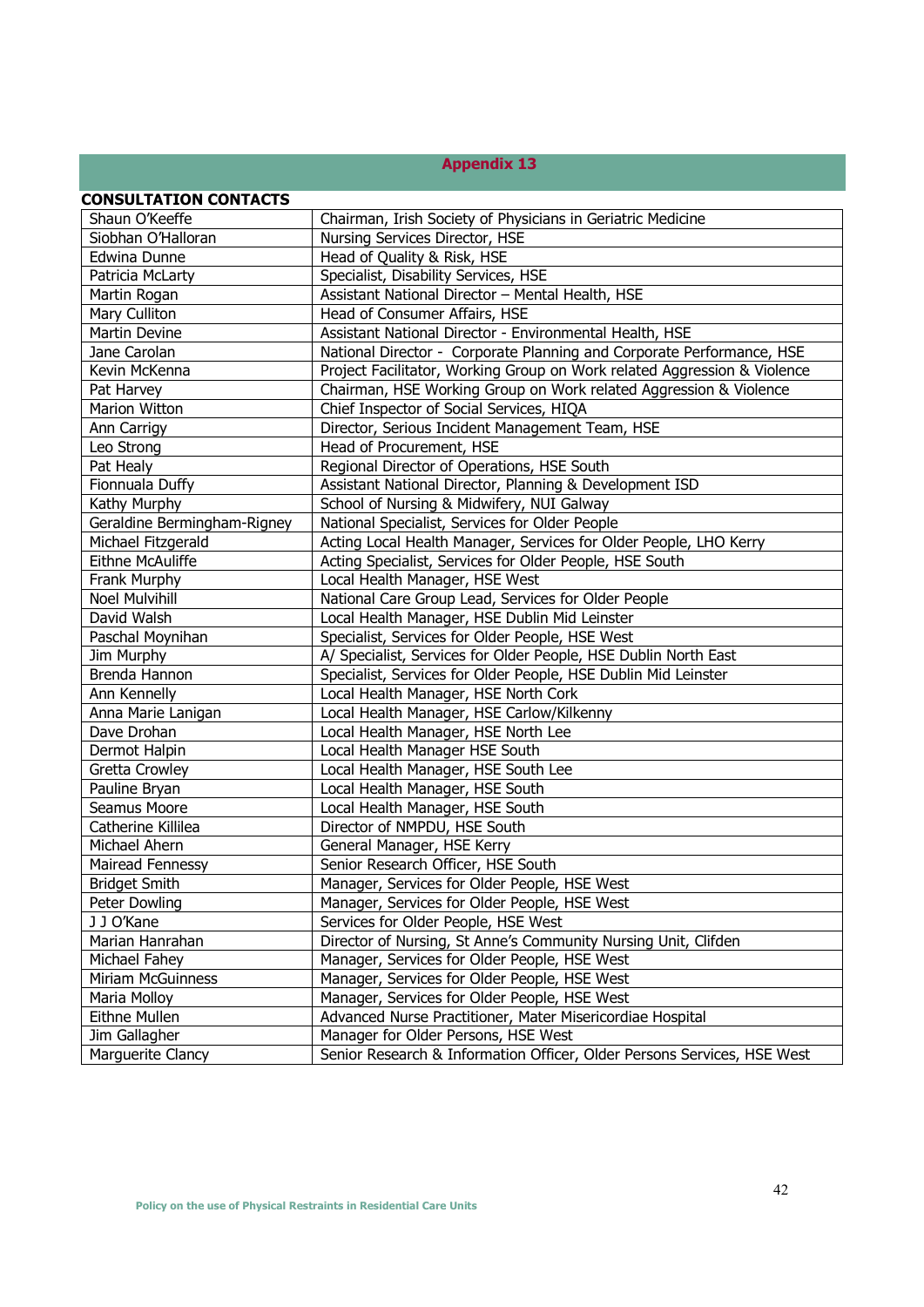# **Audit Tool – Policy On The Use of Physical Restraints in Designated Residential Care Units for Older People (HSE, 2010)**

| Developed by:          | This audit tool is adapted with kind<br>permission from the audit tool developed by<br>Dr. S Hughes, Team Lead Quality, Clinical<br>Audit and Research, HSE Dublin Mid<br>Leinster. |
|------------------------|-------------------------------------------------------------------------------------------------------------------------------------------------------------------------------------|
| Approved by:           | Restraint implementation plan working                                                                                                                                               |
|                        | group                                                                                                                                                                               |
| <b>Approval date:</b>  | $22nd$ March 2011                                                                                                                                                                   |
| <b>Review date:</b>    | December 2011                                                                                                                                                                       |
| <b>Review details:</b> | This audit tool will be reviewed in                                                                                                                                                 |
|                        | conjunction with review of the Policy on                                                                                                                                            |
|                        | the use of physical restraints in designated                                                                                                                                        |
|                        | residential care units for older people HSE                                                                                                                                         |
|                        | 2010 in December 2011                                                                                                                                                               |

# **Audit tool – development, approval and review details:**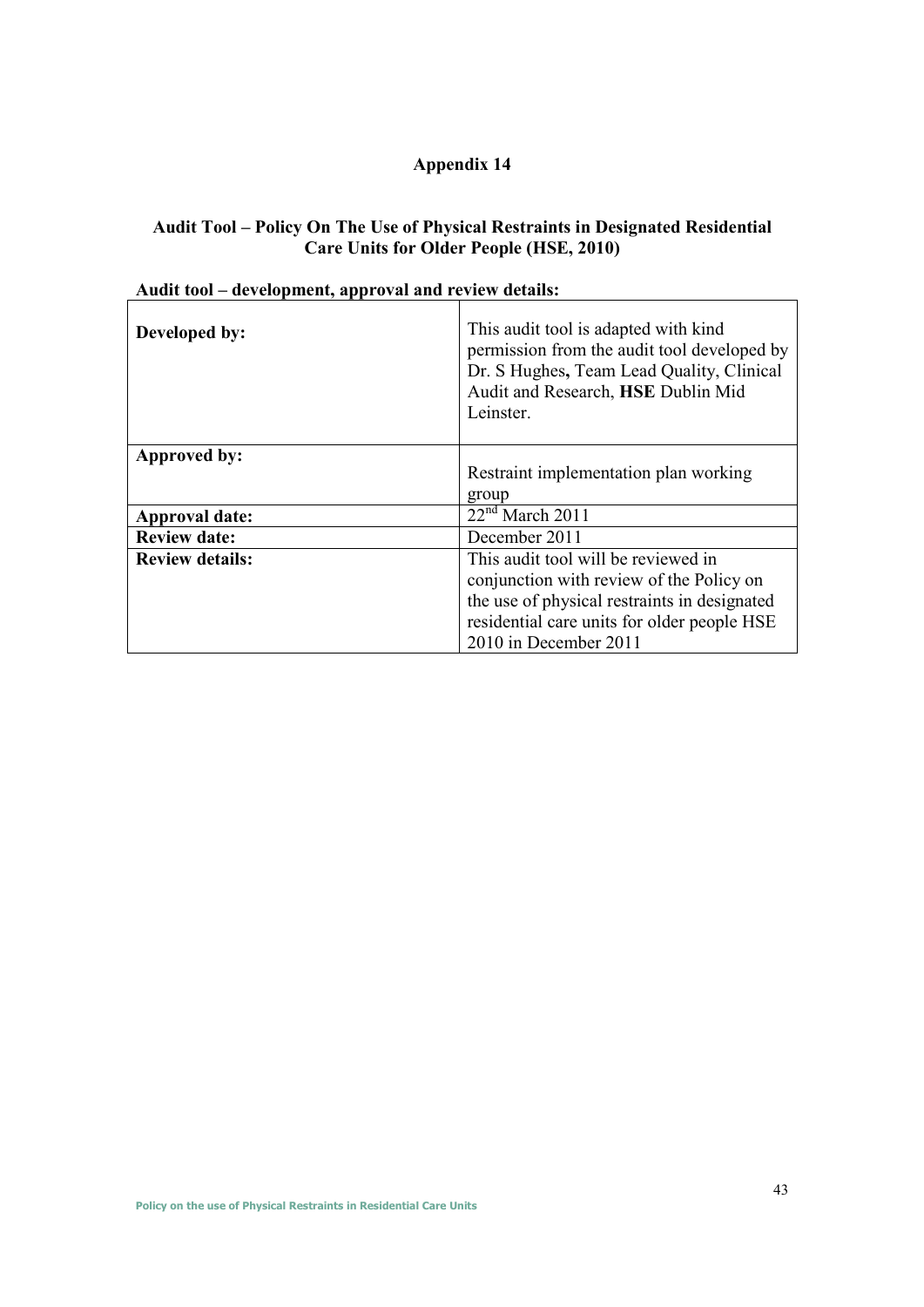

**Audit Tool – Policy On The Use of Physical Restraints in Designated Residential Care Units for Older People (HSE, 2010)** 

**Objective of the Audit tool:** 

This audit tool is to be used to retrospectively audit the processes used to physically restrain residents in Residential Care Units and to identify if the processes used are in line with the 2010 HSE Policy on the use of physical restraint in designated residential care units for older people.

**Type of Audit**: This is a retrospective care plan audit

# **Methodology:**

**Inclusion Criteria:** All residents who had a period of planned **OR** unplanned/immediate physical restraint during the previous 2 months (since date of previous audit)

# **Audit:**

- **Frequency of Audit of Physical Restraint:** An audit should be carried out after each episode/period of planned or unplanned/immediate physical restraint which
- **Revision and audit of the Policy:** See Page 23 of National Policy (HSE, 2010)

.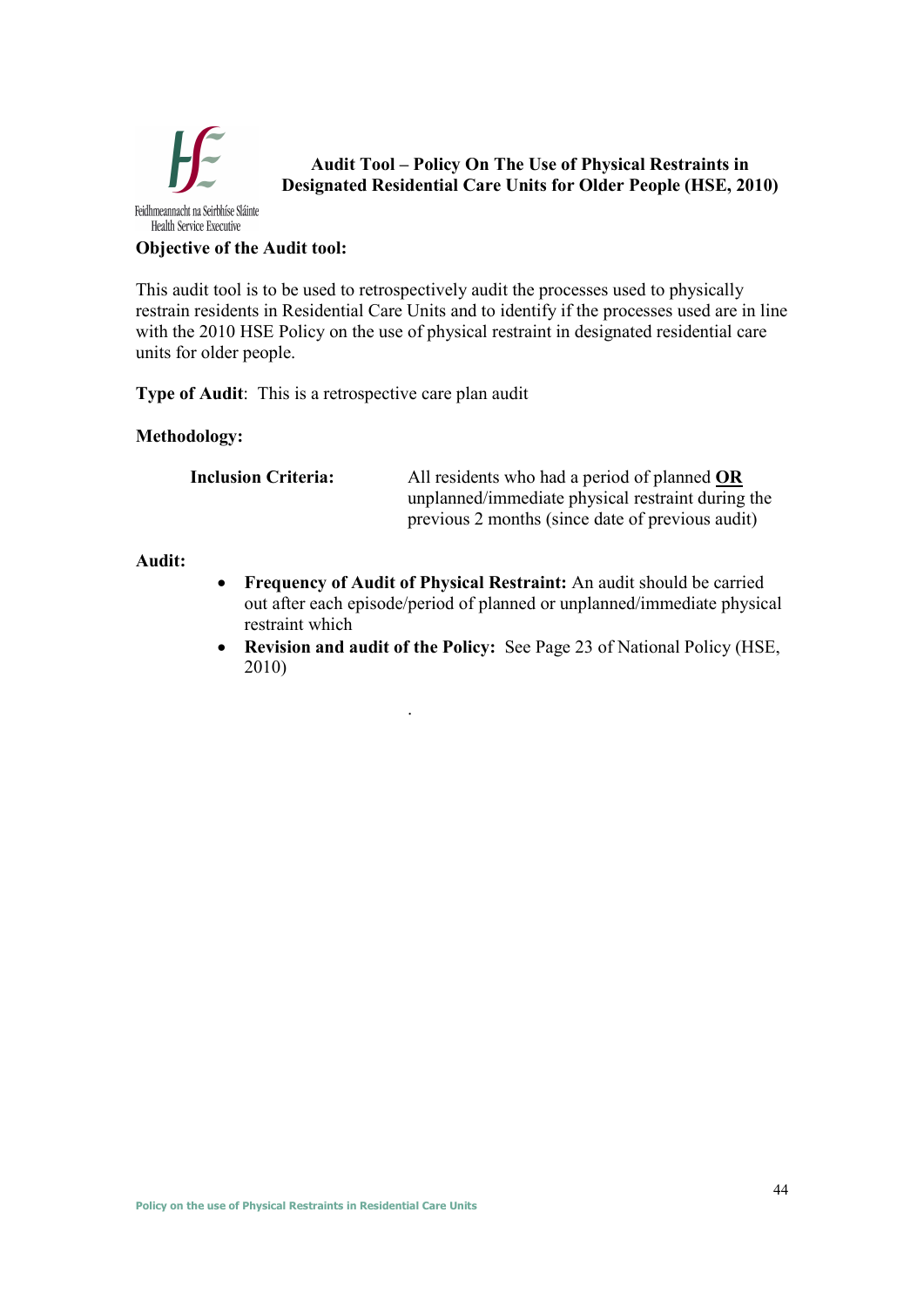

**Audit Tool – Policy the use of Physical Restraints in Designated Residential Care Units for Older People (HSE, 2010)**

Feidhmeannacht na Seirbhíse Sláinte **Health Service Executive** 

| <b>Name</b><br>Ward/Unit/Area                       |    | <b>Date of Audit</b>        |    |
|-----------------------------------------------------|----|-----------------------------|----|
| <b>Auditor(s)</b>                                   |    | <b>Auditor(s)</b> Title (s) |    |
| Name(s)                                             |    |                             |    |
|                                                     |    |                             |    |
| <b>Resident</b>                                     | 1. | 2.                          | 3. |
| <b>Identifier</b><br>(name/ medical<br>card number) | 4. | 5.                          | 6. |

# Methodology

Please insert 1 for Yes, if the criteria is found evidenced in the resident's care record. Record **0** for **No,** if the criteria is not evidenced

# **OR**

# **N/A** for **Not applicable**

# **Section A: Non-emergency restrictive intervention during the audit period**

| A              | Criteria                                                                    |  | <b>Resident Identifier</b> |   |  |  |   |  |  |  |
|----------------|-----------------------------------------------------------------------------|--|----------------------------|---|--|--|---|--|--|--|
|                |                                                                             |  |                            | 3 |  |  | 6 |  |  |  |
| $\mathbf{A1}$  | Rationale for use of the restraint are outlined in the resident's care plan |  |                            |   |  |  |   |  |  |  |
| A2             | There is evidence of a assessment as per policy.                            |  |                            |   |  |  |   |  |  |  |
| A3             | There is evidence of the involvement of the                                 |  |                            |   |  |  |   |  |  |  |
|                | resident/advocate/carer/family member as part of the assessment             |  |                            |   |  |  |   |  |  |  |
| A <sub>4</sub> | The capacity of the resident was considered as per policy.                  |  |                            |   |  |  |   |  |  |  |
| A <sub>5</sub> | There is evidence that informed consent was obtained                        |  |                            |   |  |  |   |  |  |  |
| A6             | There is evidence of consideration and application (where appropriate)      |  |                            |   |  |  |   |  |  |  |
|                | of alternatives to using restraint.                                         |  |                            |   |  |  |   |  |  |  |
| A7             | There is evidence of decision making process for using restraint and        |  |                            |   |  |  |   |  |  |  |
|                | choice of restraint as per policy.                                          |  |                            |   |  |  |   |  |  |  |
| A8             | There is evidence of a Risk Assessment carried out on the use of the        |  |                            |   |  |  |   |  |  |  |
|                | chosen form of restraint and identification of risk                         |  |                            |   |  |  |   |  |  |  |
| A9             | There is evidence of identified control measures to manage any              |  |                            |   |  |  |   |  |  |  |
|                | potential risks                                                             |  |                            |   |  |  |   |  |  |  |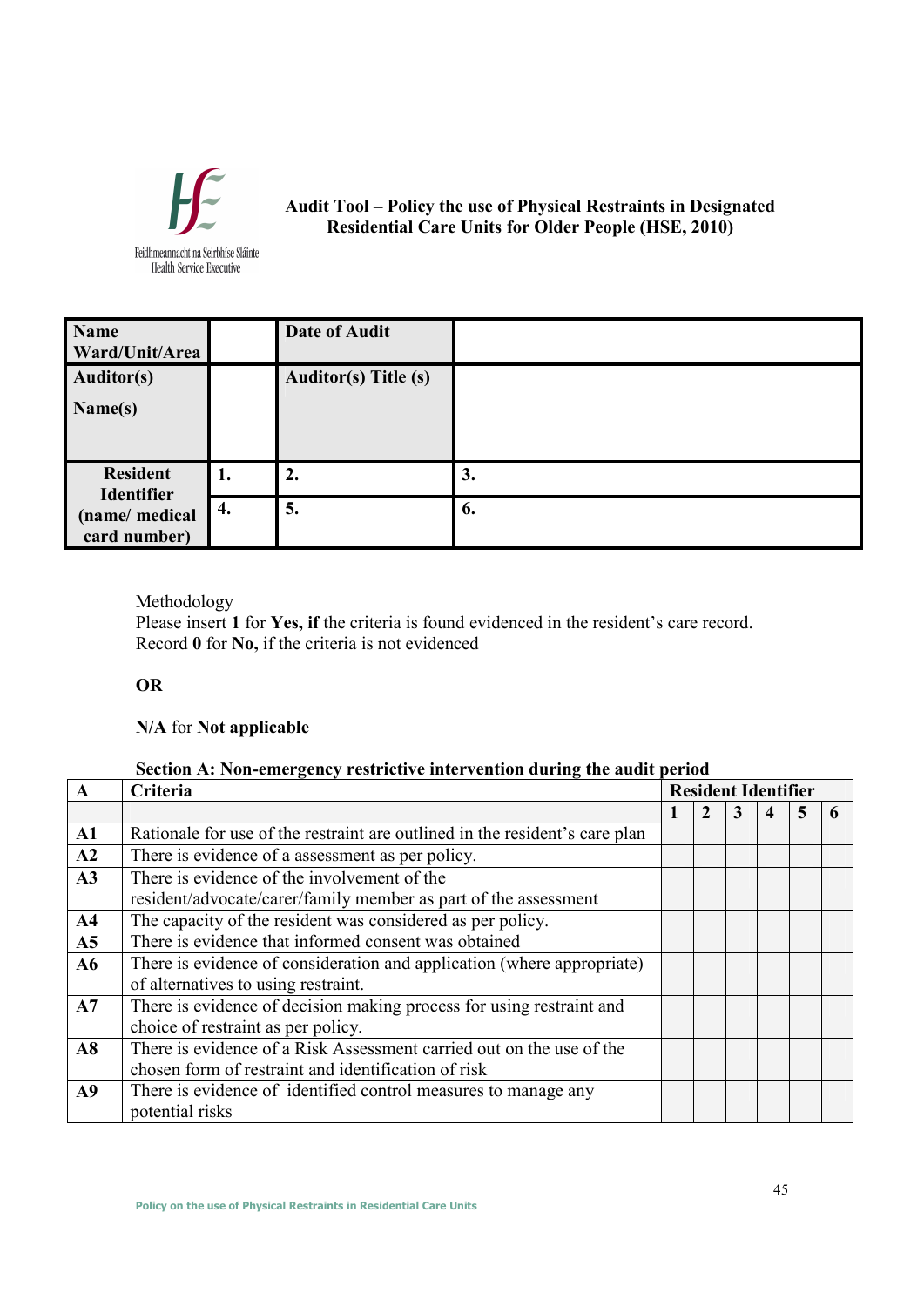| A10        | There is evidence that Documentation supports appropriate checks have        |  |  |  |
|------------|------------------------------------------------------------------------------|--|--|--|
|            | been carried out on the restraint equipment prior to their use               |  |  |  |
| <b>A11</b> | Where a resident refuses a required restraint, this is documented in the     |  |  |  |
|            | care plan                                                                    |  |  |  |
| A12        | Where a resident refuses a required restraint there is evidence of a risk    |  |  |  |
|            | assessment of this situation and the development of control measures         |  |  |  |
|            | one a restraint is applied.                                                  |  |  |  |
| A13        | The care plan is in place and outlines the circumstances under which         |  |  |  |
|            | the restraint is to be used                                                  |  |  |  |
| A14        | There is a clear strategy outlined in the resident's care plan for;          |  |  |  |
|            | checks on the resident while restrained as per policy                        |  |  |  |
| A15        | Timeframes for when the restraint is to be applied.                          |  |  |  |
| A16        | Opportunity for motion and exercise for the resident during the<br>$\bullet$ |  |  |  |
|            | restraint period and as per policy.                                          |  |  |  |
| A17        | Meeting physical needs of the resident during restraint period<br>$\bullet$  |  |  |  |
| A18        | The procedure for the resident calling for assistance                        |  |  |  |
| A19        | There is evidence of regular observational checks of the resident at         |  |  |  |
|            | intervals defined in the care plan as per the policy                         |  |  |  |
| A20        | There is evidence of a reassessment strategy outlined in the resident's      |  |  |  |
|            | care plan (with criteria and timescales)                                     |  |  |  |
| A21        | There is evidence that the episode of restraint is clearly and accurately    |  |  |  |
|            | recorded on the unit's Restraint Register                                    |  |  |  |
| A22        | There is evidence that a multidisciplinary review of the resident's          |  |  |  |
|            | condition, linked to the used of the restraint, takes place within 24        |  |  |  |
|            | hours of the restraint having been applied.                                  |  |  |  |
|            | <b>Total Scores for Yes</b>                                                  |  |  |  |
|            |                                                                              |  |  |  |
|            | <b>Total Scores for No</b>                                                   |  |  |  |
|            | <b>Total Scores for N/A</b>                                                  |  |  |  |
|            | Total % (Total of Yes $+ N/A$ as a percentage of Total (22)                  |  |  |  |

# **Section B: Emergency intervention (immediate and unplanned) during the audit period**

|                | Criteria                                                                                                                                                                                                                                                                                                       | <b>Resident</b><br><b>Identifier</b> |  |  |
|----------------|----------------------------------------------------------------------------------------------------------------------------------------------------------------------------------------------------------------------------------------------------------------------------------------------------------------|--------------------------------------|--|--|
|                |                                                                                                                                                                                                                                                                                                                |                                      |  |  |
| B1             | Rationale for the immediate and unplanned need for restraint are.<br>outlined in the resident's care plan                                                                                                                                                                                                      |                                      |  |  |
| B2             | Evidence supports that the restraint was used where there was an<br>immediate and significant risk to the resident's safety                                                                                                                                                                                    |                                      |  |  |
| B <sub>3</sub> | Evidence supports that the restraint was used where there was an<br>immediate $\&$ significant risk to other residents/ staff/<br>family/visitors/others OR to the safety of others or that the resident's<br>behaviour could potentially have resulted in a significant injury to that<br>resident or others. |                                      |  |  |
| <b>B4</b>      | The resident's care plan clearly details;<br>who made the decision to apply the restraint including                                                                                                                                                                                                            |                                      |  |  |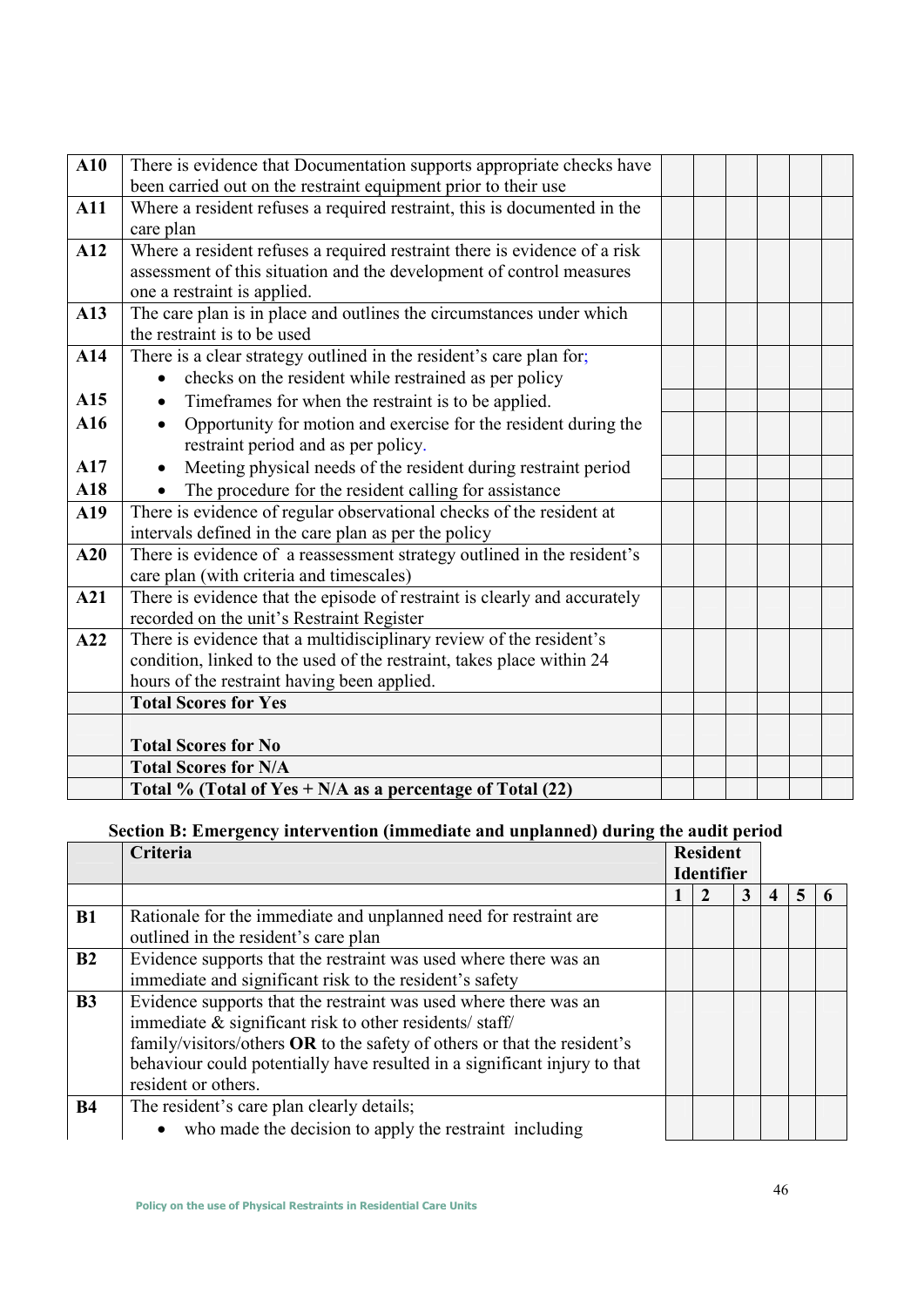|            | name/s/grade/area of work.                                                                                      |  |  |  |
|------------|-----------------------------------------------------------------------------------------------------------------|--|--|--|
| <b>B5</b>  | who actually applied the restraint (Name/grade/title)                                                           |  |  |  |
| <b>B6</b>  | here is evidence in the resident's care plan that the multidisciplinary                                         |  |  |  |
|            | team were involved in the decision making process.                                                              |  |  |  |
| B7         | There is evidence of consideration and application (where appropriate)                                          |  |  |  |
|            | of alternatives to using restraint                                                                              |  |  |  |
| <b>B8</b>  | There is evidence in the care plan that a risk assessment was carried out                                       |  |  |  |
|            | on the type of restraint used                                                                                   |  |  |  |
| <b>B9</b>  | Documentary evidence supports that appropriate checks have been                                                 |  |  |  |
|            | carried out on the restraint equipment prior to their use                                                       |  |  |  |
| <b>B10</b> | There is a clear strategy outlined in the care plan for checks as per                                           |  |  |  |
|            | policy.                                                                                                         |  |  |  |
| <b>B11</b> | There is a clear strategy outlined in the care plan for timeframes for                                          |  |  |  |
|            | restraint/review as per policy                                                                                  |  |  |  |
| <b>B12</b> | There is a clear strategy outlined in the care plan for opportunity for                                         |  |  |  |
|            | motion and exercise as per policy                                                                               |  |  |  |
| <b>B13</b> | There is a clear strategy outlined in the care plan for meeting physical                                        |  |  |  |
|            | needs as per policy                                                                                             |  |  |  |
| <b>B14</b> | There is a clear strategy outlined in the care plan for calling for                                             |  |  |  |
|            | assistance as per policy                                                                                        |  |  |  |
| <b>B15</b> | There is evidence that observations by a designated person took place                                           |  |  |  |
|            | until a review of the resident's condition was undertaken by the                                                |  |  |  |
| <b>B16</b> | multidisciplinary team as per policy<br>There is evidence of a reassessment strategy outlined in the resident's |  |  |  |
|            | care plan (with criteria and timescales)                                                                        |  |  |  |
| <b>B17</b> | There is evidence that the resident has been assessed/reviewed by the                                           |  |  |  |
|            | multidisciplinary team within 12 hours of the restraint having been                                             |  |  |  |
|            | applied as per policy.                                                                                          |  |  |  |
| <b>B18</b> | There is evidence that the decision to continue to apply the restraint is                                       |  |  |  |
|            | reviewed and documented within 24 hours or as soon as possible (but                                             |  |  |  |
|            | not longer than 48 hours) and (by whom ie. Person/s responsible                                                 |  |  |  |
|            | documented)                                                                                                     |  |  |  |
| <b>B19</b> | There is evidence that a full explanation of the situation and the                                              |  |  |  |
|            | decision to apply the restraint was given to the resident                                                       |  |  |  |
| <b>B20</b> | There is evidence that the episode of unplanned/immediate restraint was                                         |  |  |  |
|            | discussed with the relatives/ carers as per policy.                                                             |  |  |  |
| <b>B21</b> | There is evidence that the episode of restraint is recorded on the unit's                                       |  |  |  |
|            | <b>Restraint Register</b>                                                                                       |  |  |  |
| <b>B22</b> | There is evidence that an incident report form was completed on the                                             |  |  |  |
|            | immediate and unplanned used of restraint as per policy                                                         |  |  |  |
|            | <b>Total Scores for Yes</b>                                                                                     |  |  |  |
|            |                                                                                                                 |  |  |  |
|            | <b>Total Scores for No</b><br><b>Total Scores for N/A</b>                                                       |  |  |  |
|            |                                                                                                                 |  |  |  |
|            | Total % (Total of Yes $+ N/A$ as a percentage of Total (22)                                                     |  |  |  |